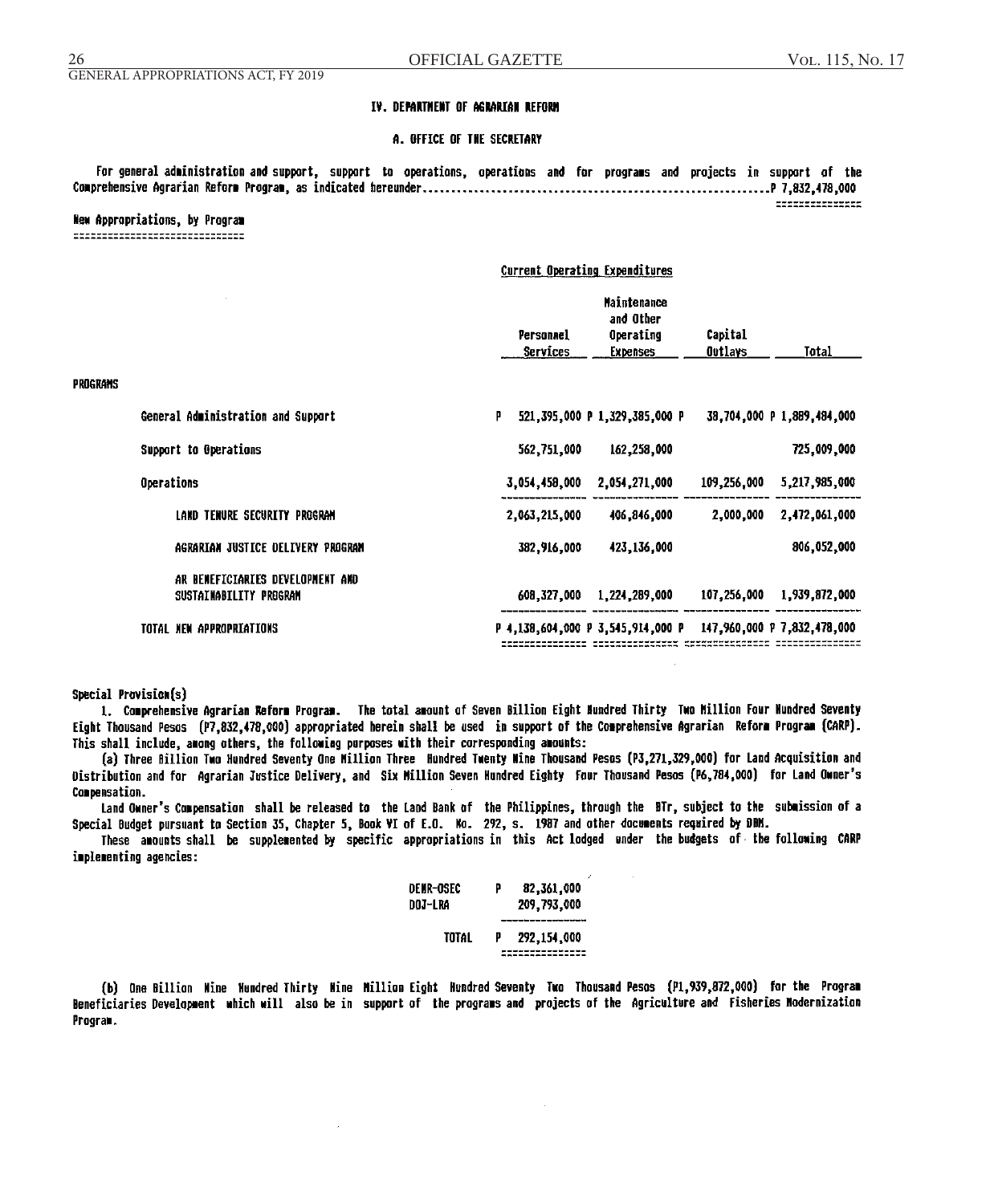This amount shall be supplemented by specific appropriations in this Act lodged in the budgets of the various CARP implementing agencies, as follows:

| DENR-GSEC | p | 144.772.000 |
|-----------|---|-------------|
| DTI-0SEC  |   | 111.035.000 |
| ИIА       |   | 528,549,000 |
| TOTAL     | P | 784,356,000 |
|           |   |             |

Release of funds for CARP implementing agencies shall be approved by the Presidential Agrarian Reform Council (PARC) in accordance with E.O. Mo. 229, s. 1987 and R.A. Mo. 6657, as amended by R.A. Mos. 8532 and 9700, and endorsed by PARC Executive Committee to the DBM.

2. Farmers' Amortization Payments. Collections from farmers' amortization for agrarian reform receivables and loan repayments at the Land Bank of the Philippines, including a portion of advance remittances by farmers certified as agrarian reform receivables, shall be deposited with the Mational Treasury as income of the General Fund.

3. Climate Change Adaptation and Mitigation. The Department of Agrarian Reform (DAR), in coordination with the Climate Change Commission, shall provide support to all Agrarian Reform Communities (ARCs) to strengthen their climate resilience, through the conduct of climate and disaster risk assessments, provision of capacity-building on value-adding activities and non-farm livelihood options, enhancing access to innovative agricultural insurance coverage such as weather index-based insurance, and enhancing their capacity to adopt climate-resilient technologies. The DAR shall also capacitate the ARCs in the use of renewable energy and energy efficiency, ecological solid waste management, and sustainable land use such as organic farming approaches and the use of rainwater catchments.

4. Land Distribution Security Program. The DAR shall ensure land distribution and farmers installation in provinces where private land distribution records the lowest achievement and largest backlogs.

5. Review and Evaluation of DAR Land Distribution Targets. The DAR, in consultation with the Mational Economic and Development Authority, shall initiate the review and evaluation of DAR land distribution targets as mandated under the Philippine Development Plan 2017-2022. A report on the result of the review and evalutation shall be submitted to Congress and posted in the DAR website.

6. Beneficiaries Development Program. In preparation for the implementation of the Rice Tariffication Law, the DAR shall ensure that the list of farmer beneficiaries, original awardees including their heirs who are actually tilling or managing the lands in rice areas, is updated to be used as basis in the distribution of farmers' beneficiary programs and support services. Updating of list of farmer beneficiaries or their heirs shall also include farmers in non-rice areas. The DAR shall also include farmer beneficiaries who have not yet received any form of support from the DAR since their installation in awarded lands in its priority for farmer beneficiary development.

7. Reporting and Posting Requirements. The DAR shall submit quarterly reports on its financial and physical accomplishments, within thirty (30) days after the end of every quarter, through the following:

(a) Unified Reporting System (URS) or other electronic means for reports not covered by the URS; and (b) DAR's website.

The DAR shall send written notice when said reports have been-submitted or posted on its website to the DBM, House of Representatives, Senate of the Philippines, House Committee on Appropriations, Semate Committee on Finance, and other offices where the submission of reports is required under existing laws, rules and regulations. The date of notice to said agencies shall be considered the date of compliance with this requirement.

8. Appropriations for Activities and Projects. The amounts appropriated herein shall be used specifically for the following activities or projects in the indicated amounts and conditions:

New Appropriations, by Programs/Activities/Projects

#### Current Operating Expenditures

| PROGRAMS |                                      |   | Personnel<br><b>Services</b> | <b>Maintenance</b><br>and Other<br>Operating<br><b>Expenses</b> | Capital<br>Outlays | Total                      |
|----------|--------------------------------------|---|------------------------------|-----------------------------------------------------------------|--------------------|----------------------------|
|          | General Administration and Support   |   |                              |                                                                 |                    |                            |
|          | General Management and Supervision   | Р |                              | 477,587,000 P 1,329,385,000 P                                   |                    | 38,704,000 P 1,845,676,000 |
|          | <b>Mational Capital Region (NCR)</b> |   | 458,548,000                  | 369,270,000                                                     | 34,504,000         | 862,322,000                |
|          | Central Office                       |   | 458,548,000                  | 369,270,000                                                     | 34,504,000         | 862,322,000                |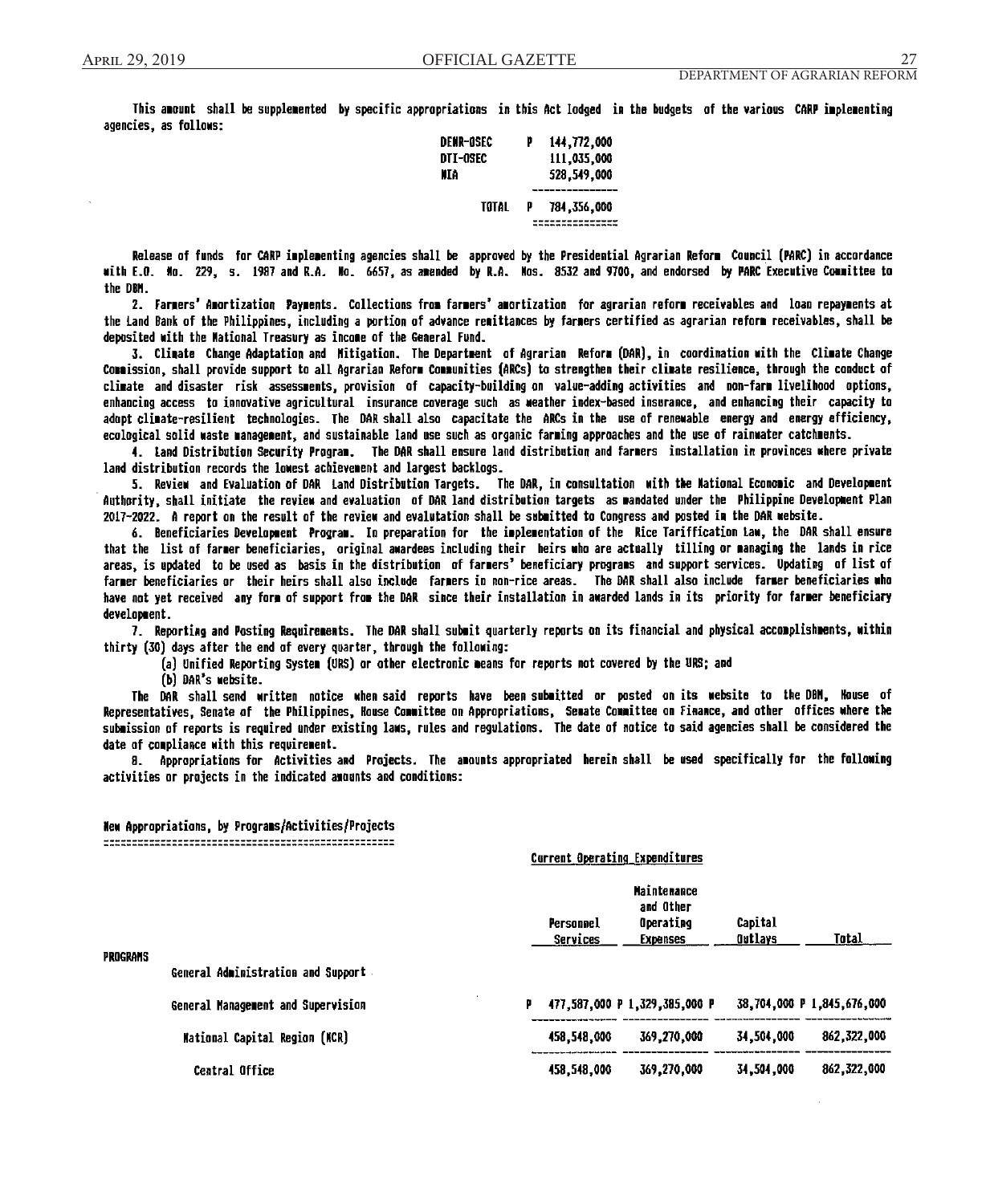| Region I - Ilocos                      |         | 34,424,000 |           | 34,424,000 |
|----------------------------------------|---------|------------|-----------|------------|
| Regional Office I - Proper             |         | 14,215,000 |           | 14,215,000 |
| PARO - Ilocos Norte                    |         | 3,714,000  |           | 3,714,000  |
| PARO - Ilocos Sur                      |         | 5,698,000  |           | 5,698,000  |
| PARO - La Union                        |         | 5,207,000  |           | 5,207,000  |
| PARO - Pangasinan                      |         | 5,590,000  |           | 5,590,000  |
| Cordillera Administrative Region (CAR) |         | 40,000,000 |           | 40,000,000 |
| CAR - Proper                           |         | 21,753,000 |           | 21,753,000 |
| PARO - Abra                            |         | 3,108,000  |           | 3,108,000  |
| PARO - Apayao                          |         | 2,000,000  |           | 2,000,000  |
| PARO - Benguet                         |         | 4,000,000  |           | 4,000,000  |
| PARO - Ifugao                          |         | 2,868,000  |           | 2,868,000  |
| PARO - Kalinga                         |         | 4,000,000  |           | 4,000,000  |
| PARO - Mt. Province                    |         | 2,271,000  |           | 2,271,000  |
| Region II - Cagayan Valley             | 476,000 | 52,570,000 |           | 53,046,000 |
| Regional Office II - Proper            |         | 21,030,000 |           | 21,030,000 |
| PARO - Batanes                         |         | 630,000    |           | 630,000    |
| PARO - Cagayan                         | 476,000 | 7,595,000  |           | 8,071,000  |
| PARO - Isabela                         |         | 13,500,000 |           | 13,500,000 |
| PARO - Nueva Viscaya                   |         | 6,440,000  |           | 6,440,000  |
| <b>PARO - Quirino</b>                  |         | 3,375,000  |           | 3,375,000  |
| Region III - Central Luzon             |         | 52,210,000 | 2,100,000 | 54,310,000 |
| Regional Office III - Proper           |         | 14,519,000 |           | 14,519,000 |
| PARO - Aurora                          |         | 3,897,000  |           | 3,897,000  |
| PARO - Bataan                          |         | 3,556,000  |           | 3,556,000  |
| PARO - Bulacan                         |         | 6,721,000  | 2,100,000 | 8,821,000  |
| PARO - Mueva Ecija                     |         | 9,936,000  |           | 9,936,000  |
| PARO - Panpanga                        |         | 5,453,000  |           | 5,453,000  |
| PARO - Tarlac                          |         | 5,187,000  |           | 5,187,000  |
| PARO - Zambales                        |         | 2,941,000  |           | 2,941,000  |

Ŷ,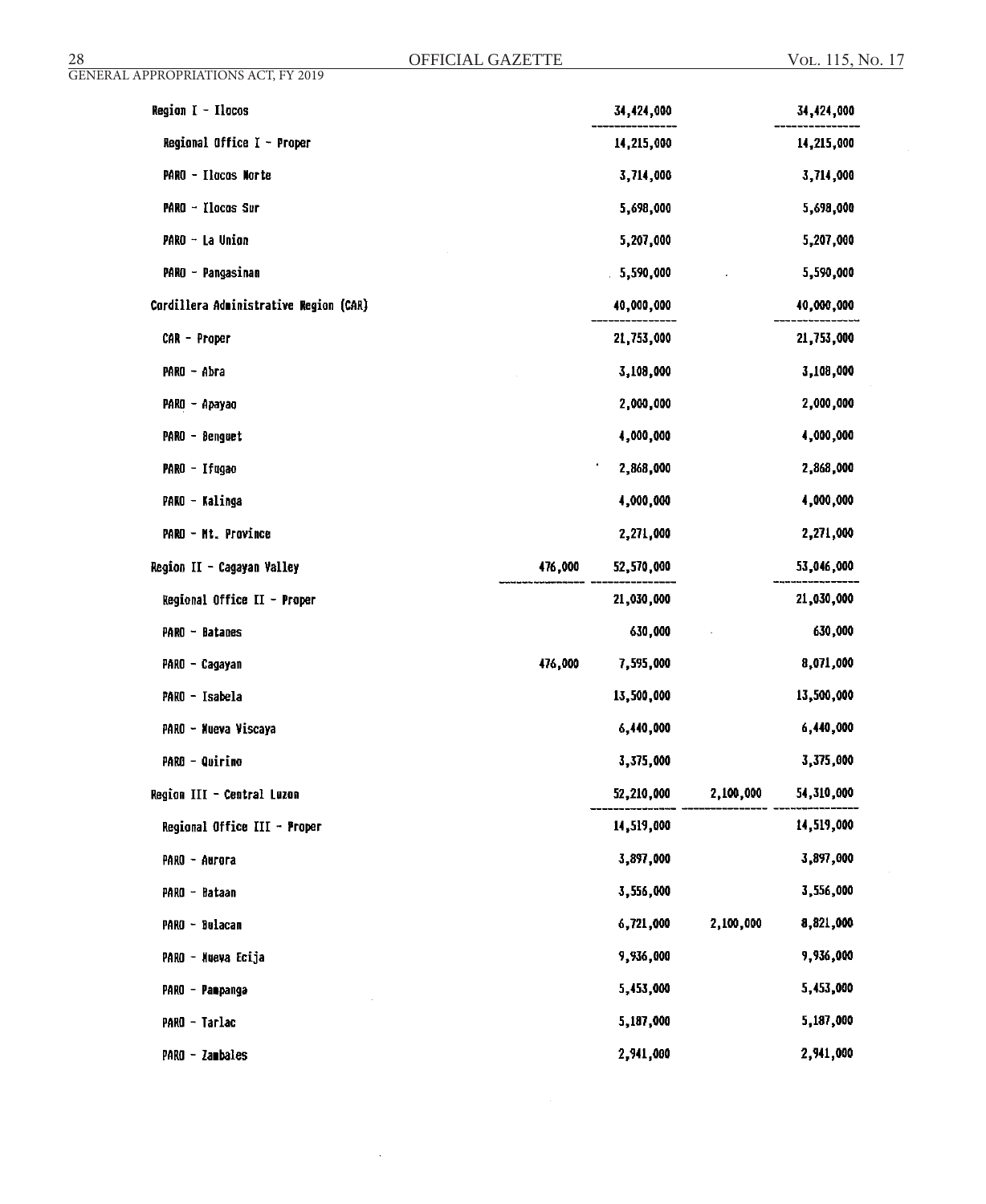| Region IVA - CALABARZON      | 3,453,000 | 71,921,000 |           | 75,374,000 |
|------------------------------|-----------|------------|-----------|------------|
| Regional Office IVA - Proper | 259,000   | 27,471,000 |           | 27,730,000 |
| PARO - Batangas              | 490,000   | 8,200,000  |           | 8,690,000  |
| PARO - Cavite                | 501,000   | 6,750,000  |           | 7,251,000  |
| PARO - Laguna                | 495,000   | 6,300,000  |           | 6,795,000  |
| PARO - Quezon I              | 495,000   | 6,300,000  |           | 6,795,000  |
| PARO - Quezon II             | 493,000   | 9,350,000  |           | 9,843,000  |
| PARO - Rizal                 | 720,000   | 7,550,000  |           | 8,270,000  |
| Region IVB - MIMAROPA        |           | 51,603,000 |           | 51,603,000 |
| Regional Office IVB - Proper |           | 19,146,000 |           | 19,146,000 |
| PARO - Marinduque            |           | 4,581,000  |           | 4,581,000  |
| PARO - Mindoro Occidental    |           | 7,600,000  |           | 7,600,000  |
| PARO - Mindoro Oriental      |           | 8,149,000  |           | 8,149,000  |
| PARO - Palawan               |           | 7,134,000  |           | 7,134,000  |
| PARO - Romblon               |           | 4,993,000  |           | 4,993,000  |
| Region V - Bicol             | 476,000   | 81,917,000 | 2,100,000 | 84,493,000 |
| Regional Office $V -$ Proper |           | 16,555,000 |           | 16,555,000 |
| PARO - Albay                 |           | 9,123,000  |           | 9,123,000  |
| PARO - Camarines Norte       |           | 9,393,000  |           | 9,393,000  |
| PARO - Camarines Sur         | 476,000   | 27,015,000 |           | 27,491,000 |
| PARO - Catanduanes           |           | 4,801,000  |           | 4,801,000  |
| PARO - Nasbate               |           | 7,785,000  | 2,100,000 | 9,885,000  |
| PARO - Sorsogon              |           | 7,245,000  |           | 7,245,000  |
| Region VI - Western Visayas  |           | 88,826,000 |           | 88,826,000 |
| Regional Office VI - Proper  |           | 22,449,000 |           | 22,449,000 |
| PARO - Aklan                 |           | 7,377,000  |           | 7,377,000  |
| PARO - Antique               |           | 4,112,000  |           | 4,112,000  |
| PARO - Capiz                 |           | 7,574,000  |           | 7,574,000  |
| PARO - Guimaras              |           | 3,631,000  |           | 3,631,000  |
| PARO - Iloilo                |           | 9,877,000  |           | 9,877,000  |
| PARO - Negros Occidental     |           | 33,806,000 |           | 33,806,000 |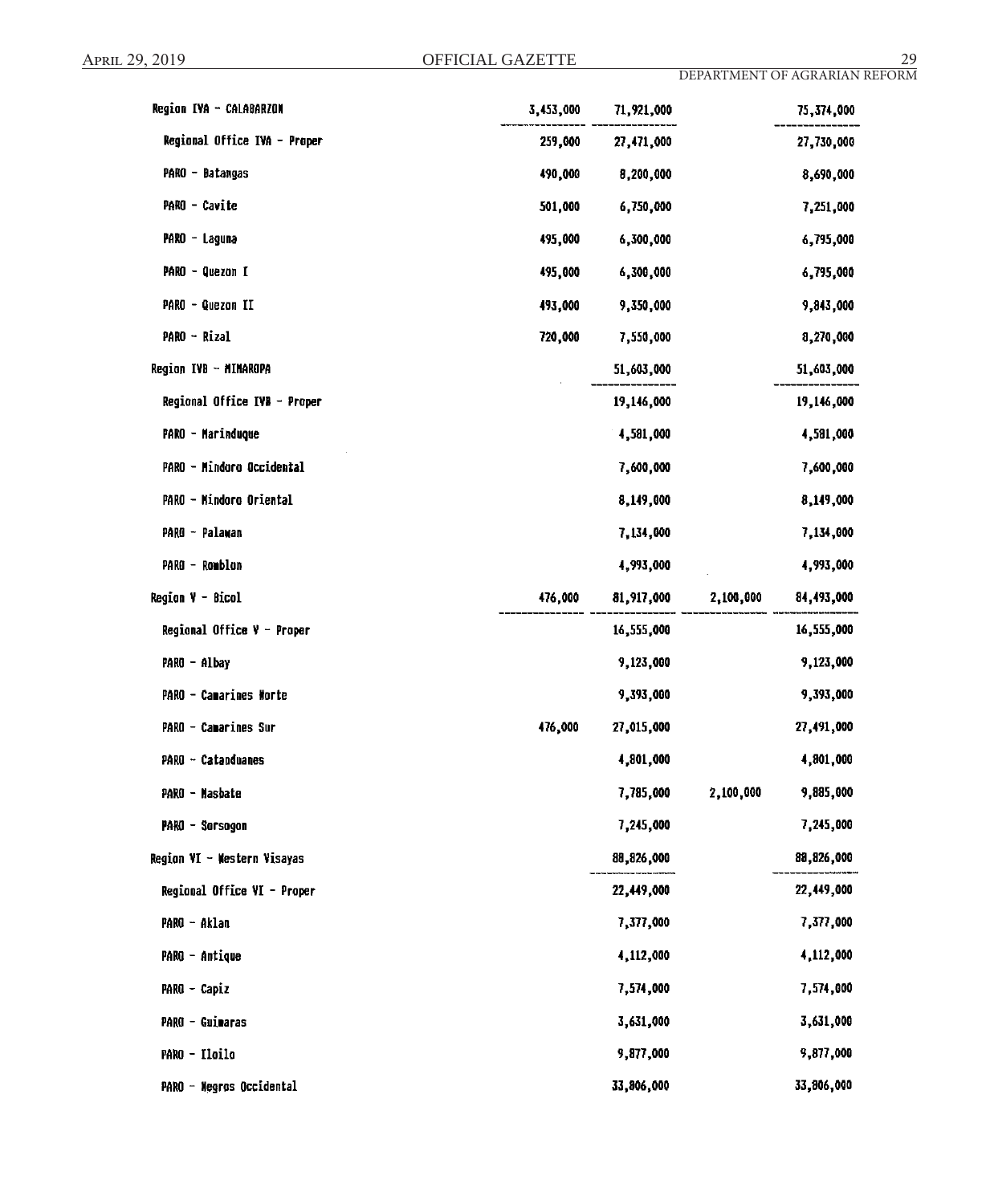| Region VII - Central Visayas    |            | 63,309,000 | 63,309,000 |
|---------------------------------|------------|------------|------------|
| Regional Office VII - Proper    |            | 26,554,000 | 26,554,000 |
| PARO - Bohol                    |            | 11,180,000 | 11,180,000 |
| PARO - Cebu                     |            | 11,045,000 | 11,045,000 |
| PARO - Negros Oriental          |            | 12,326,000 | 12,326,000 |
| PARO - Siquijor                 |            | 2,204,000  | 2,204,000  |
| Region VIII - Eastern Visayas   |            | 88,174,000 | 88,174,000 |
| Regional Office VIII - Proper   |            | 35,612,000 | 35,612,000 |
| PARO - Biliran                  |            | 2,843,000  | 2,843,000  |
| PARO - Eastern Samar            |            | 7,108,000  | 7,108,000  |
| PARO - Leyte                    |            | 19,100,000 | 19,100,000 |
| PARO - Northern Samar           |            | 7,839,000  | 7,839,000  |
| PARO - Samar                    |            | 9,328,000  | 9,328,000  |
| PARO - Southern Leyte           |            | 6,344,000  | 6,344,000  |
| Region IX - Zamboanga Peninsula |            | 49,971,000 | 49,971,000 |
| Regional Office IX- Proper      |            | 20,239,000 | 20,239,000 |
| PARO - Zamboanga del Morte      |            | 9,468,000  | 9,468,000  |
| PARO - Zamboanga del Sur        |            | 10,345,000 | 10,345,000 |
| PARO - Zamboanga Sibugay        |            | 9,919,000  | 9,919,000  |
| Region X - Northern Mindanao    |            | 67,223,000 | 67,223,000 |
| Regional Office X - Proper      |            | 19,229,000 | 19,229,000 |
| PARO - Bukidnon                 |            | 10,756,000 | 10,756,000 |
| PARO - Camiguin                 |            | 2,689,000  | 2,689,000  |
| PARO - Lanao del Norte          |            | 13,445,000 | 13,445,000 |
| PARO - Misamis Occidental       |            | 9,004,000  | 9,004,000  |
| PARO - Misamis Oriental         |            | 12,100,000 | 12,100,000 |
| Region XI - Davao               | 14,634,000 | 65,726,000 | 80,360,000 |
| Regional Office XI - Proper     |            | 19,196,000 | 19,196,000 |
| PARO - Compostela Valley        | 3,149,000  | 10,201,000 | 13,350,000 |

 $\bar{\beta}$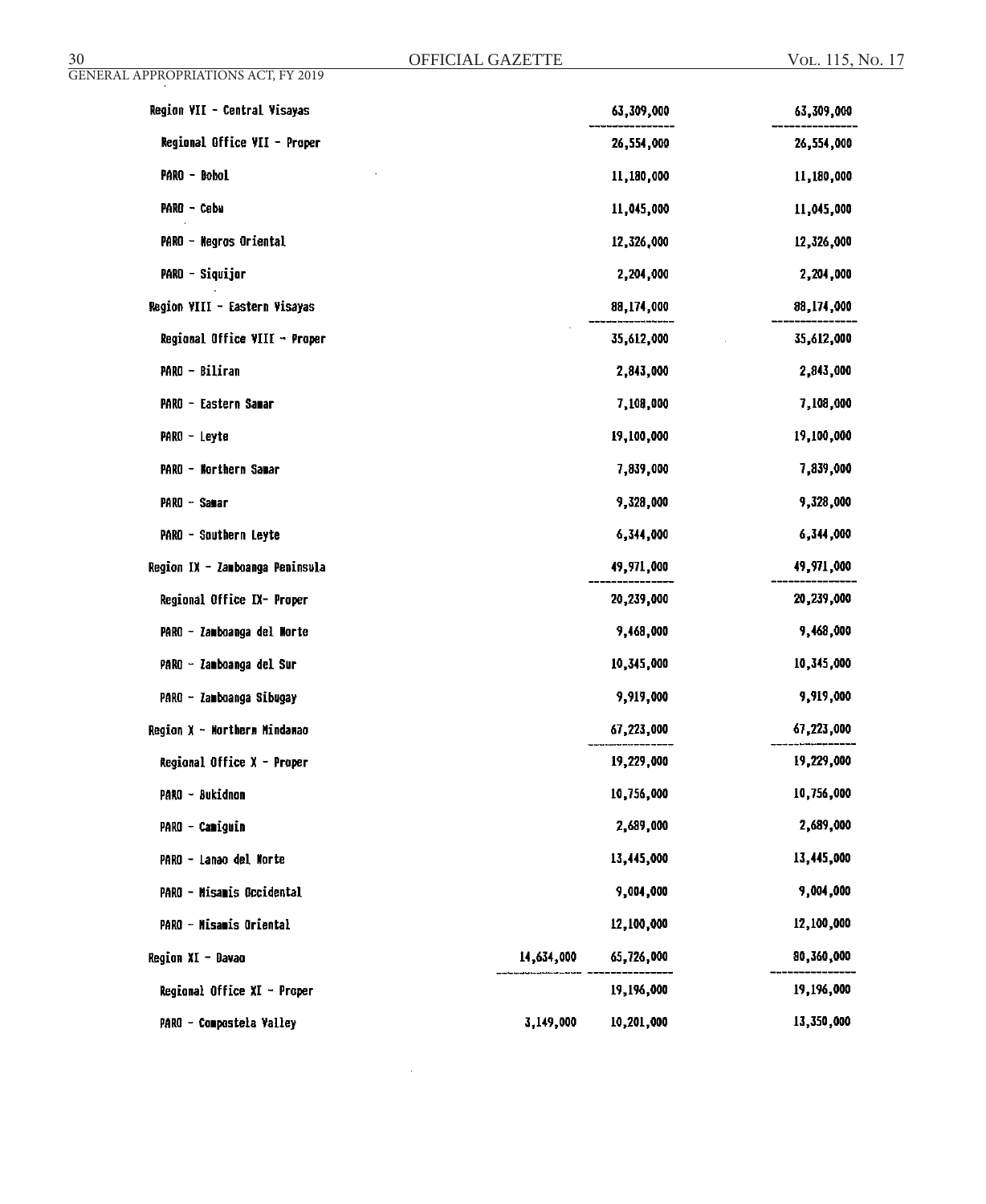| PARO - Davao City                             |            | 7,418,000                 | 7,418,000                |
|-----------------------------------------------|------------|---------------------------|--------------------------|
| PARO - Davao del Sur                          | 2,467,000  | 12,606,000                | 15,073,000               |
| PARO - Davao Oriental                         | 3,911,000  | 7,932,000                 | 11,843,000               |
| PARO - Davao Province (del Morte)             | 5,107,000  | 8,373,000                 | 13,480,000               |
| Region XII - SOCCSKSARGEN                     |            | 66,216,000                | 66,216,000               |
| Regional Office XII - Proper                  |            | 27,952,000                | 27,952,000               |
| PARO - Cotabato Province (North)              |            | 10,973,000                | 10,973,000               |
| PARO - Sarangani                              |            | 8,541,000                 | 8,541,000                |
| PARO - South Cotabato                         |            | 12,588,000                | 12,588,000               |
| PARO - Sultan Kudarat                         |            | 6,162,000                 | 6,162,000                |
| Region XIII - CARAGA                          |            | 53,075,000                | 53,075,000               |
| Regional Office XIII - Proper                 |            | 16,943,000                | 16,943,000               |
| PARO - Agusan del Norte                       |            | 7,427,000                 | 7,427,000                |
| PARO - Agusan del Sur                         |            | 10,019,000                | 10,019,000               |
| PARO - Surigao del Morte                      |            | 9,261,000                 | 9,261,000                |
| PARO - Surigao del Sur                        |            | 9,425,000                 | 9,425,000                |
| Autonomous Region in Muslim Mindanao (ARMM)   |            | 32,950,000                | 32,950,000               |
| ARMM Regional Office - Proper                 |            | 12,383,000                | 12,383,000               |
| PARO - Basilan                                |            | 5,185,000                 | 5,185,000                |
| PARO - Lanao del Sur                          |            | 4,142,000                 | 4,142,000                |
| PARO - Maguindanao                            |            | 3,449,000                 | 3,449,000                |
| PARO - Sulu                                   |            | 4,373,000                 | 4,373,000                |
| PARO - Tawi-Tawi                              |            | 3,418,000                 | 3,418,000                |
| Administration of Personnel Benefits          | 43,808,000 |                           | 43,808,000               |
| <b>Mational Capital Region (NCR)</b>          | 43,808,000 |                           | 43,808,000               |
| Central Office                                | 43,808,000 |                           | 43,808,000               |
| Sub-total, General Administration and Support |            | 521,395,000 1,329,385,000 | 38,704,000 1,889,484,000 |

- ---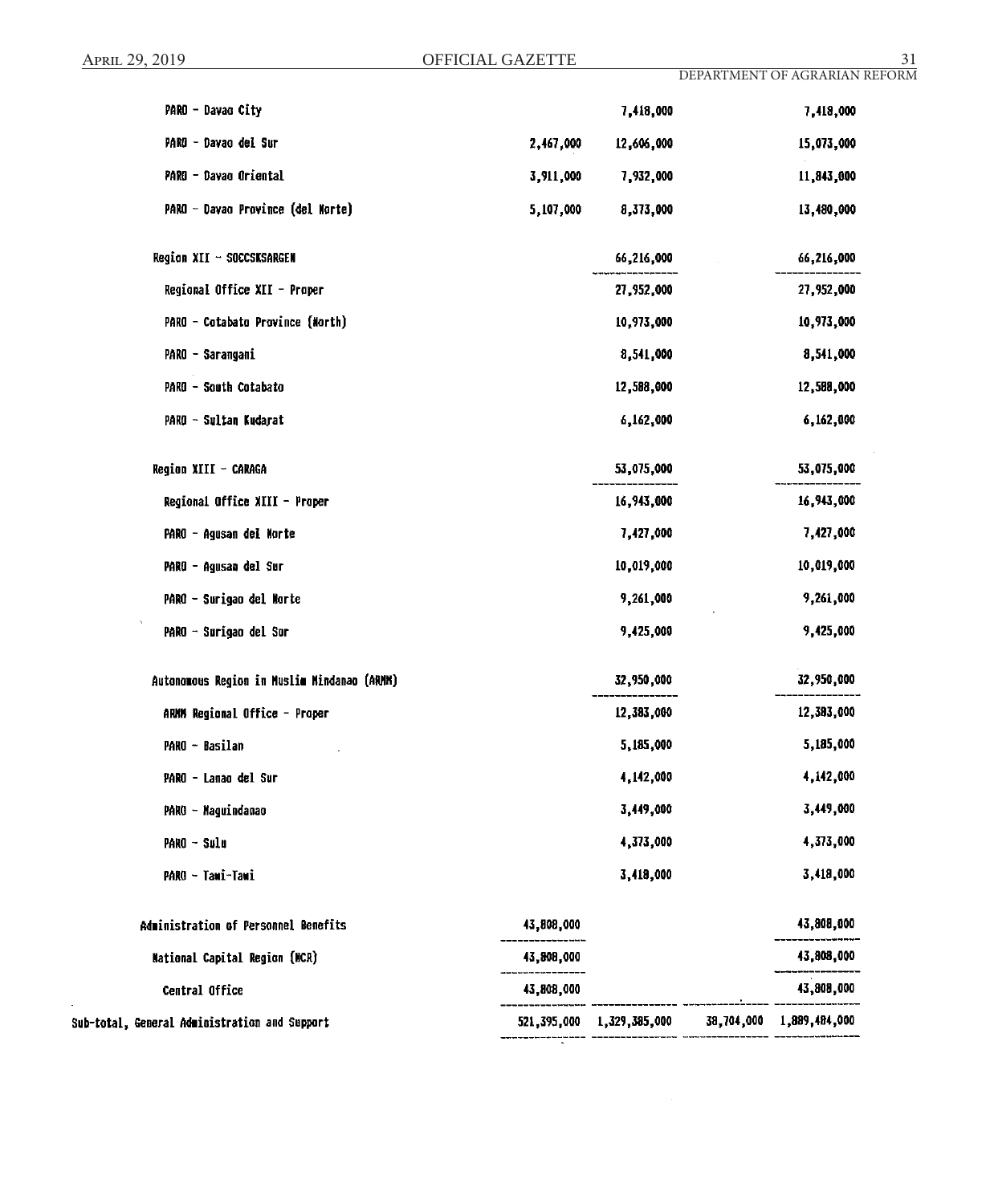$\mathbf{r}$ 

 $\mathcal{L}^{\mathcal{L}}$ 

GENERAL APPROPRIATIONS ACT, FY 2019

| Support to Operations                                                                                          |             |                        |             |
|----------------------------------------------------------------------------------------------------------------|-------------|------------------------|-------------|
| Policy Formulation, Planning, Monitoring and<br>Evaluation, Information Management, and<br>Systems Development | 511,770,000 | 129,898,000            | 641,668,000 |
| <b>Mational Capital Region (MCR)</b>                                                                           |             | 40,092,000 129,898,000 | 169,990,000 |
| <b>Central Office</b>                                                                                          |             | 40,092,000 129,898,000 | 169,990,000 |
| Region I - Ilocos                                                                                              | 30,992,000  |                        | 30,992,000  |
| Regional Office I - Proper                                                                                     | 10,775,000  |                        | 10,775,000  |
| PARO - Ilocos Morte                                                                                            | 4,596,000   |                        | 4,596,000   |
| PARO - Ilocos Sur                                                                                              | 5,376,000   |                        | 5,376,000   |
| PARO - La Union                                                                                                | 5,651,000   |                        | 5,651,000   |
| PARO - Pangasinan                                                                                              | 4,594,000   |                        | 4,594,000   |
| Cordillera Administrative Region (CAR)                                                                         | 31,924,000  |                        | 31,924,000  |
| CAR - Proper                                                                                                   | 9,071,000   |                        | 9,071,000   |
| PARO - Abra                                                                                                    | 4,625,000   |                        | 4,625,000   |
| PARO - Apayao                                                                                                  | 3,279,000   |                        | 3,279,000   |
| PARO - Benguet                                                                                                 | 4,191,000   |                        | 4,191,000   |
| PARO - Ifugao                                                                                                  | 4,700,000   |                        | 4,700,000   |
| PARO - Kalinga                                                                                                 | 3,205,000   |                        | 3,205,000   |
| PARO - Mt. Province                                                                                            | 2,853,000   |                        | 2,853,000   |
| Region II - Cagayan Valley                                                                                     | 28,068,000  |                        | 28,068,000  |
| Regional Office II $\sim$ Proper                                                                               | 7,162,000   |                        | 7,162,000   |
| $PARO - Batanes$                                                                                               | 3,834,000   |                        | 3,834,000   |
| PARO - Cagayan                                                                                                 | 4,381,000   |                        | 4,381,000   |
| PARO - Isabela                                                                                                 | 5,262,000   |                        | 5,262,000   |
| PARO - Nueva Viscaya                                                                                           | 4,427,000   |                        | 4,427,000   |
| <b>PARO - Quirino</b>                                                                                          | 3,002,000   |                        | 3,002,000   |
| Region III - Central Luzon                                                                                     | 45,881,000  |                        | 45,881,000  |
| Regional Office III - Proper                                                                                   | 10,898,000  |                        | 10,898,000  |
| PARO - Aurora                                                                                                  | 6,382,000   |                        | 6,382,000   |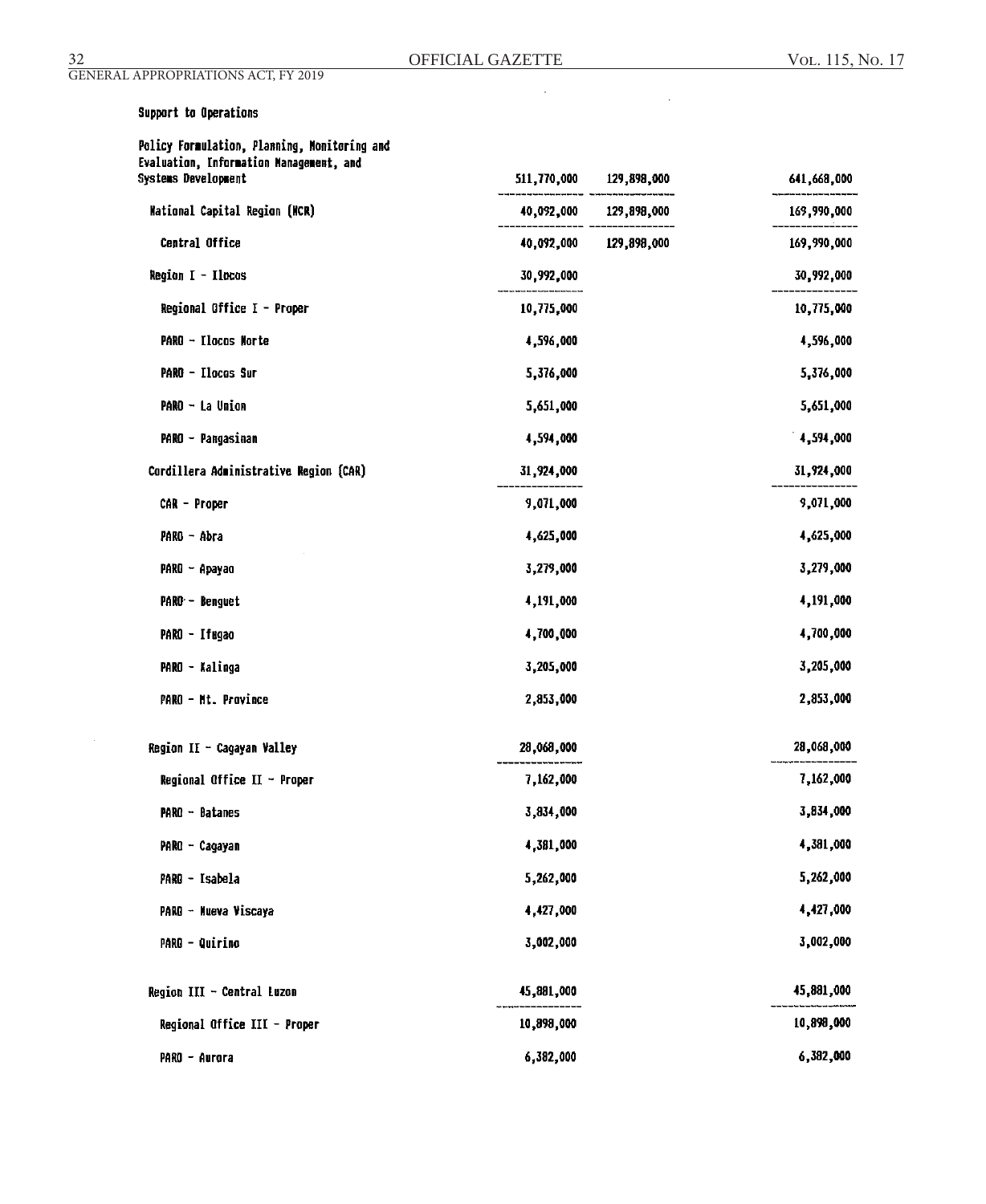$\mathcal{A}$ 

| PARO - Bataan                 | 5,796,000  | 5,796,000  |
|-------------------------------|------------|------------|
| PARO - Bulacan                | 5,904,000  | 5,904,000  |
| PARO - Nueva Ecija            | 6,286,000  | 6,286,000  |
| PARO - Panpanga               | 4,361,000  | 4,361,000  |
| PARO - Tarlac                 | 4,829,000  | 4,829,000  |
| PARO - Zambales               | 1,425,000  | 1,425,000  |
| Region IVA - CALABARZON       | 27,166,000 | 27,166,000 |
| Regional Office IVA - Proper  | 7,783,000  | 7,783,000  |
| PARO - Batangas               | 3,332,000  | 3,332,000  |
| PARO - Cavite                 | 4,421,000  | 4,421,000  |
| PARO - Laguna                 | 2,846,000  | 2,846,000  |
| PARO - Quezon I               | 2,665,000  | 2,665,000  |
| PARO - Quezon II              | 3,565,000  | 3,565,000  |
| PARO - Rizal                  | 2,554,000  | 2,554,000  |
| Region IVB - MINAROPA         | 28,234,000 | 28,234,000 |
| Regional Office IVB - Proper  | 7,495,000  | 7,495,000  |
| PARO - Marinduque             | 3,111,000  | 3,111,000  |
| PARO - Nindoro Occidental     | 4,723,000  | 4,723,000  |
| PARO - Mindoro Oriental       | 3,439,000  | 3,439,000  |
| PARO - Palawan                | 4,850,000  | 4,850,000  |
| PARO - Romblon                | 4,616,000  | 4,616,000  |
| Region V - Bicol              | 45,543,000 | 45,543,000 |
| Regional Office $V -$ Proper  | 14,313,000 | 14,313,000 |
| PARO - Albay                  | 6,408,000  | 6,408,000  |
| <b>PARO - Camarines Norte</b> | 5,361,000  | 5,361,000  |
| PARO - Camarines Sur          |            |            |
|                               | 7,169,000  | 7,169,000  |
| PARO - Catanduanes            | 4,736,000  | 4,736,000  |
| PARO - Masbate                | 3,133,000  | 3,133,000  |

 $\sim$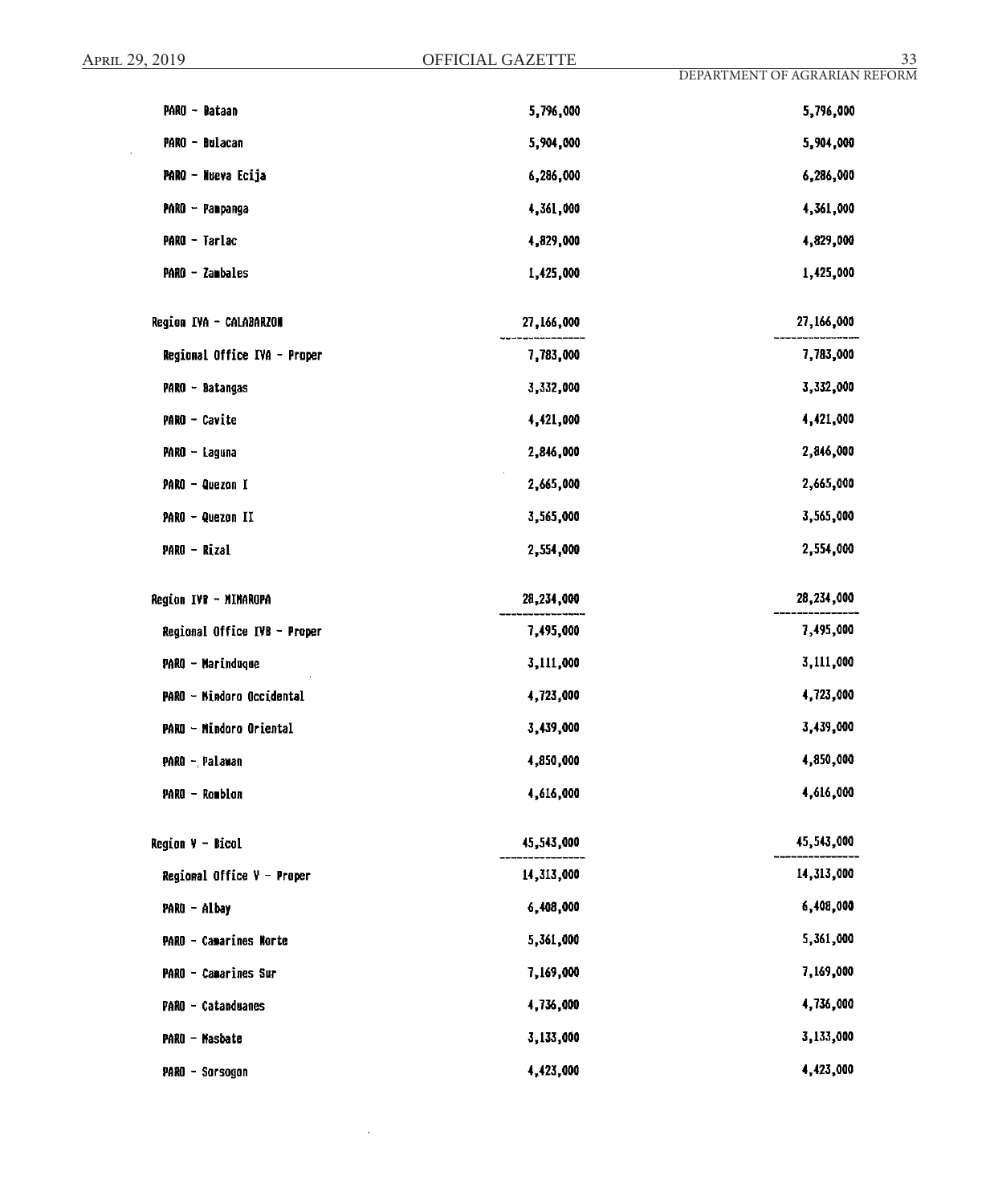| Region VI - Western Visayas     | 35,576,000 | 35,576,000 |
|---------------------------------|------------|------------|
| Regional Office VI - Proper     | 10,751,000 | 10,751,000 |
| PARO - Aklan                    | 3,193,000  | 3,193,000  |
| PARO - Antique                  | 2,750,000  | 2,750,000  |
| PARO - Capiz                    | 4,666,000  | 4,666,000  |
| PARO - Guimaras                 | 4,510,000  | 4,510,000  |
| PARO - Iloilo                   | 3,887,000  | 3,887,000  |
| PARO - Negros Occidental        | 5,819,000  | 5,819,000  |
| Region VII - Central Visayas    | 22,249,000 | 22,249,000 |
| Regional Office VII - Proper    | 8,312,000  | 8,312,000  |
| PARO - Bohol                    | 4,938,000  | 4,938,000  |
| PARO - Cebu                     | 4,767,000  | 4,767,000  |
| PARO - Negros Oriental          | 3,719,000  | 3,719,000  |
| PARO - Siquijor                 | 513,000    | 513,000    |
| Region VIII - Eastern Visayas   | 34,612,000 | 34,612,000 |
| Regional Office VIII - Proper   | 11,805,000 | 11,805,000 |
| PARO - Biliran                  | 769,000    | 769,000    |
| PARO - Eastern Sanar            | 4,560,000  | 4,560,000  |
| PARO - Leyte                    | 4,655,000  | 4,655,000  |
| PARO - Northern Samar           | 3,660,000  | 3,660,000  |
| PARO - Samar                    | 3,897,000  | 3,897,000  |
| PARO - Southern Leyte           | 5,266,000  | 5,266,000  |
| Region IX - Zamboanga Peninsula | 23,776,000 | 23,776,000 |
| Regional Office IX- Proper      | 11,941,000 | 11,941,000 |
| PARO - Zamboanga del Norte      | 3,504,000  | 3,504,000  |
| PARO - Zamboanga del Sur        | 6,123,000  | 6,123,000  |
| PARO - Zamboanga Sibugay        | 2,208,000  | 2,208,000  |
| Region X - Northern Mindanao    | 34,576,000 | 34,576,000 |
| Regional Office $X -$ Proper    | 12,452,000 | 12,452,000 |
| PARO - Bukidnon                 | 6,127,000  | 6,127,000  |

 $\alpha$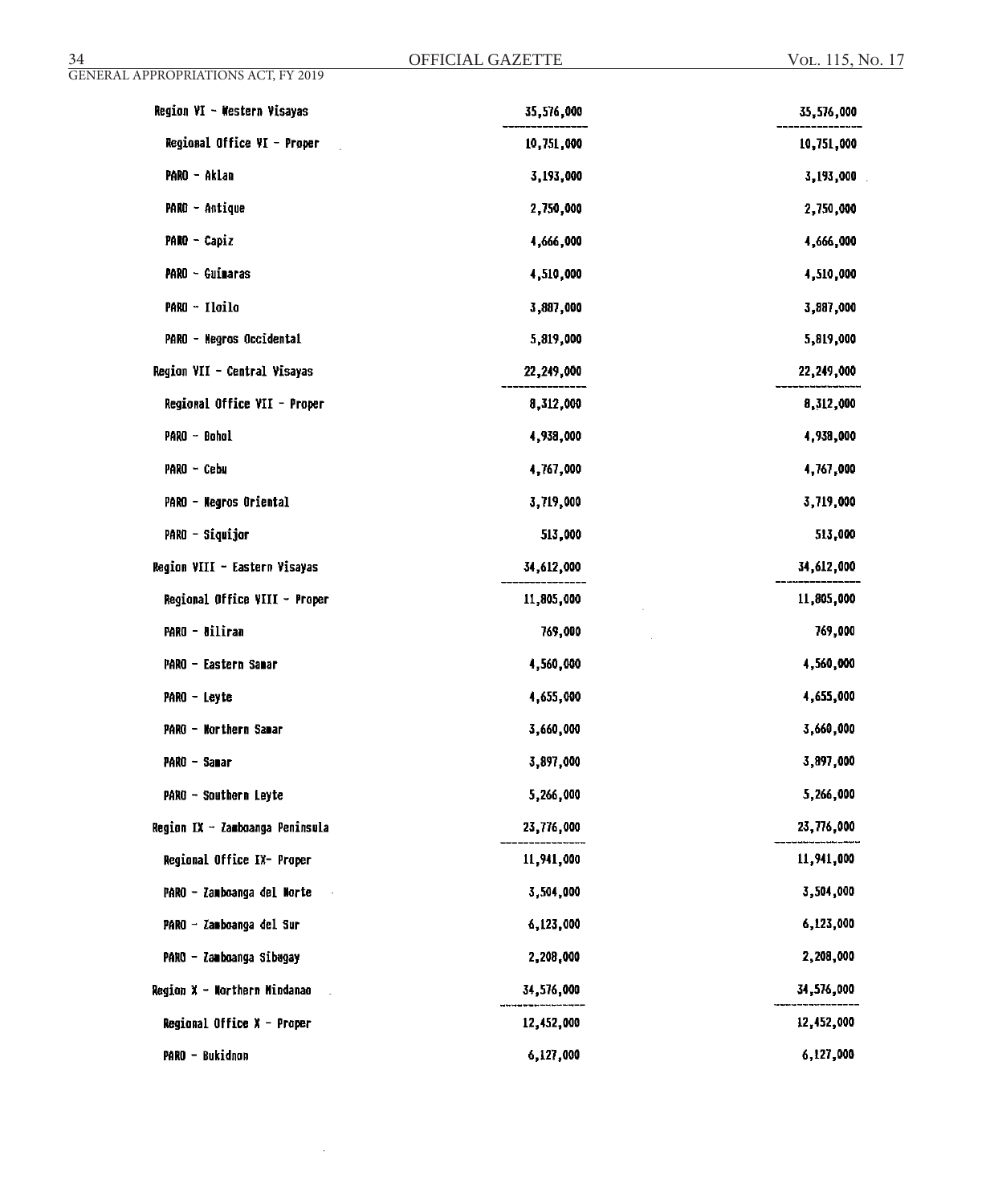$\epsilon$ 

| PARO - Camiguin                             | 550,000    |            | 550,000    |
|---------------------------------------------|------------|------------|------------|
| PARO - Lanao del Norte                      | 5,166,000  |            | 5,166,000  |
| PARO - Misamis Occidental                   | 5,177,000  |            | 5,177,000  |
| PARO - Misamis Oriental                     | 5,104,000  |            | 5,104,000  |
| Region XI - Davao                           | 13,673,000 |            | 13,673,000 |
| Regional Office XI - Proper                 | 10,365,000 |            | 10,365,000 |
| PARO - Davao City                           | 3,308,000  |            | 3,308,000  |
| Region XII - SOCCSKSARGEN                   | 10,928,000 |            | 10,928,000 |
| Regional Office XII - Proper                | 10,928,000 |            | 10,928,000 |
| Region XIII - CARAGA                        | 28,243,000 |            | 28,243,000 |
| Regional Office XIII - Proper               | 8,224,000  |            | 8,224,000  |
| PARO - Agusan del Norte                     | 5,584,000  |            | 5,584,000  |
| PARO - Agusan del Sur                       | 5,329,000  |            | 5,329,000  |
| PARO - Surigao del Norte                    | 5,427,000  |            | 5,427,000  |
| PARO - Surigao del Sur                      | 3,679,000  |            | 3,679,000  |
| Autonomous Region in Muslim Mindanao (ARMM) | 30,237,000 |            | 30,237,000 |
| PARO - Basilan                              | 4,692,000  |            | 4,692,000  |
| PARO - Lanao del Sur                        | 6,073,000  |            | 6,073,000  |
| PARO - Maguindanao                          | 3,616,000  |            | 3,616,000  |
| PARO - Sulu                                 | 8,361,000  |            | 8,361,000  |
| PARO - Tawi-Tawi                            | 7,495,000  |            | 7,495,000  |
| Agrarian Reform Information Education       | 50,981,000 | 32,360,000 | 83,341,000 |
| <b>Mational Capital Region (NCR)</b>        | 14,359,000 | 32,360,000 | 46,719,000 |
| Central Office                              | 14,359,000 | 32,360,000 | 46,719,000 |
| Autonomous Region in Muslim Mindanao (ARMM) | 36,622,000 |            | 36,622,000 |
| PARO - Basilan                              | 6,480,000  |            | 6,480,000  |
| PARG - Lanao del Sur                        | 7,609,000  |            | 7,609,000  |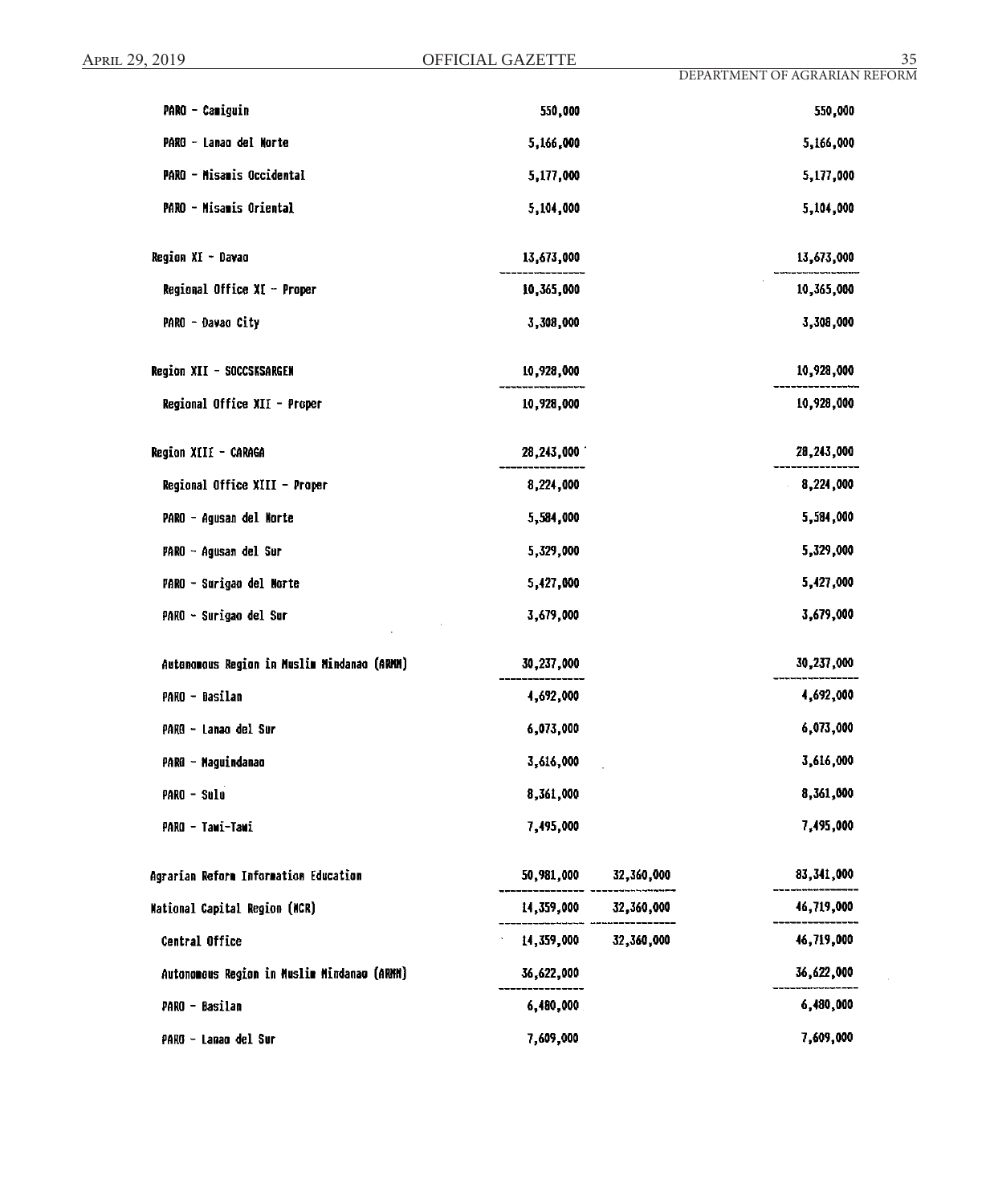| <b>GENERAL APPROPRIATIONS ACT, FY 2019</b><br>PARO - Maguindanao | 8,318,000                   |                           |             |                         |  |
|------------------------------------------------------------------|-----------------------------|---------------------------|-------------|-------------------------|--|
|                                                                  |                             |                           |             | 8,318,000               |  |
| PARO - Sulu                                                      | 7,529,000                   |                           |             | 7,529,000               |  |
| PARO - Tawi-Tawi                                                 | 6,686,000                   |                           |             | 6,686,000               |  |
| Sub-total, Support to Operations                                 | 562,751,000                 | 162,258,000               |             | 725,009,000             |  |
| Operations                                                       | 3,054,458,000 2,054,271,000 |                           | 109,256,000 | 5,217,985,000           |  |
| Tiller's Security of Tenure Ensured                              |                             | 2,063,215,000 406,846,000 | 2,000,000   | 2,472,061,000           |  |
| LAND TENURE SECURITY PROGRAM                                     |                             | 2,063,215,000 406,846,000 |             | 2,000,000 2,472,061,000 |  |
| Land Acquisition and Distribution (LAD)                          | 1,998,103,000               | 205,360,000               | 2,000,000   | 2,205,463,000           |  |
| <b>Mational Capital Region (NCR)</b>                             |                             | 174,000                   | 2,000,000   | 2,174,000               |  |
| Central Office                                                   |                             | 174,000                   | 2,000,000   | 2,174,000               |  |
| Region $I - Ilocos$                                              | 31,385,000                  |                           |             | 31,385,000              |  |
| Regional Office I - Proper                                       | 1,241,000                   |                           |             | 1,241,000               |  |
| PARO - Ilocos Morte                                              | 6,462,000                   |                           |             | 6,462,000               |  |
| PARO - Ilocos Sur                                                | 12,324,000                  |                           |             | 12,324,000              |  |
| PARO - La Union                                                  | 7,286,000                   |                           |             | 7,286,000               |  |
| PARO - Pangasinan                                                | 4,072,000                   |                           |             | 4,072,000               |  |
| Cordillera Administrative Region (CAR)                           | 44,392,000                  | 2,088,000                 |             | 46,480,000              |  |
| CAR - Proper                                                     | 5,144,000                   |                           |             | 5,144,000               |  |
| PARO - Abra                                                      | 6,464,000                   |                           |             | 6,464,000               |  |
| PARO - Apayao                                                    | 4,498,000                   | 1,402,000                 |             | 5,900,000               |  |
| PARO - Benguet                                                   | 8,457,000                   | 5,000                     |             | 8,462,000               |  |
| PARO - Ifugao                                                    | 6,376,000                   | 164,000                   |             | 6,540,000               |  |
| PARO - Kalinga                                                   | 6,824,000                   | 517,000                   |             | 7,341,000               |  |
| PARO - Mt. Province                                              | 6,629,000                   |                           |             | 6,629,000               |  |
| Region II - Cagayan Valley                                       | 126,205,000                 | 12,595,000                |             | 138,800,000             |  |
| Regional Office II - Proper                                      | 4,051,000                   |                           |             | 4,051,000               |  |
| PARO - Datanes                                                   | 7,581,000                   |                           |             | 7,581,000               |  |
| PARO - Cagayan                                                   | 18,348,000                  | 2,450,000                 |             | 20,798,000              |  |
| PARO - Isabela                                                   | 71,612,000                  | 7,117,000                 |             | 78,729,000              |  |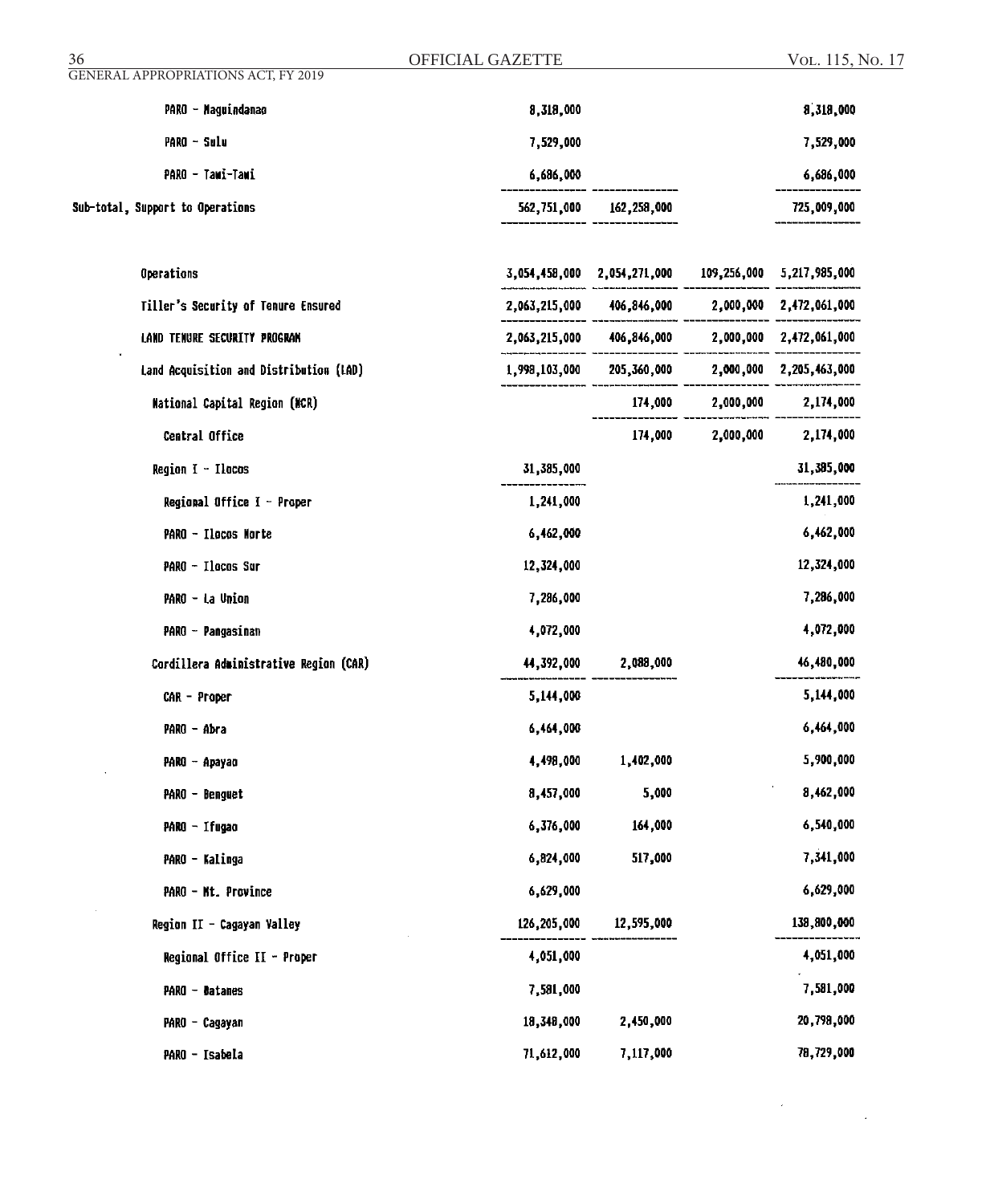$\sim$ 

 $\sim$ 

 $\sim$ 

 $\bar{z}$ 

| PARO - Nueva Viscaya         | 21,036,000  | 3,028,000  | 24,064,000  |
|------------------------------|-------------|------------|-------------|
| PARO - Quirino               | 3,577,000   |            | 3,577,000   |
| Region III - Central Luzon   | 80,925,000  | 3,461,000  | 84,386,000  |
| Regional Office III - Proper | 4,797,000   |            | 4,797,000   |
| $PARO - Aurora$              | 4,013,000   |            | 4,013,000   |
| PARO - Bataan                | 6,573,000   | 273,000    | 6,846,000   |
| PARO - Bulacan               | 15,605,000  | 255,000    | 15,860,000  |
| PARO - Nueva Ecija           | 23,342,000  | 1,546,000  | 24,888,000  |
| PARO - Pampanga              | 11,442,000  | 284,000    | 11,726,000  |
| PARO - Tarlac                | 6,331,000   | 988,000    | 7,319,000   |
| PARO - Zambales              | 8,822,000   | 115,000    | 8,937,000   |
| Region IVA - CALABARZON      | 112,180,000 | 7,518,000  | 119,698,000 |
| Regional Office IVA - Proper | 2,494,000   |            | 2,494,000   |
| PARO - Batangas              | 27,140,000  | 457,000    | 27,597,000  |
| PARO - Cavite                | 8,884,000   | 411,000    | 9,295,000   |
| $PARO - Laguna$              | 10,676,000  | 307,000    | 10,983,000  |
| PARO - Quezon I              | 13,735,000  | 812,000    | 14,547,000  |
| PARO - Quezon II             | 33,595,000  | 5,296,000  | 38,891,000  |
| PARO - Rizal                 | 15,656,000  | 235,000    | 15,891,000  |
| Region IVB - MIMAROPA        | 60,117,000  | 309,000    | 60,426,000  |
| Regional Office IVB - Proper | 7,358,000   |            | 7,358,000   |
| PARO - Marinduque            | 10,725,000  | 2,000      | 10,727,000  |
| PARO - Mindoro Occidental    | 2,963,000   | 225,000    | 3,188,000   |
| PARO - Mindoro Oriental      | 13,306,000  | 78,000     | 13,384,000  |
| PARO - Palawan               | 20,881,000  | 4,000      | 20,885,000  |
| PARO - Romblon               | 4,884,000   |            | 4,884,000   |
| <b>Region V - Bicol</b>      | 207,231,000 | 34,786,000 | 242,017,000 |
| Regional Office V - Proper   | 6,884,000   |            | 6,884,000   |
| PARO - Albay                 | 32,846,000  | 6,023,000  | 38,869,000  |
| PARO - Camarines Morte       | 22,841,000  | 2,358,000  | 25,199,000  |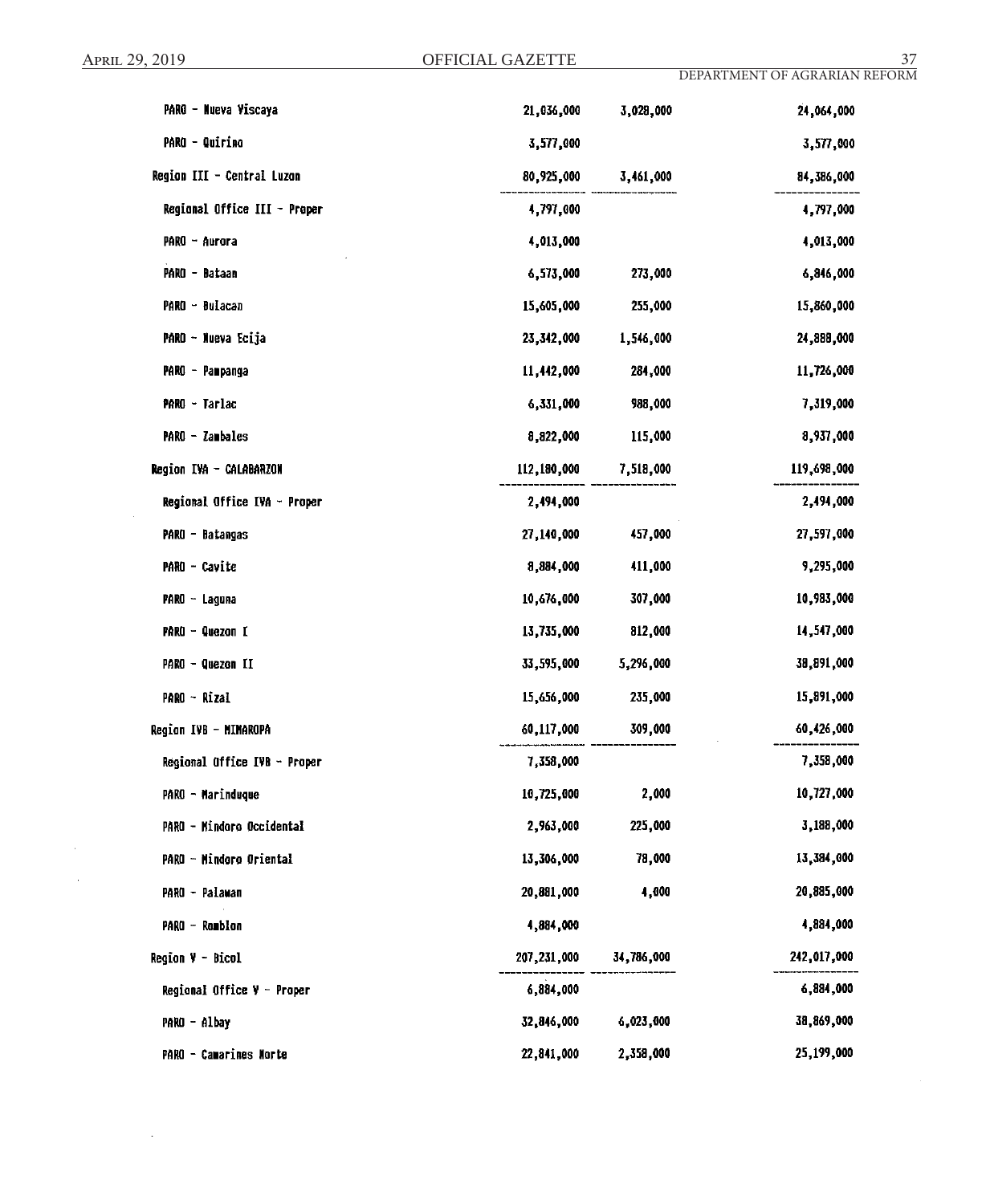| GENERAL APPROPRIATIONS ACT, FY 2019 |             |            |              |
|-------------------------------------|-------------|------------|--------------|
| PARO - Camarines Sur                | 62,089,000  | 10,610,000 | 72,699,000   |
| <b>PARO - Catanduanes</b>           | 4,762,000   |            | 4,762,000    |
| PARO - Masbate                      | 51,277,000  | 12,453,000 | 63,730,000   |
| <b>PARO - Sorsogon</b>              | 26,532,000  | 3,342,000  | 29,874,000   |
| Region VI - Western Visayas         | 261,042,000 | 77,581,000 | 339,623,000  |
| Regional Office VI - Proper         | 4,958,000   |            | 4,958,000    |
| PARO - Aklan                        | 12,636,000  | 431,000    | 13,067,000   |
| <b>PARO - Antique</b>               | 16,781,000  | 691,000    | 17,472,000   |
| PARO - Capiz                        | 28,511,000  | 1,830,000  | 30, 341, 000 |
| PARO - Guimaras                     | 6,384,000   | 439,000    | 6,823,000    |
| PARO - Iloilo                       | 35,709,000  | 4,599,000  | 40,308,000   |
| PARO - Negros Occidental            | 156,063,000 | 69,591,000 | 225,654,000  |
| Region VII - Central Visayas        | 114,238,000 | 9,009,000  | 123,247,000  |
| Regional Office VII - Proper        | 6,502,000   |            | 6,502,000    |
| PARO - Bohol                        | 33,285,000  | 2,130,000  | 35,415,000   |
| $PARO - Cebu$                       | 33,988,000  | 50,000     | 34,038,000   |
| PARO - Negros Oriental              | 38,996,000  | 6,829,000  | 45,825,000   |
| PARO - Siquijor                     | 1,467,000   |            | 1,467,000    |
| Region VIII - Eastern Visayas       | 221,063,000 | 10,611,000 | 231,674,000  |
| Regional Office VIII - Proper       | 6,046,000   |            | 6,046,000    |
| PARO - Biliran                      | 2,335,000   |            | 2,335,000    |
| PARO - Eastern Samar                | 25,693,000  |            | 25,693,000   |
| $PARO - Leyte$                      | 99,848,000  | 9,451,000  | 109,299,000  |
| PARO - Northern Samar               | 24,428,000  | 870,000    | 25,298,000   |
| PARO - Sanar                        | 43,515,000  | 35,000     | 43,550,000   |
| PARO - Southern Leyte               | 19,198,000  | 255,000    | 19,453,000   |
| Region IX - Zamboanga Peninsula     | 83,663,000  | 1,846,000  | 85,509,000   |
| Regional Office IX- Proper          | 7,133,000   |            | 7,133,000    |
| PARO - Zamboanga del Morte          | 26,388,000  | 765,000    | 27,153,000   |
| PARO - Zauboanga del Sur            | 25,502,000  | 286,000    | 25,788,000   |

OFFICIAL GAZETTE

38 OFFICIAL GAZETTE Vol. 115, No. 17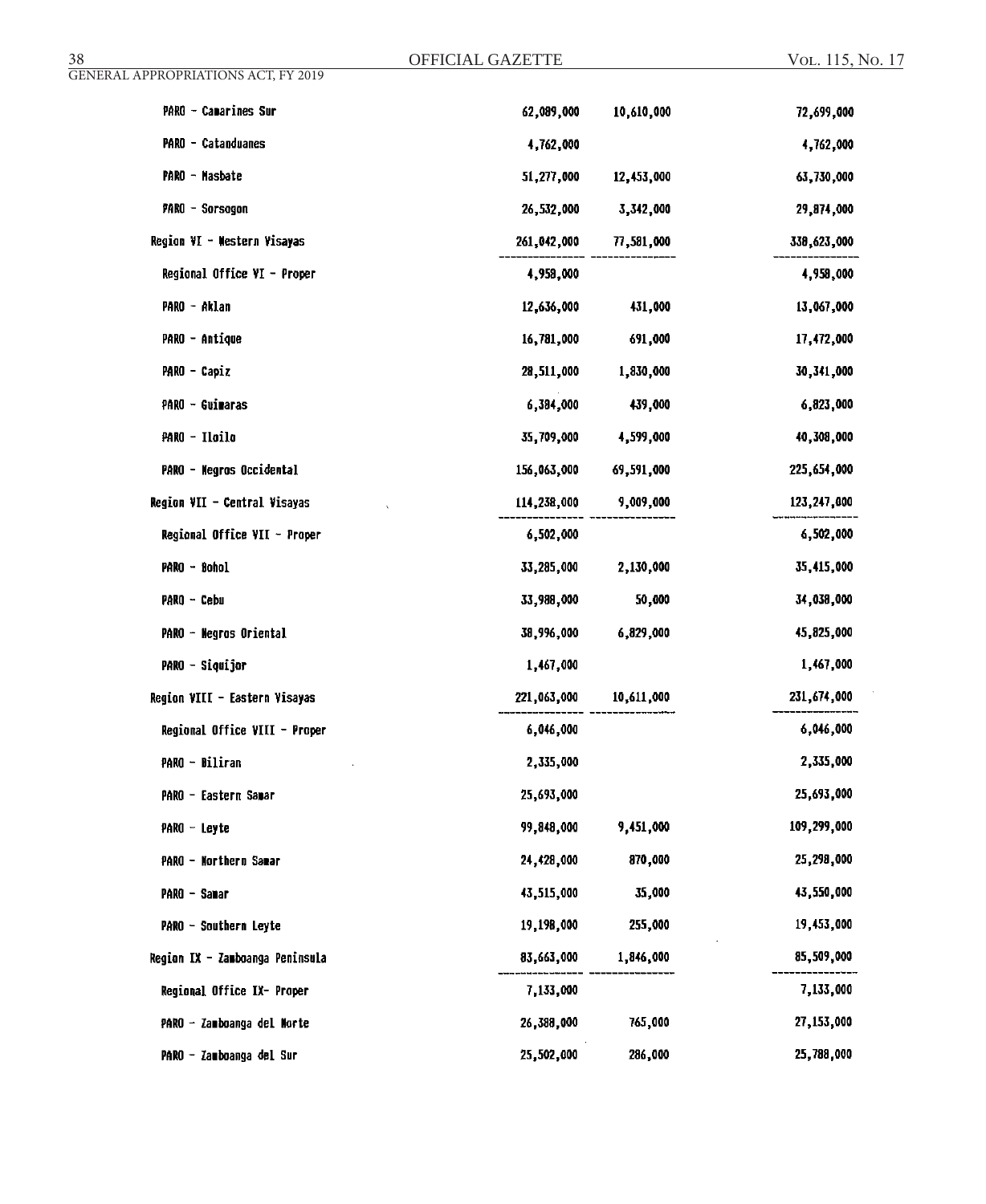$\sim 10^{-1}$ 

| PARO - Zamboanga Sibugay                    | 24,640,000  | 795,000    | 25,435,000  |
|---------------------------------------------|-------------|------------|-------------|
| Region X - Northern Mindanao                | 130,245,000 | 4,870,000  | 135,115,000 |
| Regional Office $X -$ Proper                | 5,285,000   |            | 5,285,000   |
| PARO - Bukidnon                             | 36,832,000  | 3,157,000  | 39,989,000  |
| PARO - Camiguin                             | 4,402,000   |            | 4,402,000   |
| PARO - Lanao del Norte                      | 48,760,000  | 1,607,000  | 50,367,000  |
| PARO - Misamis Occidental                   | 11,596,000  |            | 11,596,000  |
| PARO - Misamis Oriental                     | 23,370,000  | 106,000    | 23,476,000  |
| Region XI - Davao                           | 95,127,000  | 2,105,000  | 97,232,000  |
| Regional Office XI - Proper                 | 6,895,000   |            | 6,895,000   |
| PARO - Compostela Valley                    | 20,599,000  | 69,000     | 20,668,000  |
| PARO - Davao City                           | 14,894,000  | 606,000    | 15,500,000  |
| PARO - Davao del Sur                        | 15,311,000  | 453,000    | 15,764,000  |
| PARO - Davao Oriental                       | 19,891,000  |            | 19,891,000  |
| PARO - Davao Province (del Norte)           | 17,537,000  | 977,000    | 18,514,000  |
| Region XII - SOCCSKSARGEN                   | 217,831,000 | 25,662,000 | 243,493,000 |
| Regional Office XII - Proper                | 11,374,000  |            | 11,374,000  |
| PARO - Cotabato Province (North)            | 84,209,000  | 8,281,000  | 92,490,000  |
| PARO - Sarangani                            | 29,942,000  | 2,172,000  | 32,114,000  |
| PARO - South Cotabato                       | 52,427,000  | 13,523,000 | 65,950,000  |
| PARO - Sultan Kudarat                       | 39,879,000  | 1,686,000  | 41,565,000  |
| Region XIII - CARAGA                        | 109,725,000 | 4,796,000  | 114,521,000 |
| Regional Office XIII - Proper               | 4,097,000   |            | 4,097,000   |
| PARO - Agusan del Norte                     | 15,079,000  | 549,000    | 15,628,000  |
| PARO - Agusan del Sur                       | 39,454,000  | 1,626,000  | 41,080,000  |
| PARO - Surigao del Norte                    | 19,480,000  |            | 19,480,000  |
| PARO - Surigao del Sur                      | 31,615,000  | 2,621,000  | 34,236,000  |
| Autonomous Region in Muslim Mindanao (ARMM) | 102,734,000 | 7,949,000  | 110,683,000 |
| PARO - <del>D</del> asilan                  | 14,207,000  | 2,581,000  | 16,788,000  |
| PARO - Lanao del Sur                        | 31,875,000  |            | 31,875,000  |

 $\sim 10^{-1}$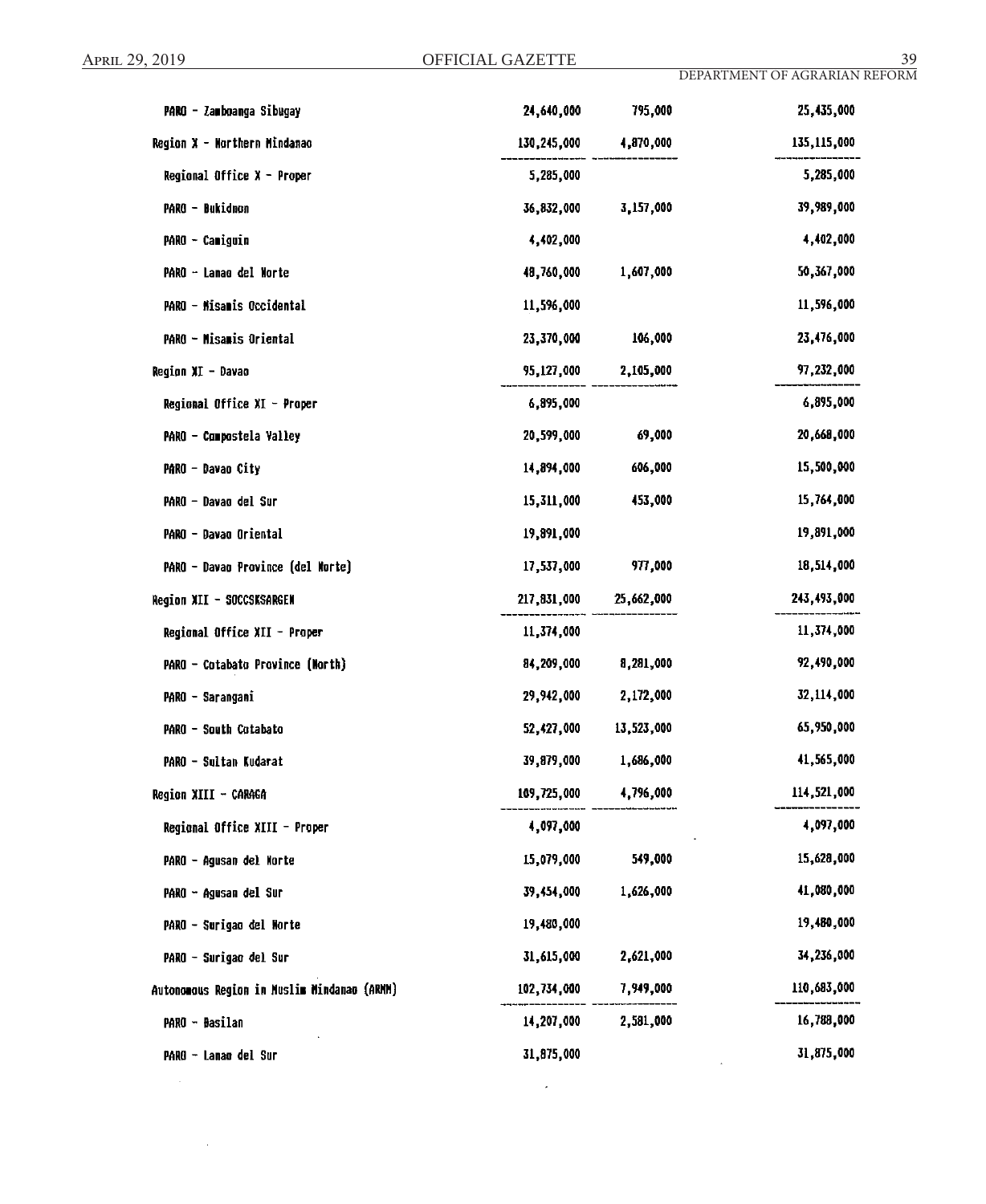| 40                                         | OFFICIAL GAZETTE |           | VOL. 115, No. 17 |
|--------------------------------------------|------------------|-----------|------------------|
| <b>GENERAL APPROPRIATIONS ACT, FY 2019</b> |                  |           |                  |
| PARO - Maguindanao                         | 17,357,000       |           | 17,357,000       |
| PARO - Sulu                                | 21,999,000       | 5,368,000 | 27,367,000       |
| PARO - Tawi-Tawi                           | 17,296,000       |           | 17,296,000       |
| Non-Land Transfer Activities               |                  | 8,386,000 | 8,386,000        |
| Region I - Ilocos                          |                  | 430,000   | 430,000          |
| PARO - Ilocos Norte                        |                  | 61,000    | 61,000           |
| PARO - Ilocos Sur                          |                  | 123,000   | 123,000          |
| PARO - La Union                            |                  | 123,000   | 123,000          |
| PARO - Pangasinan                          |                  | 123,000   | 123,000          |
| Cordillera Administrative Region (CAR)     |                  | 177,000   | 177,000          |
| CAR - Abra                                 |                  | 55,000    | 55,000           |
| PARO - Apayao                              |                  | 55,000    | 55,000           |
| PARO - Ifugao                              |                  | 12,000    | 12,000           |
| PARO - Kalinga                             |                  | 55,000    | 55,000           |
| Region II - Cagayan Valley                 |                  | 147,000   | 147,000          |
| PARO - Cagayan                             |                  | 61,000    | 61,000           |
| PARO - Isabela                             |                  | 31,000    | 31,000           |
| PARO - Nueva Viscaya                       |                  | 18,000    | 18,000           |
| <b>PARO - Quirino</b>                      |                  | 37,000    | 37,000           |
| Region III - Central Luzon                 |                  | 91,000    | 91,000           |
| PARO - Bataan                              |                  | 6,000     | 6,000            |
| PARO - Bulacan                             |                  | 12,000    | 12,000           |
| PARO - Nueva Ecija                         |                  | 61,000    | 61,000           |
| PARO - Pampanga                            |                  | 12,000    | 12,000           |
| Region IVA - CALABARZON                    |                  | 192,000   | 192,000          |
| PARO - Batangas                            |                  | 22,000    | 22,000           |
| PARO - Cavite                              |                  | 9,000     | 9,000            |
| PARO - Laguna                              |                  | 38,000    | 38,000           |
| PARO - Quezon I                            |                  | 35,000    | 35,000           |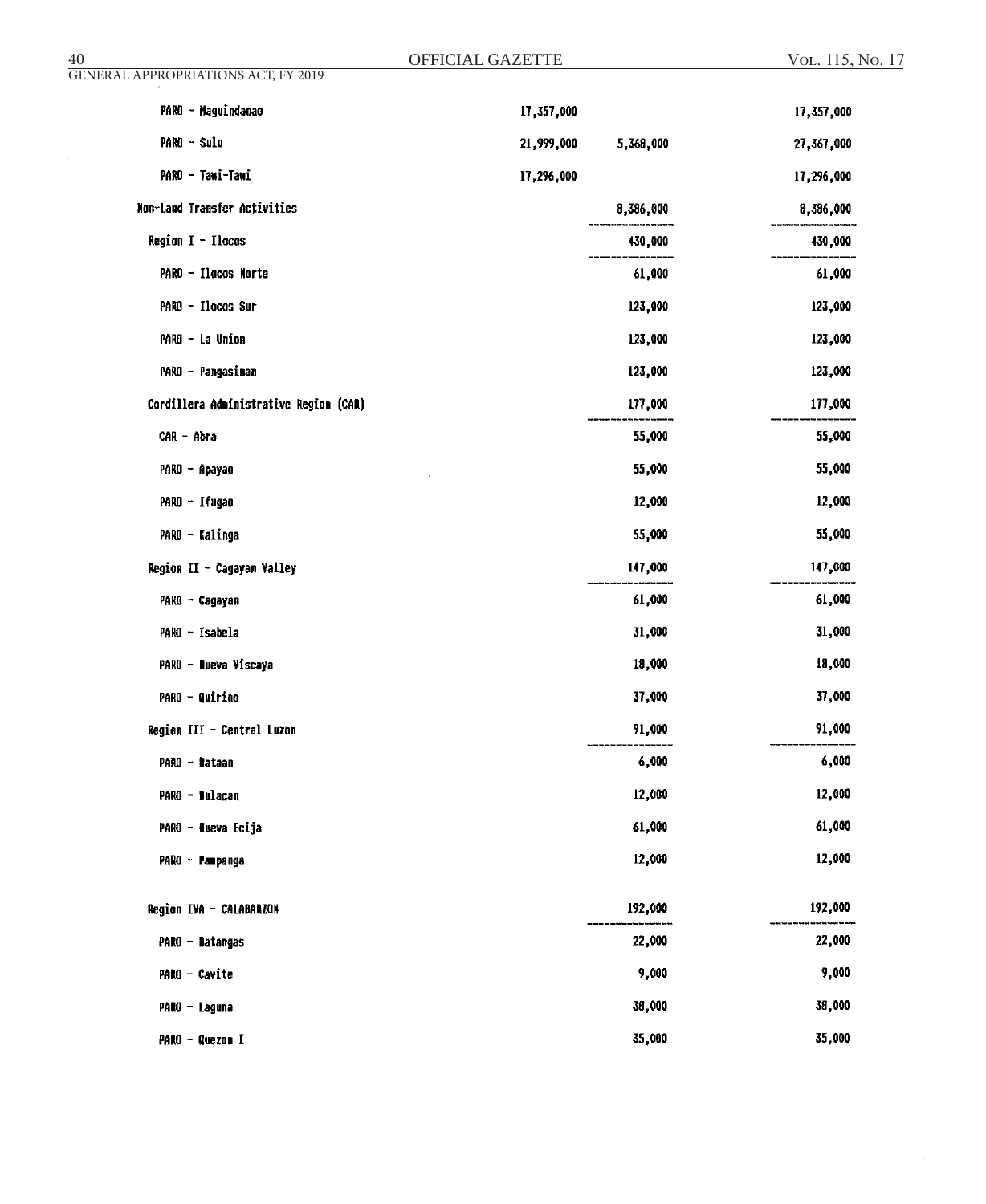$\ddot{\phantom{0}}$ 

| PARO - Quezon II                    | 72,000    | 72,000    |
|-------------------------------------|-----------|-----------|
| PARO - Rizal                        | 16,000    | 16,000    |
| Region IVB - MIMAROPA               | 7,000     | 7,000     |
| PARO - Romblon                      | 7,000     | 7,000     |
| <b>Region V - Bicol</b>             | 1,559,000 | 1,559,000 |
| PARO - Albay                        | 307,000   | 307,000   |
| PARO - Camarines Morte              | 178,000   | 178,000   |
| PARO - Camarines Sur                | 282,000   | 282,000   |
| PARO - Catanduanes                  | 455,000   | 455,000   |
| PARO - Masbate                      | 153,000   | 153,000   |
| PARO - Sorsegon                     | 184,000   | 184,000   |
| Region VI - Western Visayas         | 294,000   | 294,000   |
| PARO - Aklan                        | 61,000    | 61,000    |
| PARO - Antique                      | 6,000     | 6,000     |
| PARO - Capiz                        | 89,000    | 89,000    |
| PARO - Guimaras                     | 9,000     | 9,000     |
| PARO - Iloilo                       | 74,000    | 74,000    |
| PARO - Negros Occidental            | 55,000    | 55,000    |
| <b>Region VII - Central Visayas</b> | 139,000   | 139,000   |
| PARO - Bohol                        | 45,000    | 45,000    |
| PARO - Cebu                         | 63,000    | 63,000    |
| PARO - Negros Oriental              | 31,000    | 31,000    |
| Region VIII - Eastern Visayas       | 2,637,000 | 2,637,000 |
| PARO - Eastern Samar                | 736,000   | 736,000   |
| PARO - Leyte                        | 920,000   | 920,000   |
| PARO - Northern Samar               | 184,000   | 184,000   |
| PARO - Sanar                        | 613,000   | 613,000   |
| PARO - Southern Leyte               | 184,000   | 184,000   |
| Region IX - Zamboanga Peninsula     | 460,000   | 460,000   |
| PARO - Zamboanga del Norte          | 61,000    | 61,000    |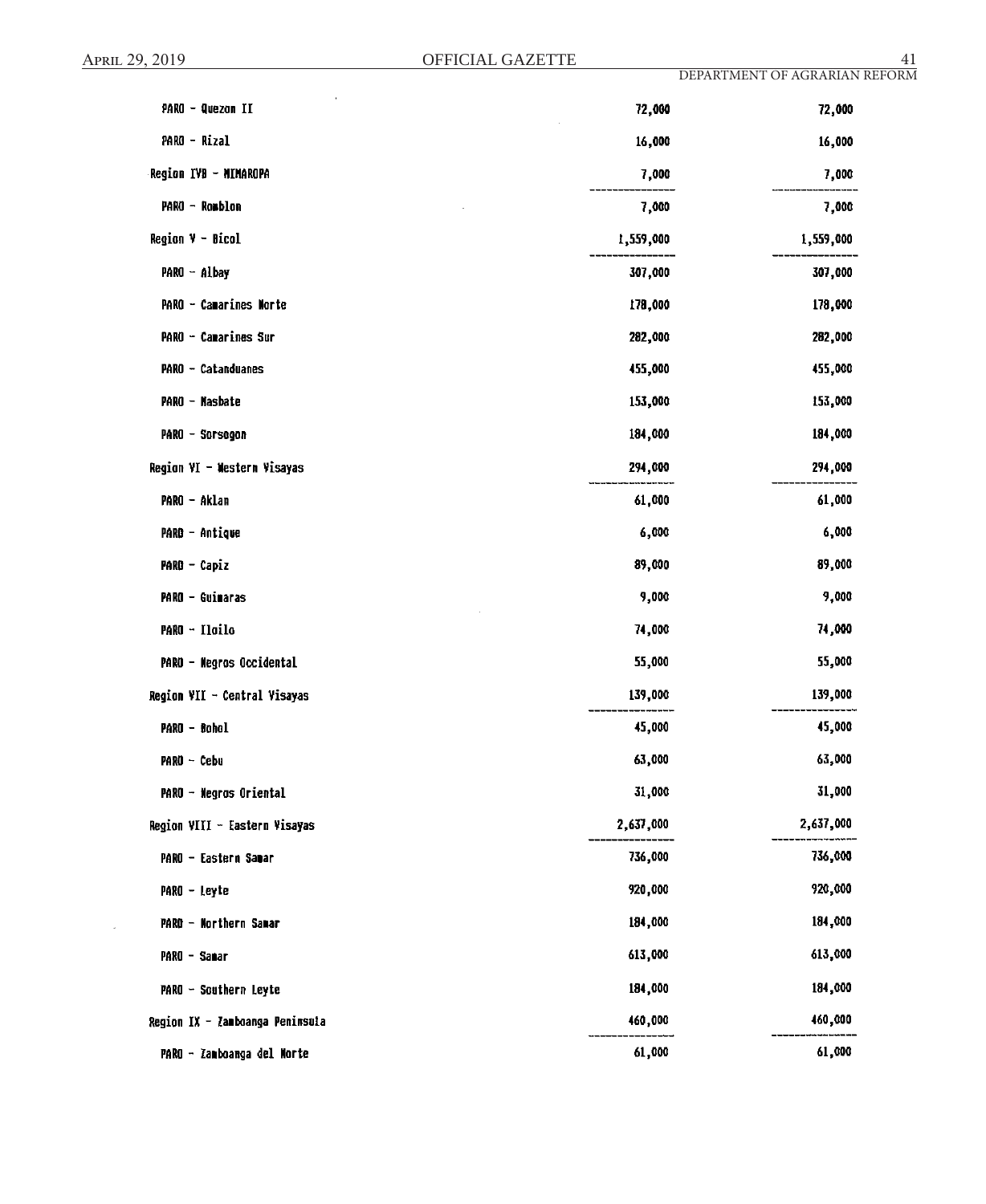| $\frac{42}{\mbox{GENERAL}$ APPROPRIATIONS ACT, FY 2019 | OFFICIAL GAZETTE |            | VOL. 115, No. 17 |
|--------------------------------------------------------|------------------|------------|------------------|
|                                                        |                  |            |                  |
| PARO - Zamboanga del Sur                               |                  | 184,000    | 184,000          |
| PARO - Zamboanga Sibugay                               |                  | 215,000    | 215,000          |
| Region X - Northern Mindanao                           |                  | 732,000    | 732,000          |
| PARO - Bukidnon                                        |                  | 298,000    | 298,000          |
| PARO - Lanao del Norte                                 |                  | 61,000     | 61,000           |
| PARO - Misamis Occidental                              |                  | 307,000    | 307,000          |
| PARO - Misamis Oriental                                |                  | 66,000     | 66,000           |
| Region XI - Davao                                      |                  | 320,000    | 320,000          |
| PARO - Compostela Valley                               |                  | 70,000     | 70,000           |
| PARO - Davao del Sur                                   |                  | 66,000     | 66,000           |
| PARO - Davao Oriental                                  |                  | 61,000     | 61,000           |
| PARO - Davao Province (del Morte)                      |                  | 123,000    | 123,000          |
| Region XII - SOCCSKSARGEN                              |                  | 617,000    | 617,000          |
| PARO - Cotabato Province (North)                       |                  | 494,000    | 494,000          |
| PARO - Sultan Kudarat                                  |                  | 123,000    | 123,000          |
| Region XIII - CARAGA                                   |                  | 584,000    | 584,000          |
| PARO - Agusan del Norte                                |                  | 137,000    | 137,000          |
| PARO – Agusan del Sur                                  |                  | 31,000     | 31,000           |
| PARO - Surigao del Morte                               |                  | 342,000    | 342,000          |
| PARO - Surigao del Sur                                 |                  | 74,000     | 74,000           |
| Landowners' Compensation by LBP                        |                  | 6,784,000  | 6,784,000        |
| <b>Mational Capital Region (NCR)</b>                   |                  | 6,784,000  | 6,784,000        |
| Central Office                                         |                  | 6,784,000  | 6,784,000        |
| Post - Land Distribution                               | 367,000          | 95,108,000 | 95,475,000       |
| Region I - Ilocas                                      |                  | 1,797,000  | 1,797,000        |
| PARO - Ilocos Norte                                    |                  | 523,000    | 523,000          |
| PARO - Ilocos Sur                                      |                  | 74,000     | 74,000           |
| PARO - La Union                                        |                  | 201,000    | 201,000          |
| PARO - Pangasinan                                      |                  | 999,000    | 999,000          |

 $\sim$ 

 $\mathcal{L}_{\text{max}}$  and  $\mathcal{L}_{\text{max}}$ 

 $\label{eq:2.1} \frac{1}{\sqrt{2\pi}}\int_{0}^{\infty}\frac{1}{\sqrt{2\pi}}\left(\frac{1}{\sqrt{2\pi}}\right)^{2}d\mu\,d\mu\,.$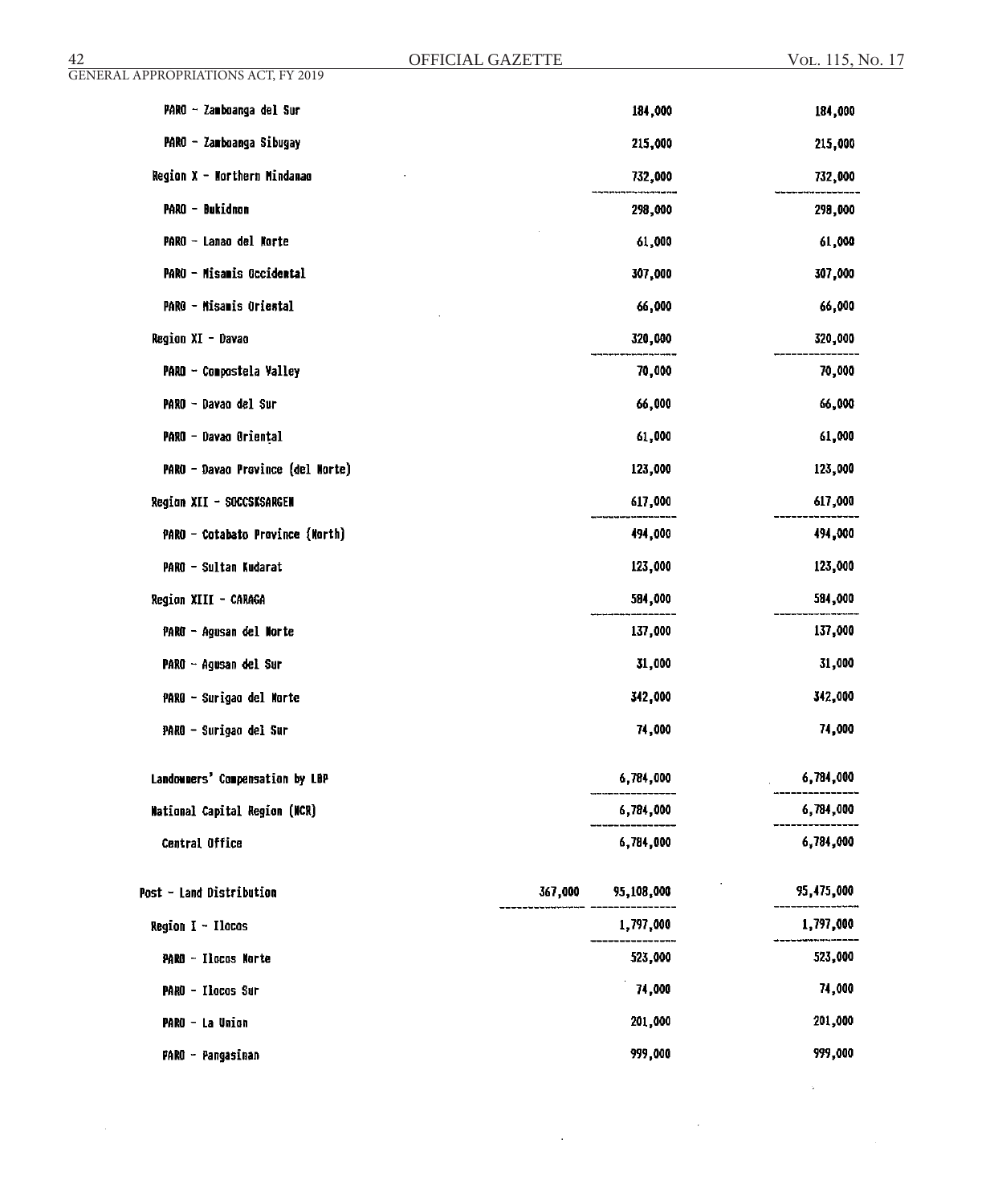J.

| Cordillera Administrative Region (CAR)   | 5,246,000 | 5,246,000 |
|------------------------------------------|-----------|-----------|
| PARO - Abra                              | 1,283,000 | 1,283,000 |
| PARO - Apayao                            | 450,000   | 450,000   |
| PARO - Benguet                           | 714,000   | 714,000   |
| PARO - Ifugao                            | 688,000   | 688,000   |
| PARO - Kalinga                           | 1,252,000 | 1,252,000 |
| PARO - Mt. Province                      | 859,000   | 859,000   |
| Region II - Cagayan Valley               | 4,271,000 | 4,271,000 |
| PARO - Batanes                           | 2,000     | 2,000     |
| PARO - Cagayan                           | 603,000   | 603,000   |
| PARO - Isabela                           | 1,984,000 | 1,984,000 |
| PARO - Nueva Viscaya                     | 1,259,000 | 1,259,000 |
| <b>PARO - Quirino</b><br><b>Contract</b> | 423,000   | 423,000   |
| Region III - Central Luzon               | 2,624,000 | 2,624,000 |
| PARO - Aurora                            | 26,000    | 26,000    |
| PARO - Bataan                            | 224,000   | 224,000   |
| PARO - Bulacan                           | 67,000    | 67,000    |
| PARO - Nueva Ecija                       | 628,000   | 628,000   |
| PARO - Pampanga                          | 564,000   | 564,000   |
| PARO - Tarlac                            | 902,000   | 902,000   |
| PARO - Zambales                          | 213,000   | 213,000   |
| Region IVA - CALABARZON                  | 1,498,000 | 1,498,000 |
| PARO - Batangas                          | 255,000   | 255,000   |
| PARO - Cavite                            | 39,000    | 39,000    |
| PARO - Laguna                            | 228,000   | 228,000   |
| PARO - Quezon I                          | 244,000   | 244,000   |
| PARO - Quezon II                         | 558,000   | 558,000   |
| PARO - Rizal                             | 174,000   | 174,000   |
| Region IVB - MIMAROPA                    | 1,068,000 | 1,068,000 |
| <b>PARO - Marinduque</b>                 | 137,000   | 137,000   |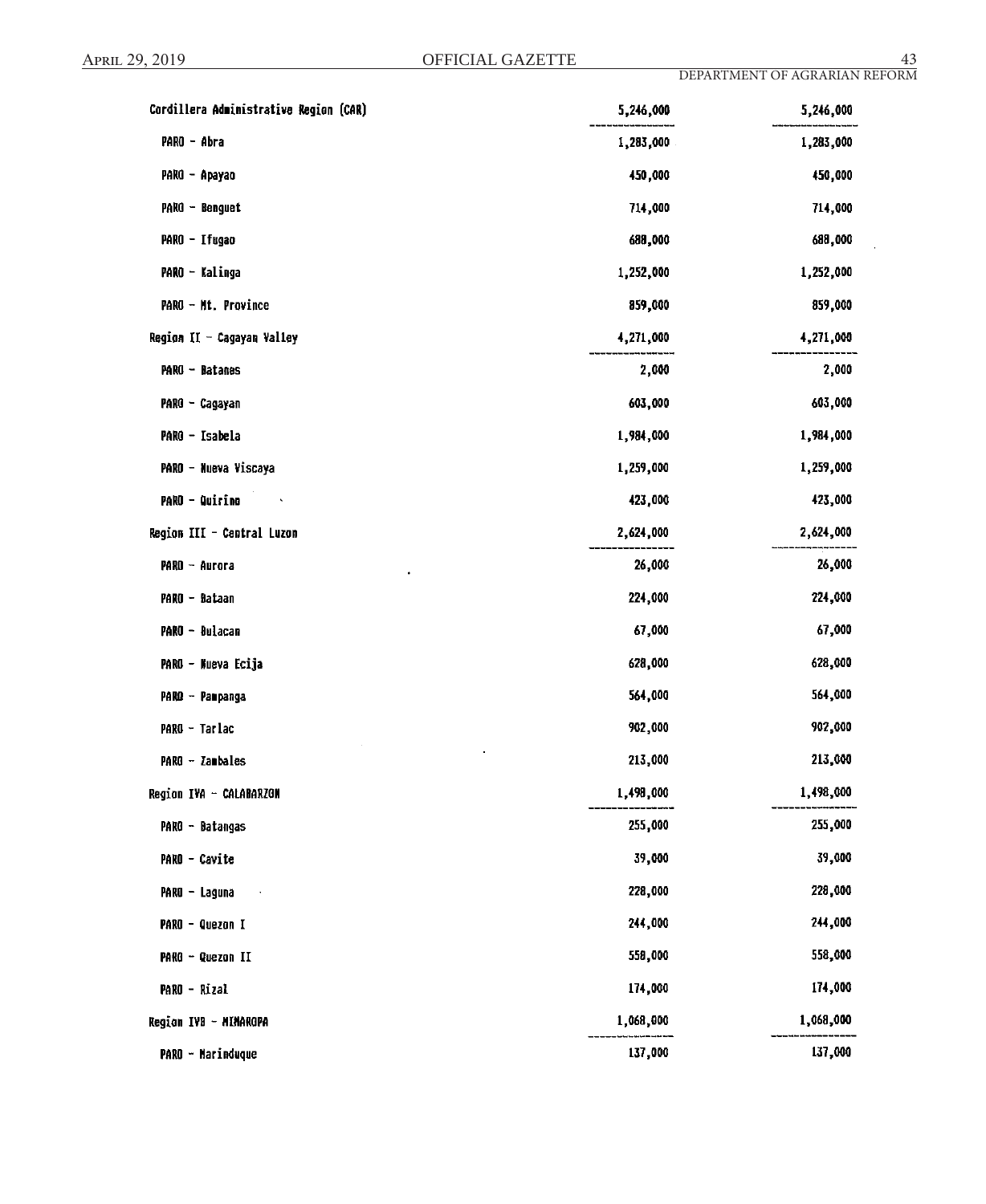| $\overline{44}$                            | OFFICIAL GAZETTE     | VOL. 115, No. 17 |
|--------------------------------------------|----------------------|------------------|
| <b>GENERAL APPROPRIATIONS ACT, FY 2019</b> |                      |                  |
| PARO - Mindoro Occidental                  | 114,000              | 114,000          |
| PARO - Mindoro Oriental                    | 566,000              | 566,000          |
| PARO - Palawan                             | 192,000              | 192,000          |
| PARO - Rombion                             | 59,000               | 59,000           |
| $Region V - Bical$                         | 4,579,000            | 4,579,000        |
| PARO - Albay                               | 1,121,000            | 1,121,000        |
| PARO - Camarines Norte                     | 285,000              | 285,000          |
| PARO - Camarines Sur                       | 1,595,000            | 1,595,000        |
| <b>PARO - Catanduanes</b>                  | 33,000               | 33,000           |
| PARO - Masbate                             | 927,000              | 927,000          |
| PARO - Sorsagon                            | 618,000              | 618,000          |
| Region VI - Western Visayas                | 10,220,000           | 10,220,000       |
| PARO - Aklan                               | 433,000              | 433,000          |
| PARO - Antique                             | 692,000              | 692,000          |
| PARO - Capiz                               | 1,256,000            | 1,256,000        |
| PARO - Guimaras                            | 845,000              | 845,000          |
| PARO - Iloilo                              | 988,000              | 988,000          |
| PARO - Negros Occidental                   | 6,006,000            | 6,006,000        |
| Region VII - Central Visayas               | 8,473,000            | 8,473,000        |
| PARO - Bohol                               | 1,718,000            | 1,718,000        |
| PARO - Cebu                                | 1,941,000            | 1,941,000        |
| PARO - Negros Oriental                     | 4,814,000            | 4,814,000        |
| Region VIII - Eastern Visayas              | 367,000<br>8,692,000 | 9,059,000        |
| Regional Office VIII - Proper              | 367,000              | 367,000          |
| PARO - Biliran                             | 247,000              | 247,000          |
| PARO - Eastern Samar                       | 295,000              | 295,000          |
| PARO - Leyte                               | 4,828,000            | 4,828,000        |
| PARO - Northern Samar                      | 743,000              | 743,000          |
| PARO - Samar                               | 2,317,000            | 2,317,000        |
| PARO - Southern Leyte                      | 262,000              | 262,000          |

 $\hat{\mathcal{A}}$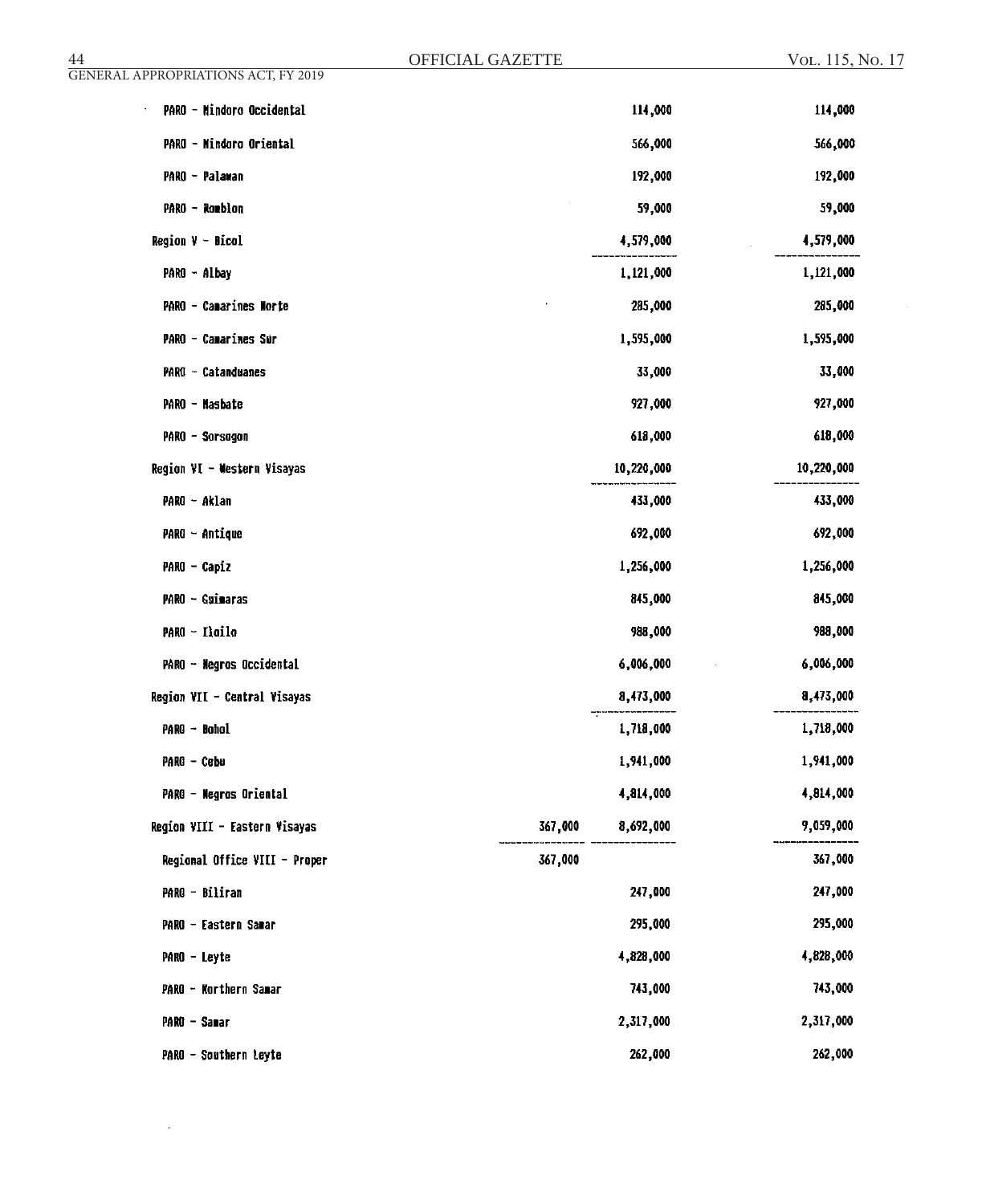| Region IX - Zamboanga Peninsula             |            | 5,529,000             | 5,529,000   |
|---------------------------------------------|------------|-----------------------|-------------|
| PARO - Zamboanga del Norte                  |            | 722,000               | 722,000     |
| PARO - Zamboanga del Sur                    |            | 1,804,000             | 1,804,000   |
| PARO - Zamboanga Sibugay                    |            | 3,003,000             | 3,003,000   |
| Region X - Northern Mindanao                |            | 3,618,000             | 3,618,000   |
| PARO - Bukidnon                             |            | 918,000               | 918,000     |
| PARO - Lanao del Morte                      |            | 1,519,000             | 1,519,000   |
| PARO - Misamis Occidental                   |            | 366,000               | 366,000     |
| PARO - Misamis Oriental                     |            | 815,000               | 815,000     |
| Region XI - Davao                           |            | 6,660,000             | 6,660,000   |
| PARO ~ Compostela Valley                    |            | 1,503,000             | 1,503,000   |
| PARO - Davao City                           |            | 319,000               | 319,000     |
| PARO - Davao del Sur                        |            | 781,000               | 781,000     |
| PARO - Davao Oriental                       |            | 1,198,000             | 1,198,000   |
| PARO - Davao Province (del Norte)           |            | 2,859,000             | 2,859,000   |
| Region XII - SOCCSKSARGEN                   |            | 20,492,000            | 20,492,000  |
| PARO - Cotabato Province (North)            |            | 12,242,000            | 12,242,000  |
| PARO - Sarangani                            |            | 2,368,000             | 2,368,000   |
| PARO - South Cotabato                       |            | 2,672,000             | 2,672,000   |
| PARO - Sultan Kudarat                       |            | 3,210,000             | 3,210,000   |
| Region XIII - CARAGA                        |            | 7,938,000             | 7,938,000   |
| PARO - Agusan del Norte                     |            | 1,396,000             | 1,396,000   |
| PARO - Agusan del Sur                       |            | 2,908,000             | 2,908,000   |
| PARO - Surigao del Morte                    |            | 2,694,000             | 2,694,000   |
| PARO - Surigao del Sur                      |            | 940,000               | 940,000     |
| Autonomous Region in Muslim Mindanao (ARMM) |            | 2,403,000             | 2,403,000   |
| PARO - Basilan                              |            | 2,403,000             | 2,403,000   |
| Supervision and Management and Processes    |            |                       |             |
| Relative to Land Tenure Security Program    |            | 64,745,000 91,208,000 | 155,953,000 |
| <b>Mational Capital Region (MCR)</b>        | 37,950,000 | 61,208,000            | 99,158,000  |
| Central Office                              | 37,950,000 | 61,208,000            | 99,158,000  |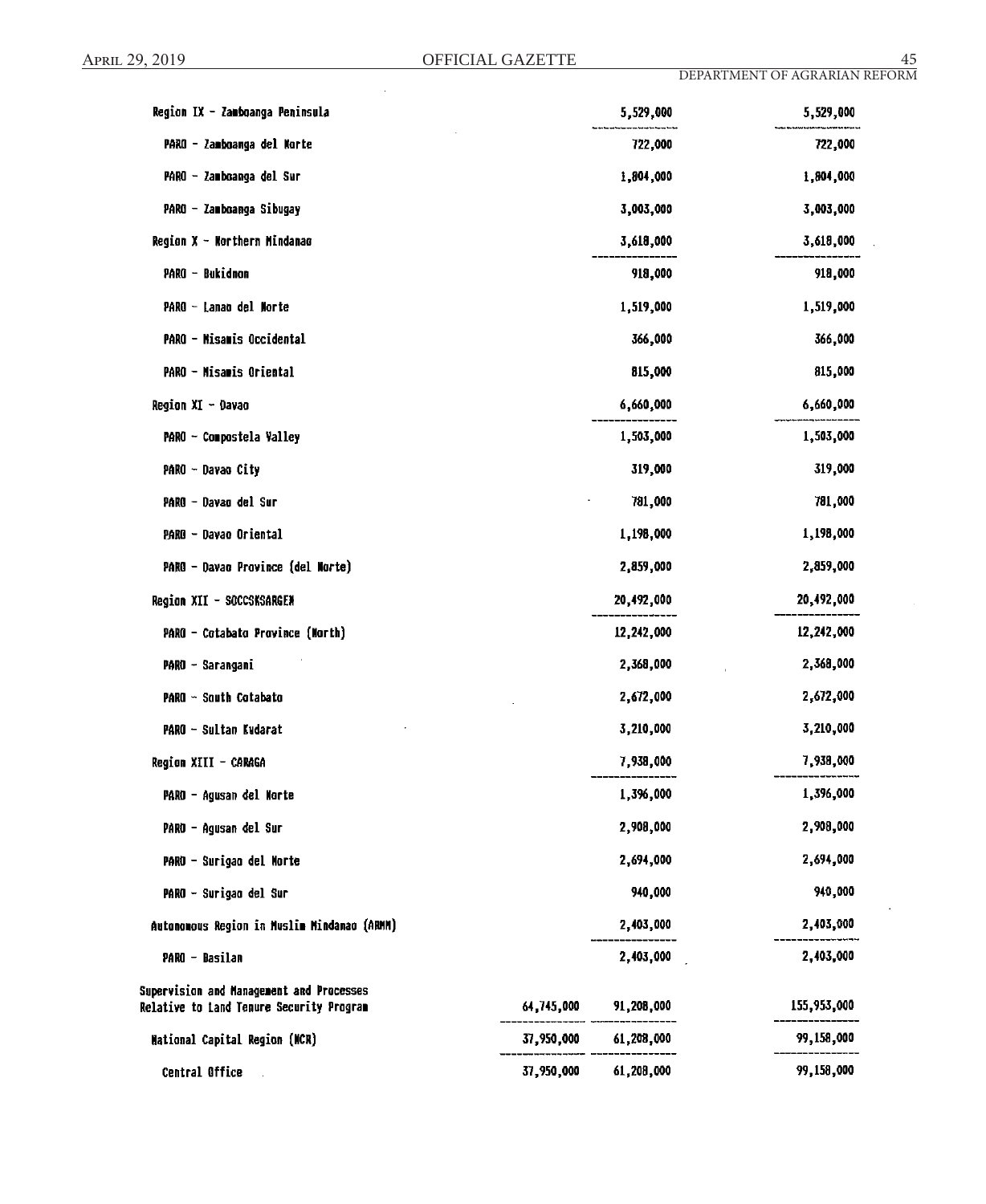$\sim$ 

 $\sim$   $\sim$ 

 $\mathcal{A}^{\mathcal{A}}$ 

| Region I - Ilocos                      |            | 217,000   | 217,000    |
|----------------------------------------|------------|-----------|------------|
| Regional Office I - Proper             |            | 217,000   | 217,000    |
| Cordillera Administrative Region (CAR) |            | 730,000   | 730,000    |
| CAR - Proper                           |            | 730,000   | 730,000    |
| Region II - Cagayan Valley             | 10,617,000 | 1,653,000 | 12,270,000 |
| Regional Office II - Proper            | 281,000    | 1,653,000 | 1,934,000  |
| <b>PARO - Quirino</b>                  | 10,336,000 |           | 10,336,000 |
| Region III - Central Luzon             |            | 601,000   | 601,000    |
| Regional Office III - Proper           |            | 601,000   | 601,000    |
| Region IVA - CALARBAZON                |            | 895,000   | 895,000    |
| Regional Office IVA - Proper           |            | 895,000   | 895,000    |
| Region IVB- MIMAROPA                   |            | 135,000   | 135,000    |
| Regional Office IVB - Proper           |            | 135,000   | 135,000    |
| <b>Region <math>V - Bicol</math></b>   | 1,560,000  | 3,977,000 | 5,537,000  |
| Regional Office $V -$ Proper           |            | 3,977,000 | 3,977,000  |
| PARO - Albay                           | 912,000    |           | 912,000    |
| <b>PARO - Camarines Sur</b>            | 648,000    |           | 648,000    |
| Region VI - Western Visayas            |            | 8,561,000 | 8,561,000  |
| Regional Office VI - Proper            |            | 8,561,000 | 8,561,000  |
| Region VII - Central Visayas           |            | 1,713,000 | 1,713,000  |
| Regional Office VII - Proper           |            | 1,713,000 | 1,713,000  |
| Region VIII - Eastern Visayas          | 14,618,000 | 2,132,000 | 16,750,000 |
| Regional Office VIII - Proper          |            | 2,132,000 | 2,132,000  |
| PARO - Leyte                           | 315,000    |           | 315,000    |
| PARO - Northern Samar                  | 14,303,000 |           | 14,303,000 |
| Region IX - Zamboanga Peninsula        |            | 762,000   | 762,000    |
| Regional Office IX - Proper            |            | 762,000   | 762,000    |
| Region X - Northern Mindanao           |            | 896,000   | 896,000    |
| Regional Office X - Proper             |            | 896,000   | 896,000    |
| Region XI - Davao                      |            | 883,000   | 883,000    |
|                                        |            |           |            |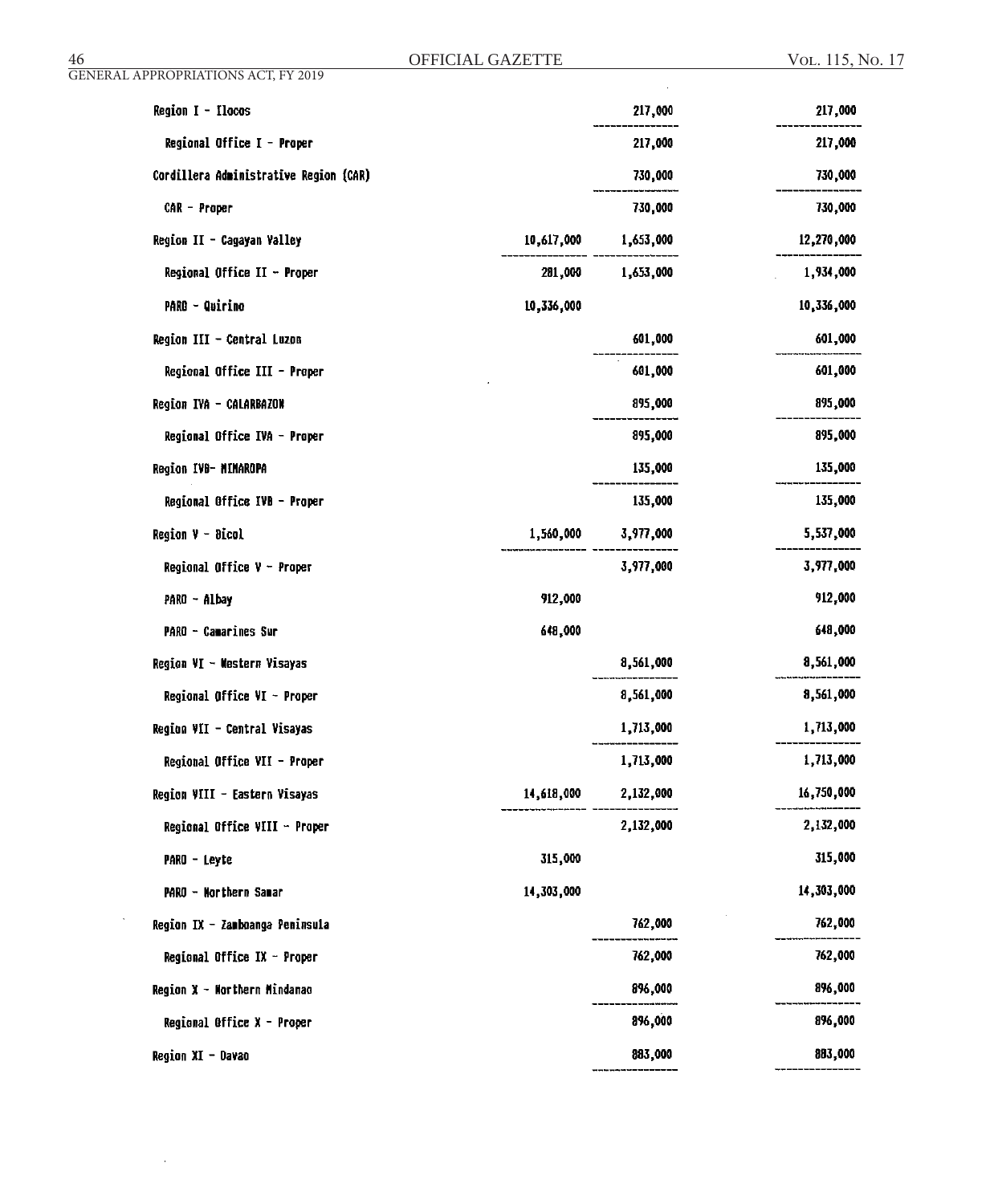l,

 $\sim$ 

 $\epsilon$ 

| Regional Office $XI -$ Proper                                           |           | 883,000                 | 883,000     |
|-------------------------------------------------------------------------|-----------|-------------------------|-------------|
| Region XII - SOCCSKARGEN                                                |           | 4,545,000               | 4,545,000   |
| Regional Office XII - Proper                                            |           | 4,545,000               | 4,545,000   |
| Region XIII - CARAGA                                                    |           | 1,294,000               | 1,294,000   |
| Regional Office XIII - Proper                                           |           | 1,294,000               | 1,294,000   |
| Autonomous Region in Muslim Mindanao (ARMM)                             |           | 1,006,000               | 1,006,000   |
| ARMM Regional Office - Proper                                           |           | 1,006,000               | 1,006,000   |
| Tiller's Rights and Welfare Promoted                                    |           | 382,916,000 423,136,000 | 806,052,000 |
| AGRARIAN JUSTICE DELIVERY PROGRAM                                       |           | 382,916,000 423,136,000 | 806,052,000 |
| Supervision and management for effective                                |           |                         |             |
| delivery of legal services and adjudication<br>of agrarian reform cases |           | 27,423,000 77,585,000   | 105,008,000 |
| <b>Mational Capital Region (NCR)</b>                                    |           | 23,859,000 29,485,000   | 53,344,000  |
| Central Office                                                          |           | 23,859,000 29,485,000   | 53,344,000  |
| Region $I - I$ locos                                                    |           | 1,433,000               | 1,433,000   |
| Regional Office $I -$ Proper                                            |           | 1,433,000               | 1,433,000   |
| Cordillera Administrative Region (CAR)                                  |           | 1,331,000               | 1,331,000   |
| CAR - Proper                                                            |           | 1,331,000               | 1,331,000   |
| Region II - Cagayan Valley                                              |           | 3,196,000 4,338,000     | 7,534,000   |
| Regional Office II - Proper                                             |           | 1,167,000 4,338,000     | 5,505,000   |
| <b>PARO - Quirino</b>                                                   | 2,029,000 |                         | 2,029,000   |
| Region III - Central Luzon                                              |           | 4,944,000               | 4,944,000   |
| Regional Office III - Proper                                            |           | 4,944,000               | 4,944,000   |
| Region IVA - CALABARZON                                                 |           | 2,251,000               | 2,251,000   |
| Regional Office IVA - Proper                                            |           | 2,251,000               | 2,251,000   |
| Region IVB - MINAROPA                                                   |           | 1,205,000               | 1,205,000   |
| Regional Office IVB - Proper                                            |           | 1,205,000               | 1,205,000   |
| <b>Region <math>V - Bical</math></b>                                    | 368,000   | 5,648,000               | 6,016,000   |
| Regional Office $V -$ Proper                                            |           | 5,648,000               | 5,648,000   |
| PARO - Albay                                                            | 368,000   |                         | 368,000     |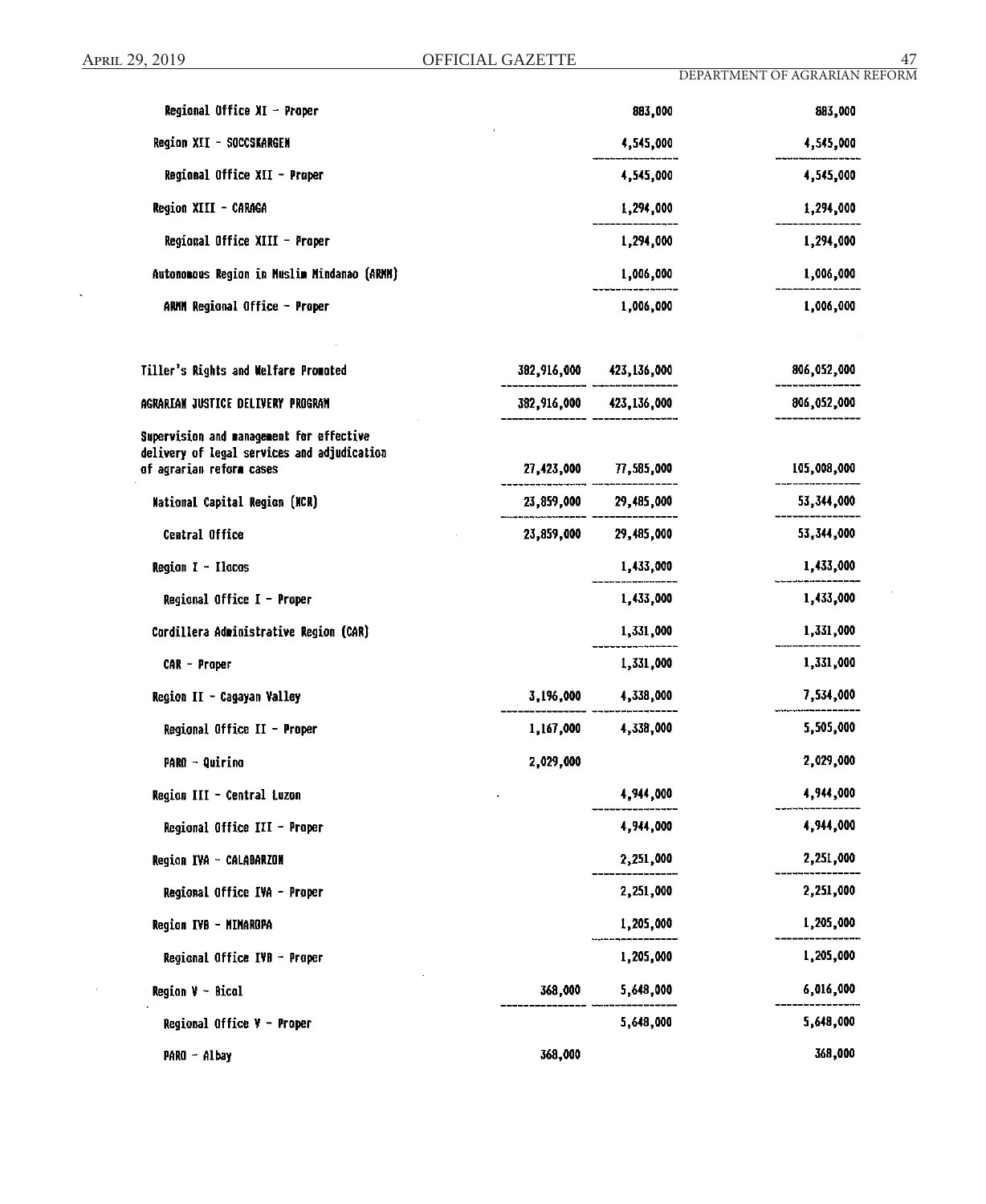$\bar{\mathcal{A}}$ 

| Region VI - Western Visayas                 |           | 1,774,000              | 1,774,000   |
|---------------------------------------------|-----------|------------------------|-------------|
| Regional Office VI - Proper                 |           | 1,774,000              | 1,774,000   |
| Region VII - Central Visayas                |           | 1,421,000              | 1,421,000   |
| Regional Office VII - Proper                |           | 1,421,000              | 1,421,000   |
| Region VIII - Eastern Visayas               |           | 5,098,000              | 5,098,000   |
| Regional Office VIII - Proper               |           | 5,098,000              | 5,098,000   |
| Region IX - Zamboanga Peninsula             |           | 3,271,000              | 3,271,000   |
| Regional Office IX - Proper                 |           | 3,271,000              | 3,271,000   |
| Region X - Northern Mindanao                |           | 3,346,000              | 3,346,000   |
| Regional Office $X -$ Proper                |           | 3,346,000              | 3,346,000   |
| Region XI - Davao                           |           | 1,779,000              | 1,779,000   |
| Regional Office XI - Proper                 |           | 1,779,000              | 1,779,000   |
| Region XII - SOCCSKSARGEN                   |           | 1,225,000              | 1,225,000   |
| Regional Office XII - Proper                |           | 1,225,000              | 1,225,000   |
| Region XIII - CARAGA                        |           | 7,475,000              | 7,475,000   |
| Regional Office XIII - Proper               |           | 7,475,000              | 7,475,000   |
| Autonomous Region in Muslim Mindanao (ARMM) |           | 1,561,000              | 1,561,000   |
| ARMM Regional Office - Proper - Proper      |           | 1,561,000              | 1,561,000   |
| Adjudication of Agrarian Reform Cases       |           | 75,397,000 123,432,000 | 198,829,000 |
| <b>Mational Capital Region (KCR)</b>        |           | 8,629,000              | 8,629,000   |
| Central Office                              |           | 8,629,000              | 8,629,000   |
| Region $I - I$ locos                        | 3,658,000 | 2,932,000              | 6,590,000   |
| Regional Office I - Proper                  | 1,094,000 | 344,000                | 1,438,000   |
| <b>PARO - Ilocos Morte</b>                  | 806,000   | 276,000                | 1,082,000   |
| PARO - Ilocos Sur                           | 481,000   | 177,000                | 658,000     |
| PARO - La Union                             | 481,000   | 403,000                | 884,000     |
| PARO - Pangasinan                           | 796,000   | 1,732,000              | 2,528,000   |
| Cordillera Administrative Region (CAR)      | 5,092,000 | 6,383,000              | 11,475,000  |
| $CAR - Paper$                               | 1,090,000 | 527,000                | 1,617,000   |
| PARO - Abra                                 | 476,000   | 634,000                | 1,110,000   |

 $\hat{\boldsymbol{\epsilon}}$ 

GENERAL APPROPRIATIONS ACT, FY 2019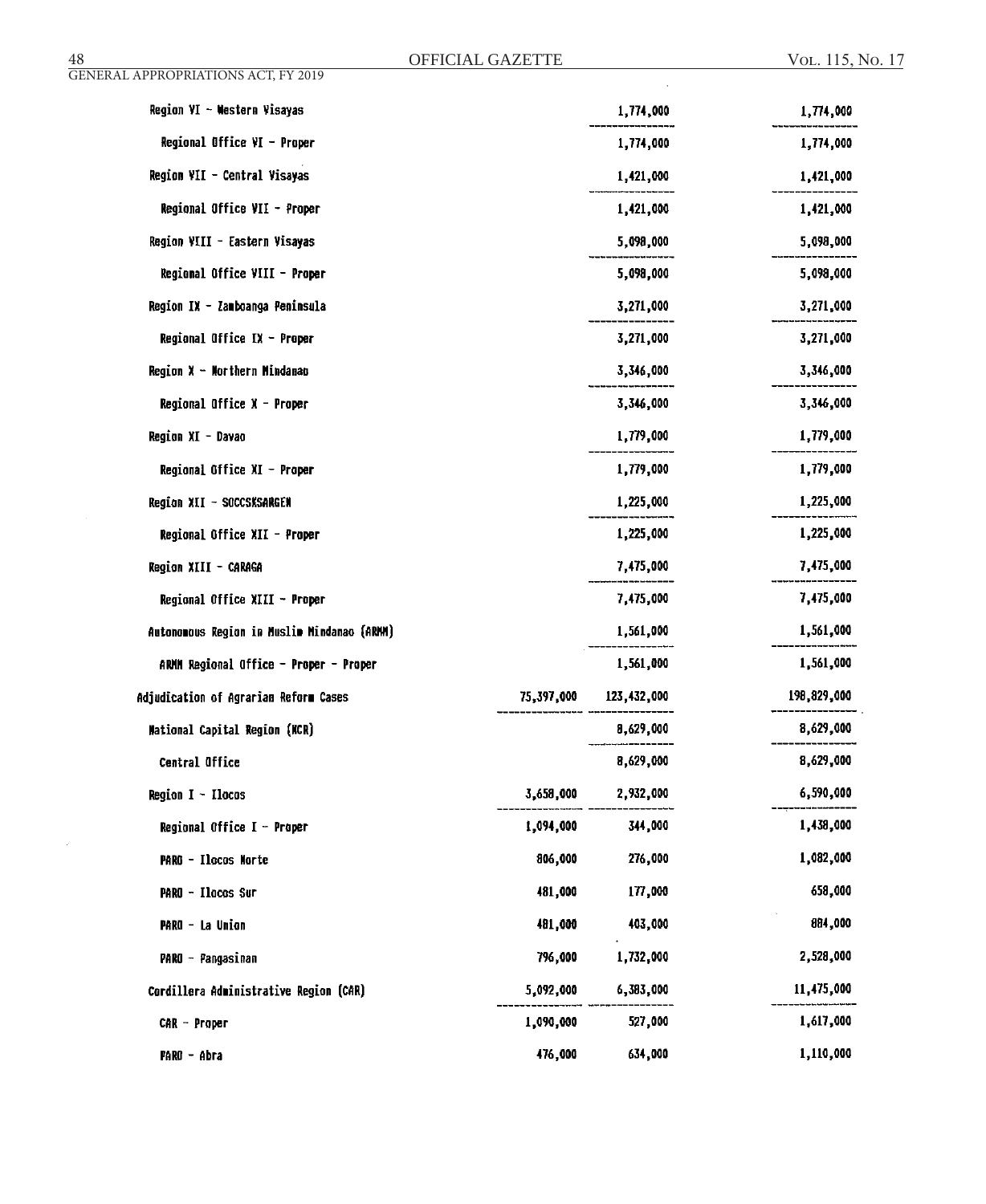| PARO - Apayao                | 790,000   | 645,000    | 1,435,000  |
|------------------------------|-----------|------------|------------|
| PARO - Benguet               | 790,000   | 913,000    | 1,703,000  |
| PARO - Ifugao                | 790,000   | 1,196,000  | 1,986,000  |
| PARO - Kalinga               | 327,000   | 922,000    | 1,249,000  |
| PARO - Mt. Province          | 829,000   | 1,546,000  | 2,375,000  |
| Region II - Cagayan Valley   | 3,084,000 | 7,312,000  | 10,396,000 |
| Regional Office II - Proper  |           | 184,000    | 184,000    |
| PARO - Batanes               |           | 21,000     | 21,000     |
| PARO - Cagayan               | 1,476,000 | 2,266,000  | 3,742,000  |
| PARO - Isabela               | 796,000   | 2,838,000  | 3,634,000  |
| PARO - Nueva Viscaya         | 812,000   | 1,255,000  | 2,067,000  |
| <b>PARO - Quirino</b>        |           | 748,000    | 748,000    |
| Region III - Central Luzon   | 6,750,000 | 14,605,000 | 21,355,000 |
| Regional Office III - Proper | 1,051,000 | 879,000    | 1,930,000  |
| PARO - Aurora                | 315,000   | 612,000    | 927,000    |
| PARO - Bataan                | 1,074,000 | 1,111,000  | 2,185,000  |
| PARO - Bulacan               | 1,480,000 | 3,508,000  | 4,988,000  |
| PARO - Nueva Ecija           | 481,000   | 4,850,000  | 5,331,000  |
| PARO - Pampanga              | 1,168,000 | 1,464,000  | 2,632,000  |
| PARO - Tarlac                | 1,181,000 | 1,293,000  | 2,474,000  |
| PARO - Zambales              |           | 888,000    | 888,000    |
| Region IVA - CALABARZON      | 4,333,000 | 3,837,000  | 8,170,000  |
| Regional Office IVA - Proper | 1,111,000 | 126,000    | 1,237,000  |
| PARO - Batangas              | 1,166,000 | 1,025,000  | 2,191,000  |
| PARO - Cavite                | 790,000   | 374,000    | 1,164,000  |
| PARO - Laguna                | 790,000   | 612,000    | 1,402,000  |
| PARO - Quezon I              |           | 384,000    | 384,000    |
| PARO - Quezon II             | 476,000   | 800,000    | 1,276,000  |
| PARO - Rizal                 |           | 516,000    | 516,000    |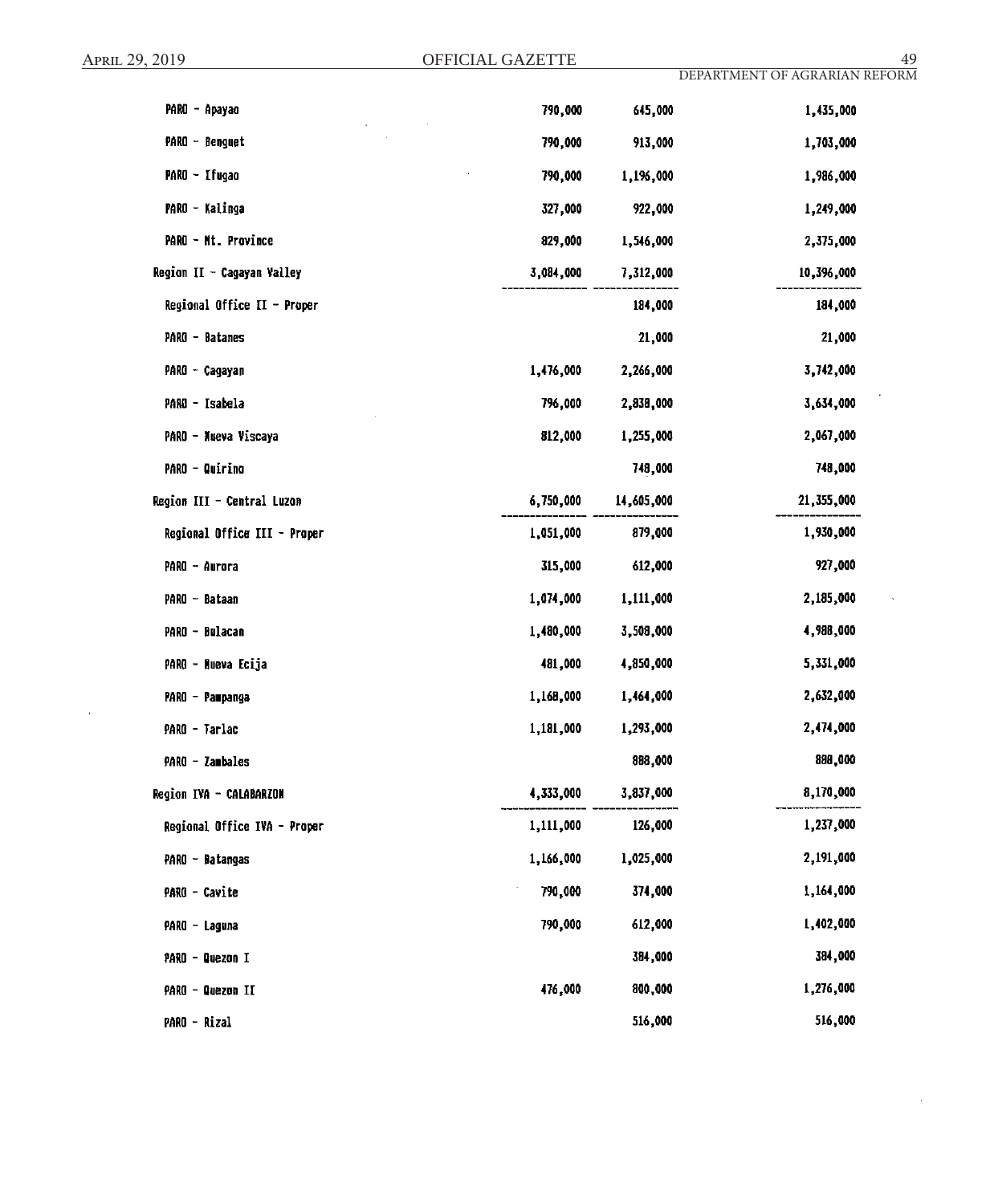$\mathcal{L}_{\mathcal{A}}$ 

| Region IVB - MIMAROPA         | 4,010,000 | 2,822,000  | 6,832,000  |
|-------------------------------|-----------|------------|------------|
| Regional Office IVB - Proper  | 1,111,000 | 103,000    | 1,214,000  |
| <b>PARO - Marinduque</b>      | 481,000   | 213,000    | 694,000    |
| PARO - Mindoro Occidental     | 329,000   | 997,000    | 1,326,000  |
| PARO - Mindoro Oriental       | 796,000   | 726,000    | 1,522,000  |
| PARO - Palawan                | 481,000   | 559,000    | 1,040,000  |
| PARO - Romblon                | 812,000   | 224,000    | 1,036,000  |
| $Region V - Bicol$            | 5,004,000 | 4,434,000  | 9,438,000  |
| Regional Office $V -$ Proper  | 2,077,000 | 190,000    | 2,267,000  |
| PARO - Albay                  | 476,000   | 774,000    | 1,250,000  |
| PARO - Camarines Morte        | 799,000   | 259,000    | 1,058,000  |
| PARO - Camarines Sur          |           | 1,144,000  | 1,144,000  |
| PARO - Catanduanes            | 476,000   | 263,000    | 739,000    |
| PARO - Masbate                |           | 911,000    | 911,000    |
| PARO - Sorsogon               | 1,176,000 | 893,000    | 2,069,000  |
| Region VI - Western Visayas   | 7,084,000 | 18,612,000 | 25,696,000 |
| Regional Office VI - Proper   | 1,800,000 | 1,709,000  | 3,509,000  |
| PARO - Aklao                  | 1,063,000 | 1,290,000  | 2,353,000  |
| PARO - Antique                | 682,000   | 2,007,000  | 2,689,000  |
| PARO - Capiz                  | 1,510,000 | 2,786,000  | 4,296,000  |
| PARO - Guimaras               |           | 1,092,000  | 1,092,000  |
| PARO - Iloilo                 | 682,000   | 1,641,000  | 2,323,000  |
| PARO - Negros Occidental      | 1,347,000 | 8,087,000  | 9,434,000  |
| Region VII - Central Visayas  | 4,881,000 | 9,615,000  | 14,496,000 |
| Regional Office VII - Proper  | 932,000   | 2,216,000  | 3,148,000  |
| PARO - Bohol                  | 1,783,000 | 4,235,000  | 6,018,000  |
| PARO - Cebu                   | 1,464,000 | 1,694,000  | 3,158,000  |
| <b>PARO - Negros Oriental</b> | 702,000   | 1,413,000  | 2,115,000  |
| PARO - Siquijor               |           | 57,000     | 57,000     |
| Region VIII - Eastern Visayas | 5,845,000 | 15,137,000 | 20,982,000 |
| Regional Office VIII - Proper | 1,488,000 | 1,981,000  | 3,469,000  |

 $\mathcal{A}^{\pm}$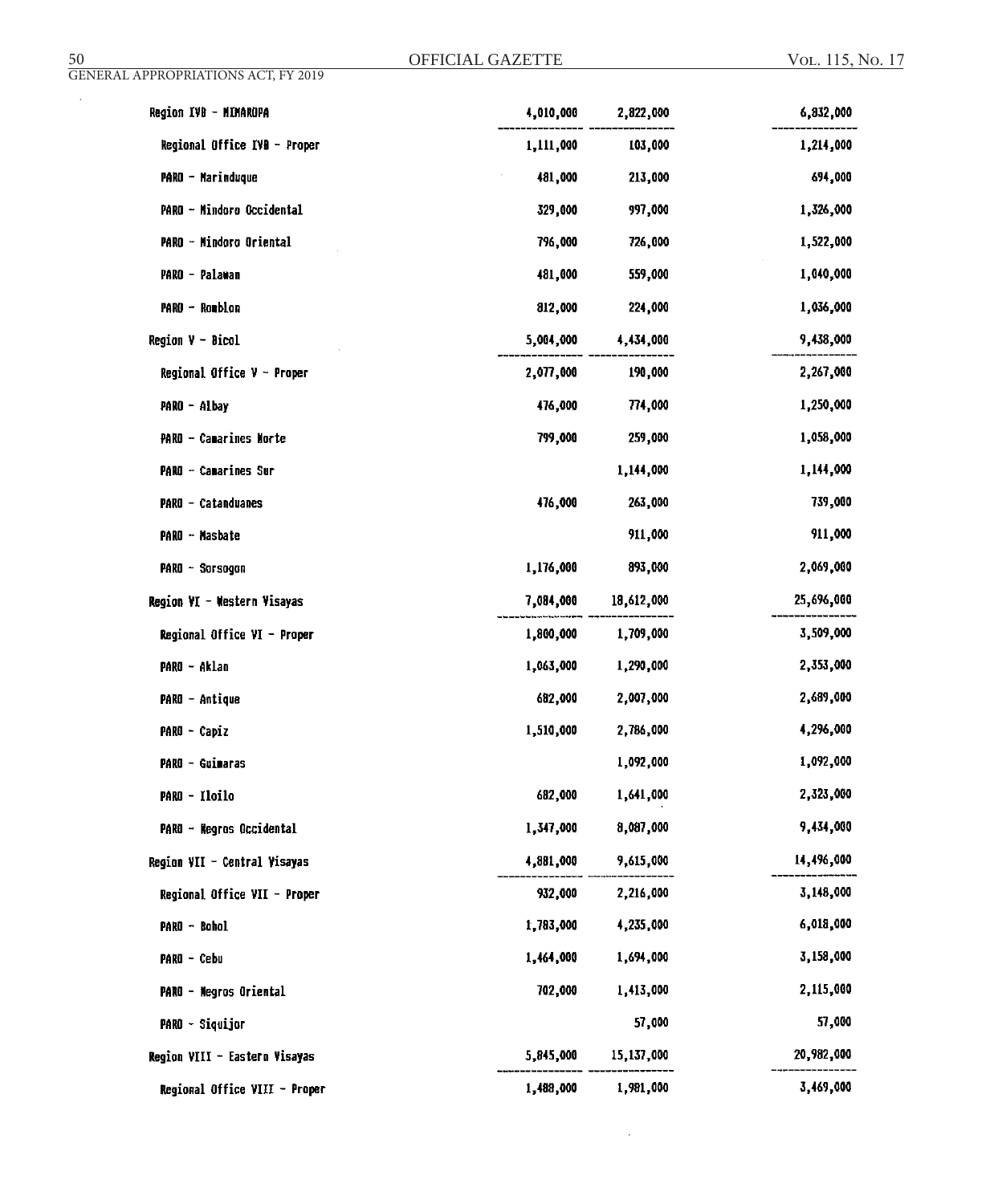$\sim$ 

| PARO - Biliran                    |           | 860,000   | 860,000    |
|-----------------------------------|-----------|-----------|------------|
| PARO - Eastern Samar              | 689,000   | 2,047,000 | 2,736,000  |
| PARO - Leyte                      | 798,000   | 3,204,000 | 4,002,000  |
| PARO - Northern Samar             | 789,000   | 2,969,000 | 3,758,000  |
| PARO - Samar                      | 913,000   | 2,174,000 | 3,087,000  |
| PARO - Southern Leyte             | 1,168,000 | 1,902,000 | 3,070,000  |
| Region IX - Zamboanga Peninsula   | 4,617,000 | 4,315,000 | 8,932,000  |
| Regional Office IX - Proper       | 1,186,000 | 502,000   | 1,688,000  |
| PARO - Zamboanga del Norte        | 796,000   | 1,325,000 | 2,121,000  |
| PARO - Zamboanga del Sur          | 1,463,000 | 1,402,000 | 2,865,000  |
| PARO - Zamboanga Sibugay          | 1,172,000 | 1,086,000 | 2,258,000  |
| Region X - Northern Mindanae      | 6,404,000 | 9,087,000 | 15,491,000 |
| Regional Office $X -$ Proper      | 1,876,000 | 1,232,000 | 3,108,000  |
| PARO - Bukidnon                   | 1,474,000 | 3,284,000 | 4,758,000  |
| <b>PARO - Camiguin</b>            |           | 261,000   | 261,000    |
| PARO - Lanao del Morte            | 790,000   | 1,029,000 | 1,819,000  |
| PARO - Misamis Occidental         | 790,000   | 1,428,000 | 2,218,000  |
| PARO - Misamis Oriental           | 1,474,000 | 1,853,000 | 3,327,000  |
| Region XI - Davao                 | 5,826,000 | 5,299,000 | 11,125,000 |
| Regional Office XI - Proper       | 1,122,000 | 182,000   | 1,304,000  |
| PARO - Compostela Valley          | 790,000   | 1,633,000 | 2,423,000  |
| PARO - Davao City                 | 790,000   | 1,019,000 | 1,809,000  |
| PARO - Davao del Sur              | 1,176,000 | 1,006,000 | 2,182,000  |
| PARO - Davao Oriental             | 790,000   | 627,000   | 1,417,000  |
| PARO - Davao Province (del Morte) | 1,158,000 | 832,000   | 1,990,000  |
| Region XII - SOCCSKSARGEN         | 3,581,000 | 3,093,000 | 6,674,000  |
| Regional Office XII - Proper      | 1,825,000 | 481,000   | 2,306,000  |
| PARO - Cotabato Province (Morth)  | 799,000   | 1,105,000 | 1,904,000  |
| PARO - Sarangani                  |           | 360,000   | 360,000    |
| PARO - South Cotabato             | 481,000   | 650,000   | 1,131,000  |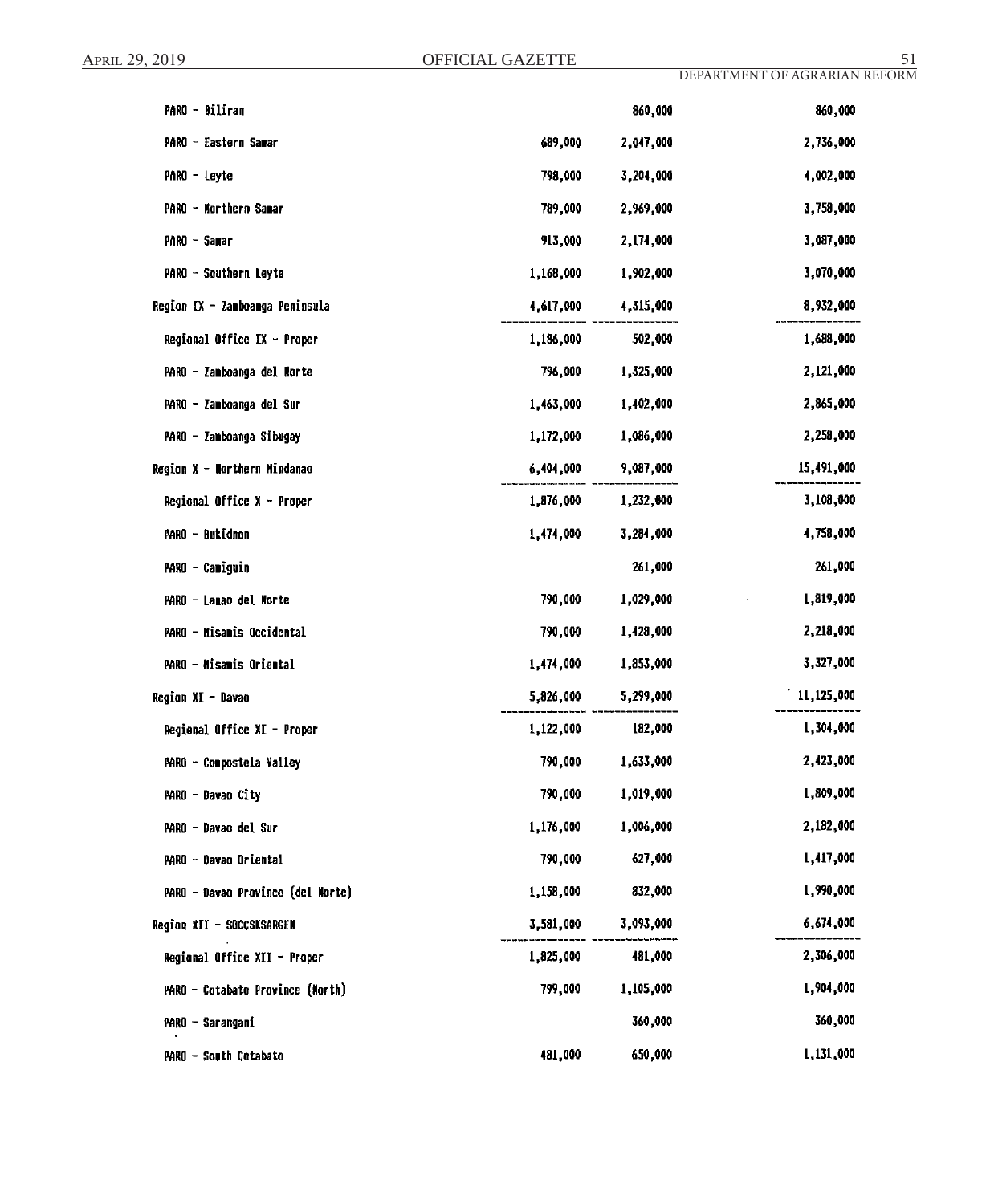| OFFICIAL GAZETTE<br>52                          |           |            | VOL. 115, No. 17 |  |
|-------------------------------------------------|-----------|------------|------------------|--|
| <b>GENERAL APPROPRIATIONS ACT, FY 2019</b>      |           |            |                  |  |
| PARO - Sultan Kudarat                           | 476,000   | 497,000    | 973,000          |  |
| Region XIII - CARAGA                            | 5,228,000 | 7,320,000  | 12,548,000       |  |
| Regional Office XIII - Proper                   | 1,105,000 | 771,000    | 1,876,000        |  |
| PARO - Agusan del Norte                         | 807,000   | 1,330,000  | 2,137,000        |  |
| PARO - Agusan del Sur                           | 1,007,000 | 2,490,000  | 3,497,000        |  |
| PARO - Surigao del Norte                        | 1,168,000 | 1,959,000  | 3,127,000        |  |
| PARO - Surigao del Sur                          | 1,141,000 | 770,000    | 1,911,000        |  |
| Resolution of Agrarian Law Implementation Cases |           | 79,971,000 | 79,971,000       |  |
| National Capital Region (NCR)                   |           | 6,998,000  | 6,998,000        |  |
| Central Office                                  |           | 6,998,000  | 6,998,000        |  |
| Region I - Ilocos                               |           | 2,257,000  | 2,257,000        |  |
| Regional Office I - Proper                      |           | 468,000    | 468,000          |  |
| PARO - Ilocos Norte                             |           | 483,000    | 483,000          |  |
| PARO - Elocos Sur                               |           | 660,000    | 660,000          |  |
| PARO - La Union                                 |           | 279,000    | 279,000          |  |
| PARO - Pangasinan                               |           | 367,000    | 367,000          |  |
| Cordillera Administrative Region (CAR)          |           | 5,592,000  | 5,592,000        |  |
| CAR - Proper                                    |           | 1,586,000  | 1,586,000        |  |
| PARO – Abra                                     |           | 274,000    | 274,000          |  |
| PARO - Apayao                                   |           | 373,000    | 373,000          |  |
| PARO - Benguet                                  |           | 2,022,000  | 2,022,000        |  |
| PARO - Ifugao                                   |           | 391,000    | 381,000          |  |
| PARO - Kalinga                                  |           | 500,000    | 500,000          |  |
| PARO - Mt. Province                             |           | 456,000    | 456,000          |  |
| Region II - Cagayan Valley                      |           | 3,385,000  | 3,385,000        |  |
| Regional Office II - Proper                     |           | 991,000    | 991,000          |  |
| PARO - Batanes                                  |           | 80,000     | 80,000           |  |
| PARO - Cagayan                                  |           | 368,000    | 368,000          |  |
| PARO - Isabela                                  |           | 974,000    | 974,000          |  |
|                                                 |           |            |                  |  |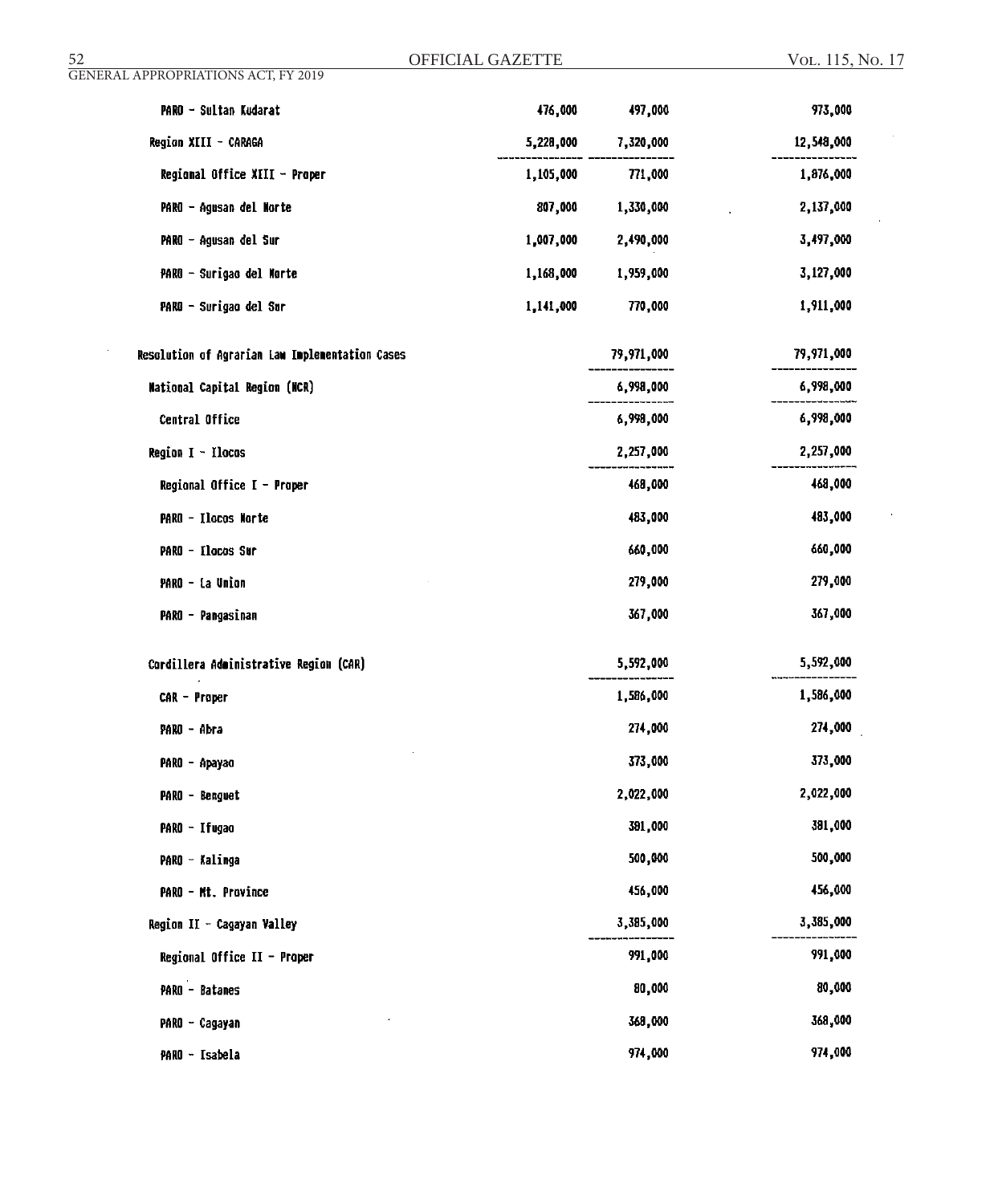$\mathbf{r}$ 

| PARO - Nueva Viscaya         | 529,000   | 529,000   |
|------------------------------|-----------|-----------|
| <b>PARO - Quirino</b>        | 443,000   | 443,000   |
| Region III - Central Luzon   | 5,945,000 | 5,945,000 |
| Regional Office III - Proper | 1,807,000 | 1,807,000 |
| PARO - Aurora                | 205,000   | 205,000   |
| PARO - Bataan                | 266,000   | 266,000   |
| PARO - Bulacan               | 777,000   | 777,000   |
| PARO - Nueva Ecija           | 519,000   | 519,000   |
| PARO - Pampanga              | 564,000   | 564,000   |
| PARO - Tarlac                | 916,000   | 916,000   |
| PARO - Zambales              | 891,000   | 891,000   |
| Region IVA - CALABARZON      | 7,216,000 | 7,216,000 |
| Regional Office IVA - Proper | 2,472,000 | 2,472,000 |
| PARO - Batangas              | 1,689,000 | 1,689,000 |
| PARO - Cavite                | 760,000   | 760,000   |
| PARO – Laguna                | 484,000   | 484,000   |
| PARO - Quezon I              | 812,000   | 812,000   |
| PARO - Quezon II             | 389,000   | 389,000   |
| PARO - Rizal                 | 610,000   | 610,000   |
| Region IVB - MIMAROPA        | 1,880,000 | 1,880,000 |
| Regional Office IVD - Proper | 395,000   | 395,000   |
| PARO - Marinduque            | 126,000   | 126,000   |
| PARO - Mindoro Occidental    | 172,000   | 172,000   |
| PARO - Mindoro Oriental      | 393,000   | 393,000   |
| PARO - Palawan               | 679,000   | 679,000   |
| PARO - Rombion               | 115,000   | 115,000   |
| Region V - Bicol             | 4,107,000 | 4,107,000 |
| Regional Office $Y -$ Proper | 1,123,000 | 1,123,000 |
| PARO - Albay                 | 756,000   | 756,000   |
| PARO - Camarines Norte       | 430,000   | 430,000   |

 $\cdot$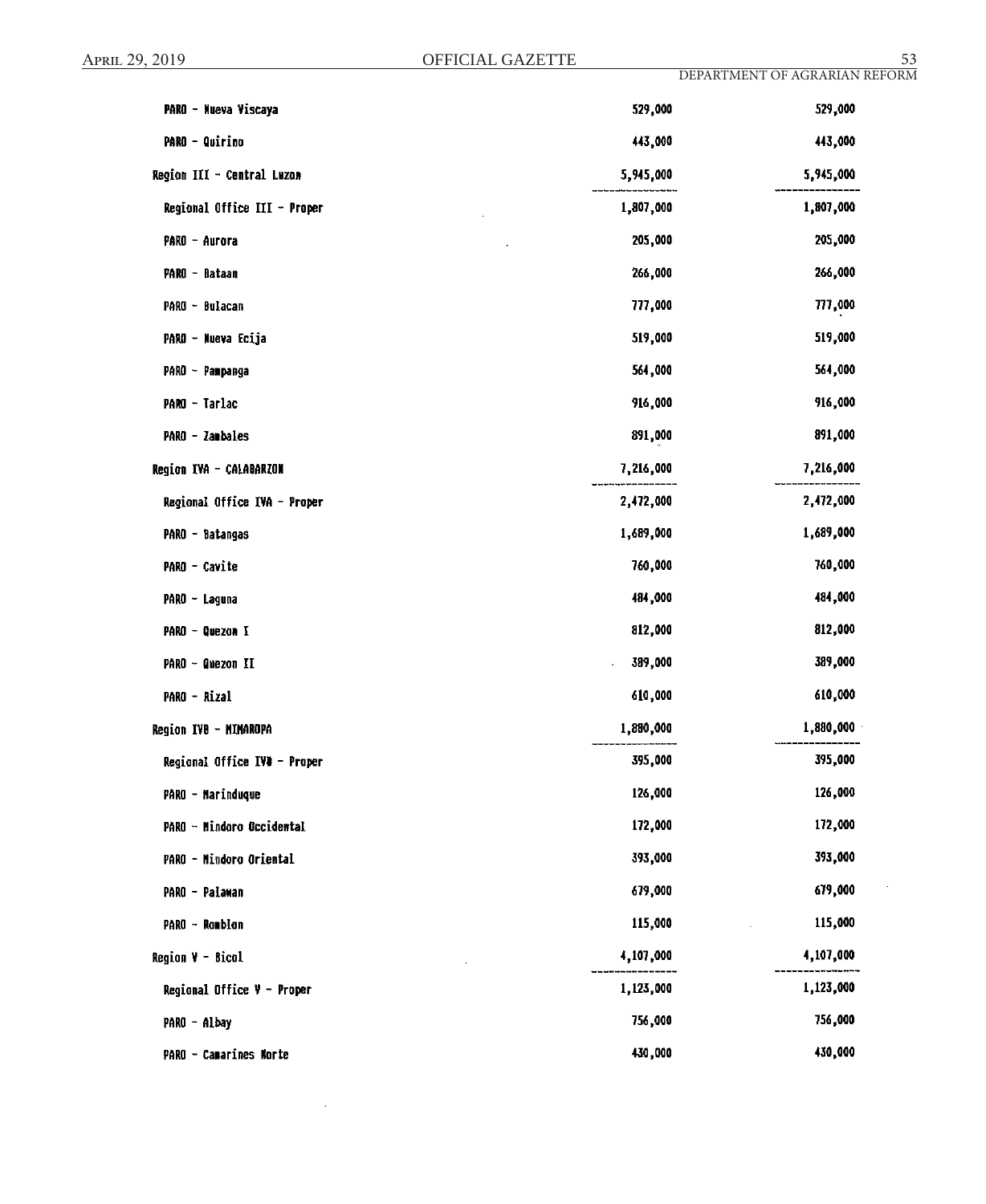| <u>54</u>                                  | OFFICIAL GAZETTE | VOL. 115, No. 17 |
|--------------------------------------------|------------------|------------------|
| <b>GENERAL APPROPRIATIONS ACT, FY 2019</b> |                  |                  |
| PARO - Camarines Sur                       | 881,000          | 881,000          |
| PARO - Catanduanes                         | 270,000          | 270,000          |
| PARO - Masbate                             | 215,000          | 215,000          |
| <b>PARO - Sorsagon</b>                     | 432,000          | 432,000          |
| Region VI - Western Visayas                | 7,163,000        | 7,163,000        |
| Regional Office VI - Proper                | 2,482,000        | 2,482,000        |
| PARO - Aklan                               | 745,000          | 745,000          |
| PARO - Antique                             | 182,000          | 182,000          |
| PARO - Capiz                               | 779,000          | 779,000          |
| PARO - Guimaras                            | 341,000          | 341,000          |
| PARO - Iloilo                              | 938,000          | 938,000          |
| PARO - Wegros Occidental                   | 1,696,000        | 1,696,000        |
| Region VII - Central Visayas               | 8,130,000        | 8,130,000        |
| Regional Office VII - Proper               | 1,719,000        | 1,719,000        |
| PARO - Bohol                               | 1,985,000        | 1,985,000        |
| ٠<br>PARO - Cebu                           | 2,507,000        | 2,507,000        |
| PARO - Negros Oriental                     | 1,807,000        | 1,807,000        |
| <b>PARO - Siquijor</b>                     | 112,000          | 112,000          |
| Region VIII - Eastern Visayas              | 3,028,000        | 3,028,000        |
| Regional Office VIII - Proper              | 1,199,000        | 1,199,000        |
| PARO - Biliran                             | 92,000           | 92,000           |
| PARO - Eastern Sanar                       | 390,000          | 390,000          |
| PARO - Leyte                               | 563,000          | 563,000          |
| PARO - Northern Samar                      | 199,000          | 199,000          |
| PARO - Samar                               | 283,000          | 283,000          |
| PARO - Southern Leyte                      | 302,000          | 302,000          |
| Region IX - Zamboanga Peninsula            | 3,262,000        | 3,262,000        |
| Regional Office IX - Proper                | 1,143,000        | 1,143,000        |
| PARO - Zamboanga del Norte                 | 789,000          | 789,000          |
| PARO - Zamboanga del Sur                   | 806,000          | 806,000          |
|                                            |                  |                  |

 $\sim$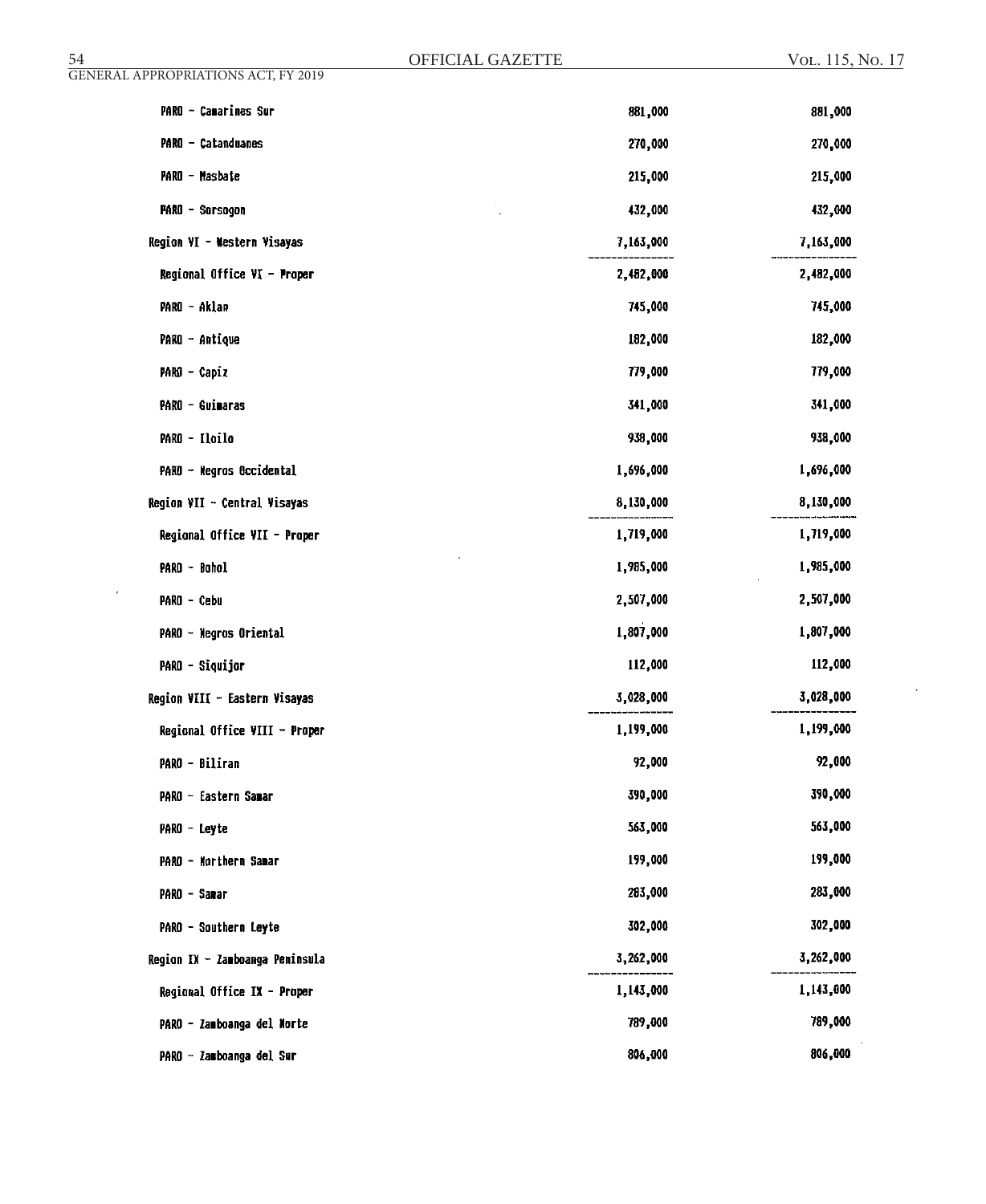| PARO - Zamboanga Sibugay                    | 524,000   | 524,000   |
|---------------------------------------------|-----------|-----------|
| Region X - Worthern Mindanao                | 4,989,000 | 4,989,000 |
| Regional Office $X -$ Proper                | 1,539,000 | 1,539,000 |
| PARO - Bukidnon                             | 1,357,000 | 1,357,000 |
| PARO - Camiguin                             | 114,000   | 114,000   |
| PARO - Lanao del Norte                      | 429,000   | 429,000   |
| PARO - Misamis Occidental                   | 505,000   | 505,000   |
| PARO - Misamis Oriental                     | 1,045,000 | 1,045,000 |
| Region XI - Davao                           | 3,319,000 | 3,319,000 |
| Regional Office XI - Proper                 | 494,000   | 494,000   |
| PARO - Compostela Valley                    | 406,000   | 406,000   |
| PARO - Davao City                           | 971,000   | 971,000   |
| PARO - Davao del Sur                        | 633,000   | 633,000   |
| PARO - Davao Oriental                       | 208,000   | 208,000   |
| PARO - Davao Province (del Norte)           | 607,000   | 607,000   |
| Region XII - SOCCSKSARGEN                   | 5,019,000 | 5,019,000 |
| Regional Office XII - Proper                | 1,566,000 | 1,566,000 |
| PARO - Cotabato Province (North)            | 1,652,000 | 1,652,000 |
| PARO - Sarangani                            | 380,000   | 380,000   |
| PARO - South Cotabato                       | 795,000   | 795,000   |
| PARO - Sultan Kudarat                       | 626,000   | 626,000   |
| Region XIII - CARAGA                        | 4,566,000 | 4,566,000 |
| Regional Office XIII - Proper               | 2,255,000 | 2,255,000 |
| PARO - Agusan del Morte                     | 442,000   | 442,000   |
| PARO - Agusan del Sur                       | 526,000   | 526,000   |
| PARO - Surigao del Morte                    | 1,023,000 | 1,023,000 |
| PARO - Surigao del Sur                      | 320,000   | 320,000   |
| Autonomous Region in Muslim Mindanao (ARMM) | 3,115,000 | 3,115,000 |
| PARO - Basilan                              | 794,000   | 794,000   |
|                                             | 527,000   | 527,000   |

 $\bullet$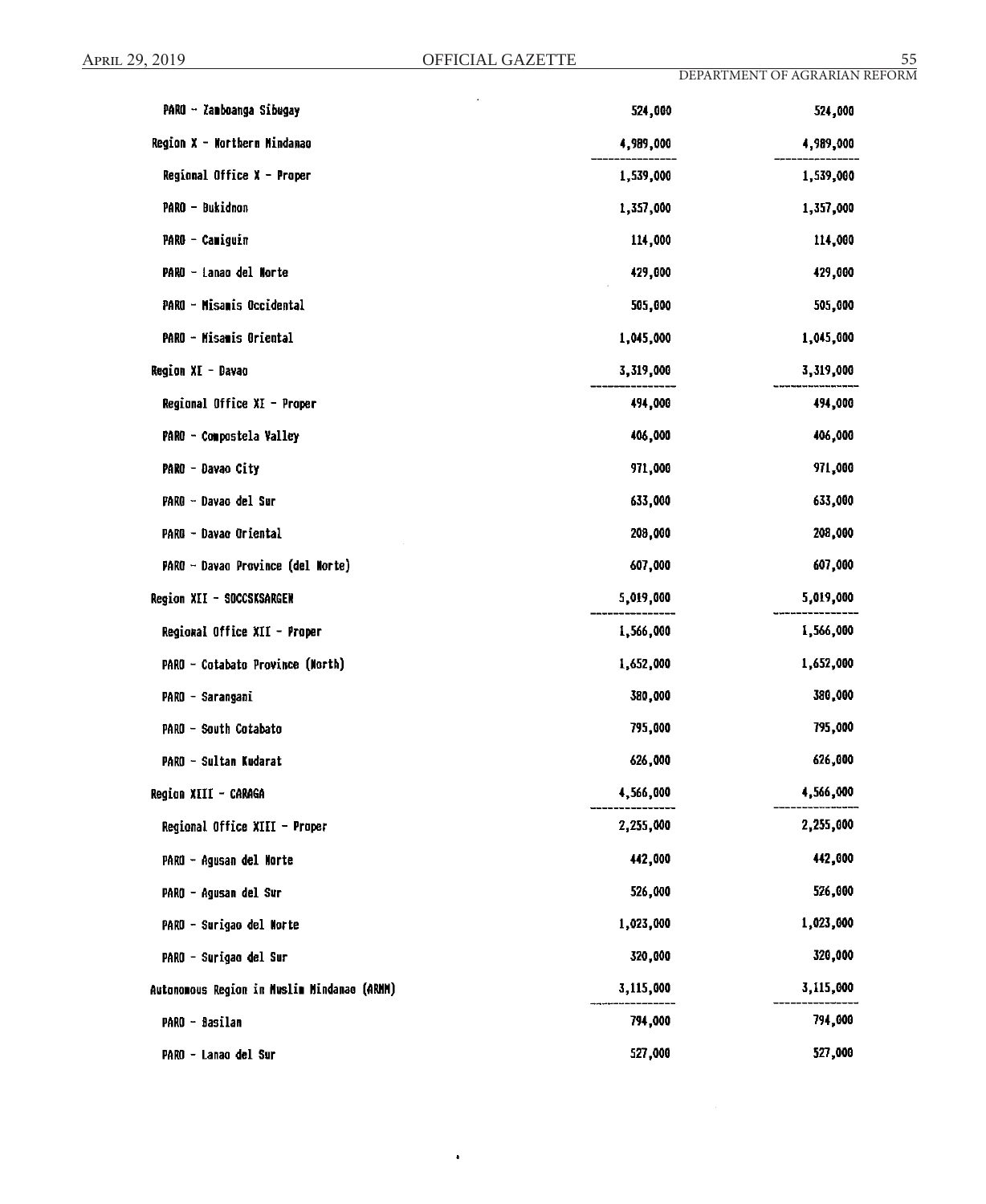| 56<br><b>GENERAL APPROPRIATIONS ACT, FY 2019</b> | OFFICIAL GAZETTE |             | VOL. 115, No. 17 |
|--------------------------------------------------|------------------|-------------|------------------|
| PARO - Maguindanao                               |                  | 1,240,000   | 1,240,000        |
| PARO - Sulu                                      |                  | 165,000     | 165,000          |
| PARO - Tawi - Tawi                               |                  | 389,000     | 389,000          |
| Provision of Agrarian Legal Assistance           | 280,096,000      | 142,148,000 | 422,244,000      |
| <b>Mational Capital Region (NCR)</b>             | 16,834,000       | 1,395,000   | 18,229,000       |
| Central Office                                   | 16,834,000       | 1,395,000   | 18,229,000       |
| Region $I - I$ locos                             | 14,812,000       | 5,966,000   | 20,778,000       |
| Regional Office $I -$ Proper                     | 2,637,000        | 206,000     | 2,843,000        |
| PARO - Ilocos Morte                              | 3,971,000        | 1,071,000   | 5,042,000        |

2,921,000

664,000

PARO - Ilocos Sur

 $\sim$ 

 $\sim 10^{11}$ 

 $\sim 10^6$ 

3,585,000

| PARO - La Union                        | 2,357,000  | 1,343,000  | 3,700,000  |
|----------------------------------------|------------|------------|------------|
| PARO - Pangasinan                      | 2,926,000  | 2,682,000  | 5,608,000  |
| Cordillera Administrative Region (CAR) | 20,605,000 | 13,331,000 | 33,936,000 |
| CAR - Proper                           | 3,307,000  |            | 3,307,000  |
| PARO - Abra                            | 1,879,000  | 789,000    | 2,668,000  |
| PARO - Apayao                          | 1,870,000  | 2,586,000  | 4,456,000  |
| $PARO - Benguet$                       | 3,242,000  | 2,319,000  | 5,561,000  |
| PARO - Ifugao                          | 3,529,000  | 2,435,000  | 5,964,000  |
| PARO - Kalinga                         | 3,081,000  | 2,585,000  | 5,666,000  |
| PARO - Mt. Province                    | 3,697,000  | 2,617,000  | 6,314,000  |
| Region II - Cagayan Valley             | 14,379,000 | 11,875,000 | 26,254,000 |
| Regional Office II - Proper            | 3,908,000  |            | 3,908,000  |
| PARO - Batanes                         | 481,000    | 128,000    | 609,000    |
| PARO - Cagayan                         | 3,115,000  | 2,385,000  | 5,500,000  |
| PARO - Isabela                         | 2,534,000  | 4,378,000  | 6,912,000  |
| PARO - Nueva Viscaya                   | 1,735,000  | 3,378,000  | 5,113,000  |
| <b>PARO - Quirino</b>                  | 2,606,000  | 1,606,000  | 4,212,000  |
| Region III - Central Luzon             | 23,852,000 | 12,458,000 | 36,310,000 |
| Regional Office III - Proper           | 3,751,000  | 115,000    | 3,866,000  |
| PARO - Aurora                          | 1,094,000  | 545,000    | 1,639,000  |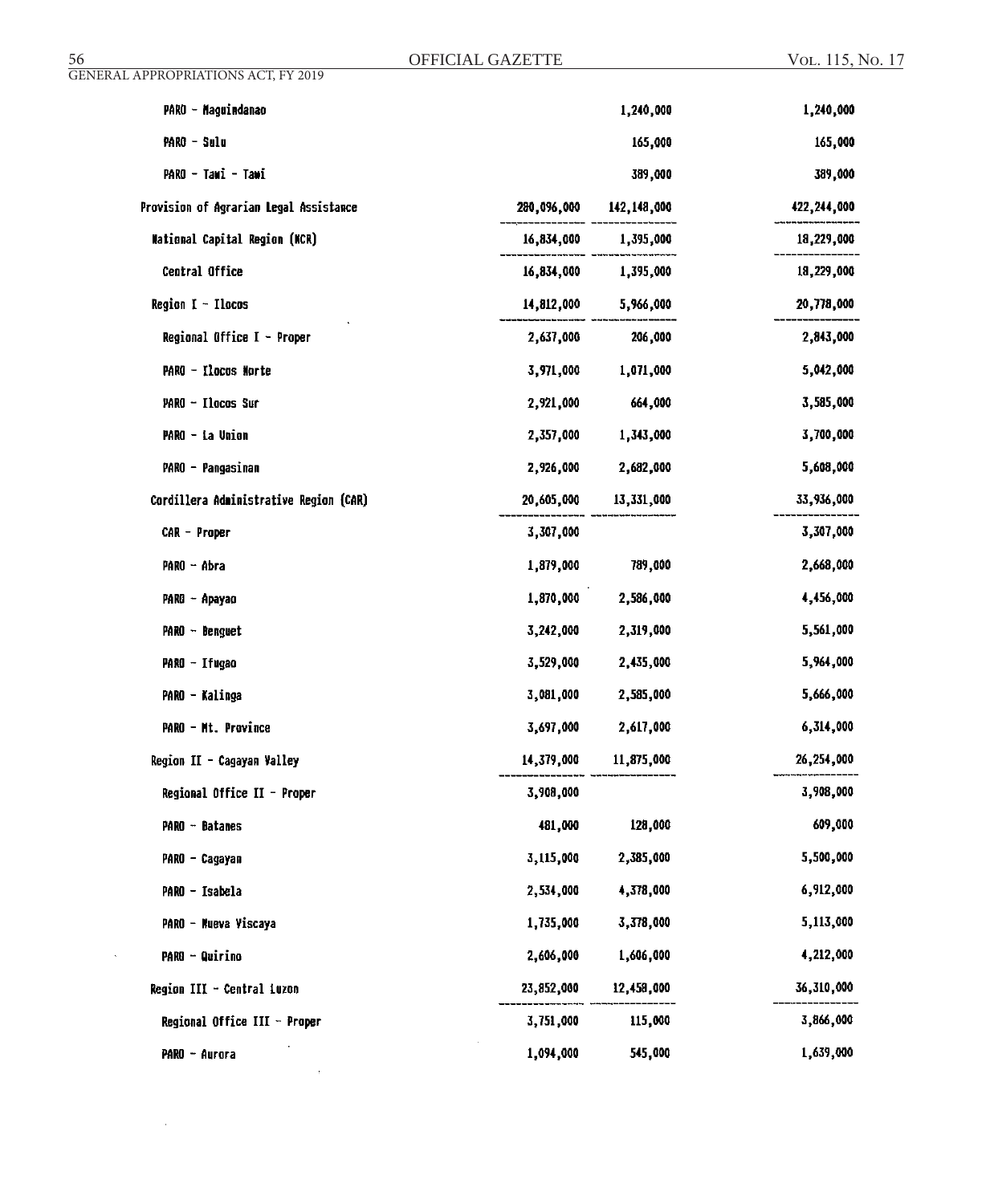| PARO - Bataan                | 4,238,000  | 1,470,000  | 5,708,000  |
|------------------------------|------------|------------|------------|
| PARO - Bulacan               | 3,662,000  | 2,743,000  | 6,405,000  |
| PARO - Nueva Ecija           | 3,974,000  | 2,940,000  | 6,914,000  |
| PARO - Pampanga              | 4,008,000  | 1,841,000  | 5,849,000  |
| PARO - Tarlac                | 2,644,000  | 1,882,000  | 4,526,000  |
| PARO - Zambales              | 481,000    | 922,000    | 1,403,000  |
| Region IVA - CALABARZON      | 18,706,000 | 6,675,000  | 25,381,000 |
| Regional Office IVA - Proper | 3,169,000  |            | 3,169,000  |
| PARO - Batangas              | 1,394,000  | 1,583,000  | 2,977,000  |
| PARO - Cavite                | 4,136,000  | 856,000    | 4,992,000  |
| PARO - Laguna                | 917,000    | 875,000    | 1,792,000  |
| PARO - Quezon I              | 2,359,000  | 786,000    | 3,145,000  |
| PARO - Quezon II             | 3,475,000  | 1,234,000  | 4,709,000  |
| PARO - Rizal                 | 3,256,000  | 1,341,000  | 4,597,000  |
| Region IVB - MIMAROPA        | 10,633,000 | 6,423,000  | 17,056,000 |
| Regional Office IVB - Proper | 2,599,000  | 100,000    | 2,699,000  |
| PARO - Marinduque            | 1,883,000  | 228,000    | 2,111,000  |
| PARO - Mindoro Occidental    | 938,000    | 1,744,000  | 2,682,000  |
| PARO - Mindoro Oriental      | 1,883,000  | 3,396,000  | 5,279,000  |
| PARO - Palawan               | 1,417,000  | 687,000    | 2,104,000  |
| PARO - Ramblan               | 1,913,000  | 268,000    | 2,181,000  |
| <b>Region V - Bicol</b>      | 30,735,000 | 10,180,000 | 40,915,000 |
| Regional Office $V -$ Proper | 5,727,000  | 81,000     | 5,808,000  |
| PARO - Albay                 | 4,137,000  | 1,228,000  | 5,365,000  |
| PARO - Camarines Norte       | 2,354,000  | 1,363,000  | 3,717,000  |
| PARO - Camarines Sur         | 9,277,000  | 2,431,000  | 11,708,000 |
| PARO - Catanduanes           | 2,625,000  | 1,063,000  | 3,688,000  |
| PARO - Masbate               | 2,523,000  | 1,650,000  | 4,173,000  |
| PARO - Sorsogon              | 4,092,000  | 2,364,000  | 6,456,000  |

 $\mathcal{L}_{\mathcal{A}}$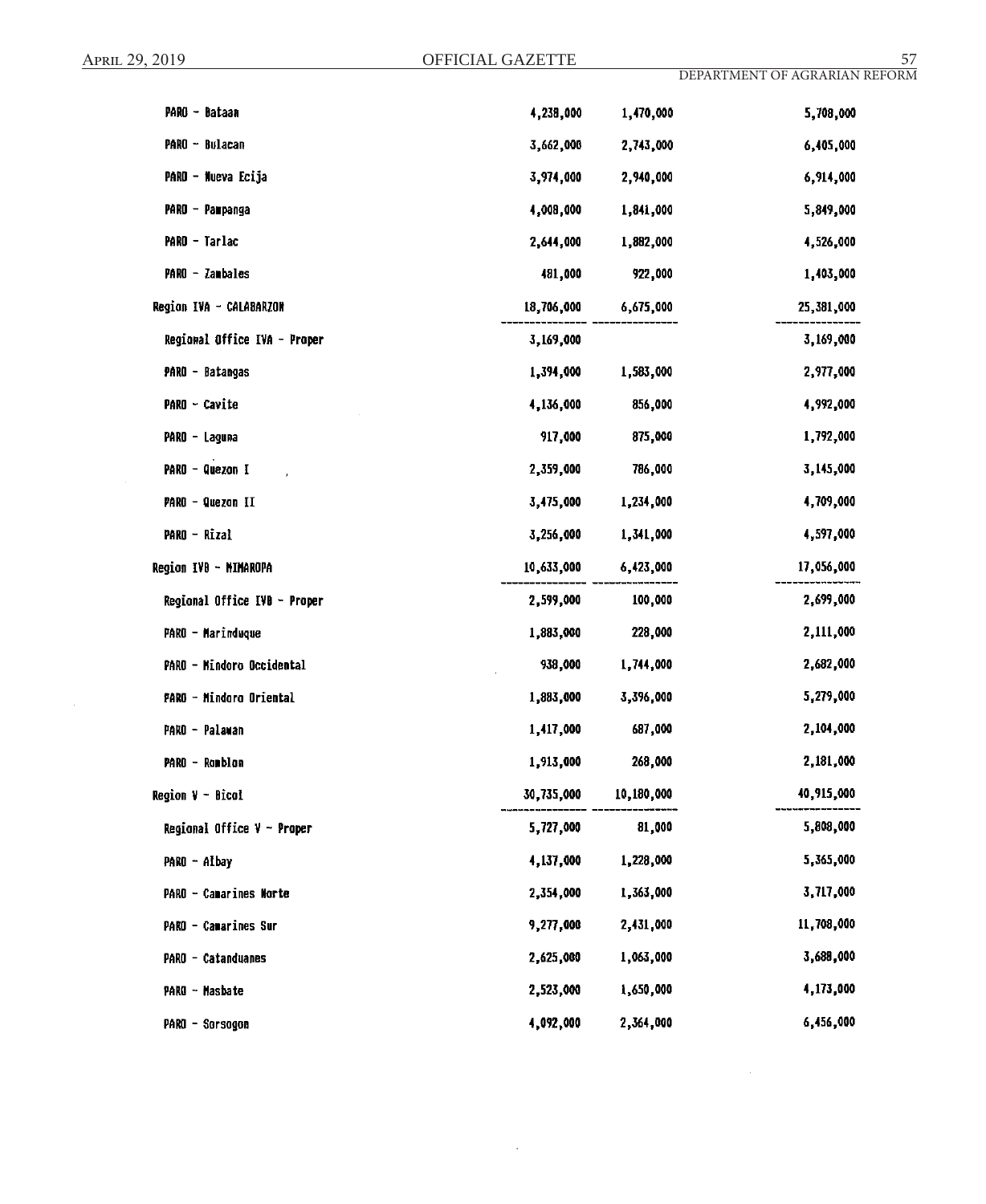$\mathcal{L}^{(1)}$ 

 $\mathcal{L}^{\pm}$ 

 $\bar{\mathcal{A}}$ 

 $\hat{\boldsymbol{\beta}}$ 

| Region VI - Western Visayas     | 17,041,000 | 16,411,000 | 33,452,000 |
|---------------------------------|------------|------------|------------|
| Regional Office VI - Proper     | 5,564,000  | 882,000    | 6,446,000  |
| PARO - Aklan                    | 2,619,000  | 1,694,000  | 4,313,000  |
| PARO - Antique                  | 1,062,000  | 1,606,000  | 2,668,000  |
| PARO - Capiz                    | 2,820,000  | 3,895,000  | 6,715,000  |
| PARO - Guimaras                 |            | 948,000    | 948,000    |
| PARO - Ilailo                   | 780,000    | 1,471,000  | 2,251,000  |
| PARO - Negros Occidental        | 4,196,000  | 5,915,000  | 10,111,000 |
| Region VII - Central Visayas    | 7,893,000  | 7,557,000  | 15,450,000 |
| Regional Office VII - Proper    | 1,447,000  | 442,000    | 1,889,000  |
| PARO - Bahol                    | 2,213,000  | 2,858,000  | 5,071,000  |
| PARO ~ Cebu                     | 1,875,000  | 2,843,000  | 4,718,000  |
| PARO - Negros Oriental          | 1,570,000  | 1,325,000  | 2,895,000  |
| PARO - Siquijor                 | 789,000    | 89,000     | 877,000    |
| Region VIII - Eastern Visayas   | 22,378,000 | 12,785,000 | 35,163,000 |
| Regional Office VIII - Proper   | 5,178,000  | 1,041,000  | 6,219,000  |
| PARO - Biliran                  | 481,000    | 739,000    | 1,220,000  |
| PARO - Eastern Samar            | 2,369,000  | 2,110,000  | 4,479,000  |
| PARO - Leyte                    | 4,422,000  | 2,760,000  | 7,182,000  |
| PARO - Northern Samar           | 2,379,000  | 2,506,000  | 4,885,000  |
| PARO - Sanar                    | 4,698,000  | 2,006,000  | 6,704,000  |
| PARO - Southern Leyte           | 2,851,000  | 1,623,000  | 4,474,000  |
| Region IX - Zamboanga Peninsula | 11,280,000 | 5,797,000  | 17,077,000 |
| Regional Office IX - Proper     | 4,186,000  | 754,000    | 4,940,000  |
| PARO - Zamboanga del Norte      | 1,926,000  | 1,993,000  | 3,919,000  |
| PARO - Zamboanga del Sur        | 2,811,000  | 1,855,000  | 4,666,000  |
| PARO - Zamboanga Sibugay        | 2,357,000  | 1,195,000  | 3,552,000  |
| Region X - Northern Mindanao    | 19,321,000 | 9,230,000  | 28,551,000 |
| Regional Office X - Proper      | 4,762,000  | 145,000    | 4,907,000  |
| PARO - Bukidnon                 | 4,440,000  | 3,371,000  | 7,811,000  |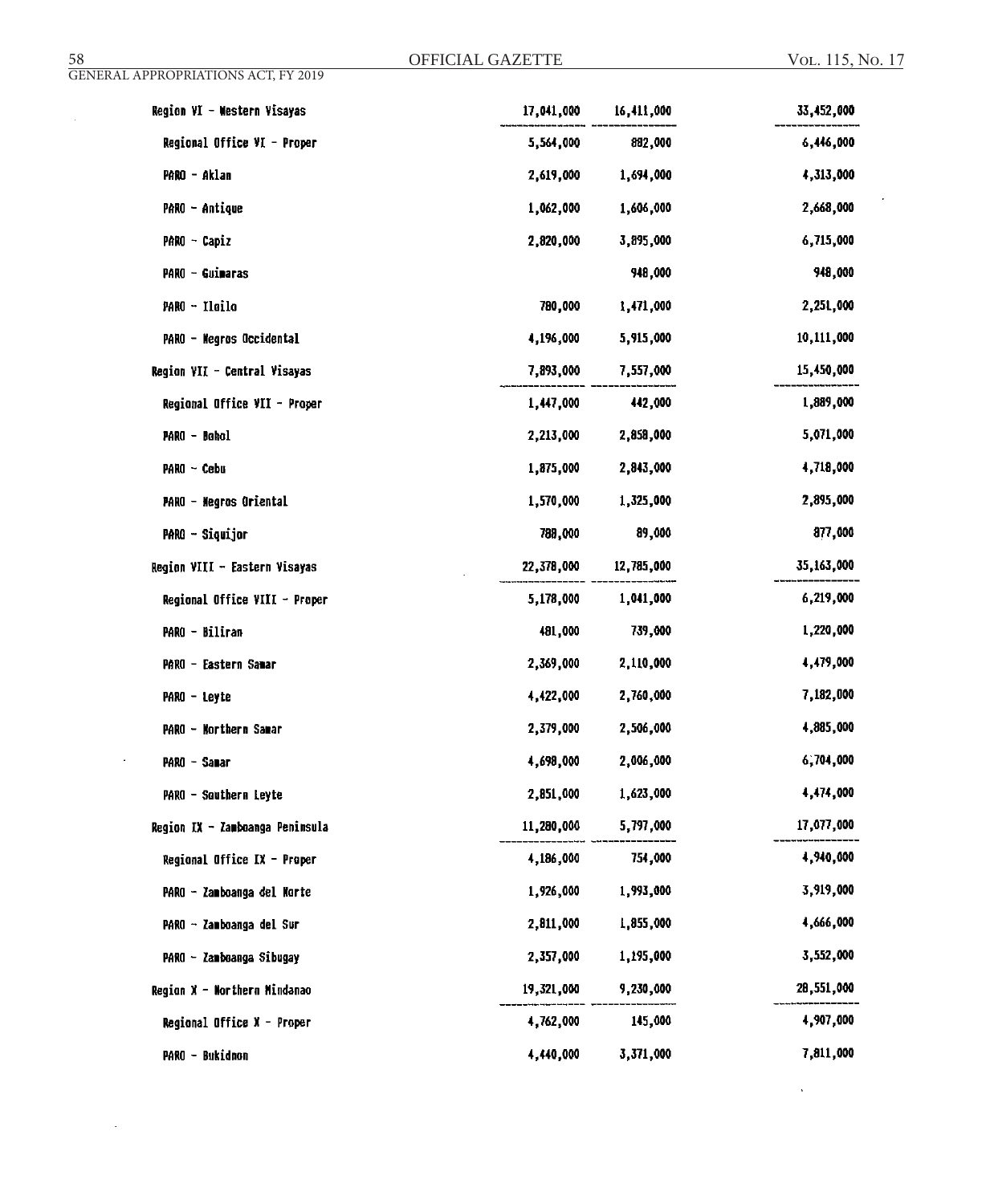| PARO - Camiguin                             | 481,000    | 441,000   | 922,000    |
|---------------------------------------------|------------|-----------|------------|
| PARO - Lanao del Norte                      | 2,864,000  | 1,485,000 | 4,349,000  |
| PARO - Misamis Occidental                   | 3,914,000  | 1,287,000 | 5,201,000  |
| PARO - Misamis Oriental                     | 2,860,000  | 2,501,000 | 5,361,000  |
| Region XI - Davao                           | 20,323,000 | 4,600,000 | 24,923,000 |
| Regional Office XI - Proper                 | 5,294,000  | 131,000   | 5,425,000  |
| PARO - Compostela Valley                    | 2,937,000  | 1,035,000 | 3,972,000  |
| PARO - Davao City                           | 2,637,000  | 1,049,000 | 3,686,000  |
| PARO - Davao del Sur                        | 3,927,000  | 794,000   | 4,721,000  |
| PARO - Davao Oriental                       | 3,644,000  | 751,000   | 4,395,000  |
| PARO - Davao Province (del Morte)           | 1,884,000  | 840,000   | 2,724,000  |
| Region XII - SOCCSKSARGEN                   | 15,119,000 | 5,738,000 | 20,857,000 |
| Regional Office XII - Proper                | 4,371,000  | 159,000   | 4,530,000  |
| PARO - Cotabato Province (North)            | 1,877,000  | 2,746,000 | 4,623,000  |
| PARO - Sarangani                            | 1,876,000  | 530,000   | 2,406,000  |
| PARO - South Cotabato                       | 3,482,000  | 1,175,000 | 4,657,000  |
| PARO - Sultan Kudarat                       | 3,513,000  | 1,128,000 | 4,641,000  |
| Region XIII - CARAGA                        | 16,185,000 | 7,633,000 | 23,818,000 |
| Regional Office XIII - Proper               | 1,532,000  | 95,000    | 1,627,000  |
| PARO - Agusan del Norte                     | 4,380,000  | 1,470,000 | 5,850,000  |
| PARO - Agusan del Sur                       | 4,365,000  | 2,732,000 | 7,097,000  |
| PARO - Surigao del Norte                    | 2,359,000  | 2,414,000 | 4,773,000  |
| PARO - Surigao del Sur                      | 3,549,000  | 922,000   | 4,471,000  |
| Autonomous Region in Muslim Mindanao (ARMM) |            | 4,094,000 | 4,094,000  |
| PARO - Basilan                              |            | 501,000   | 501,000    |
| PARO - Lanao del Sor                        |            | 1,937,000 | 1,937,000  |
| PARO - Maguindanao                          |            | 715,000   | 715,000    |
| PARO - Sulu                                 |            | 527,000   | 527,000    |
| PARO - Tawi - Tawi                          |            | 414,000   | 414,000    |

 $\sim 10^{-10}$ 

 $\sim$   $\sim$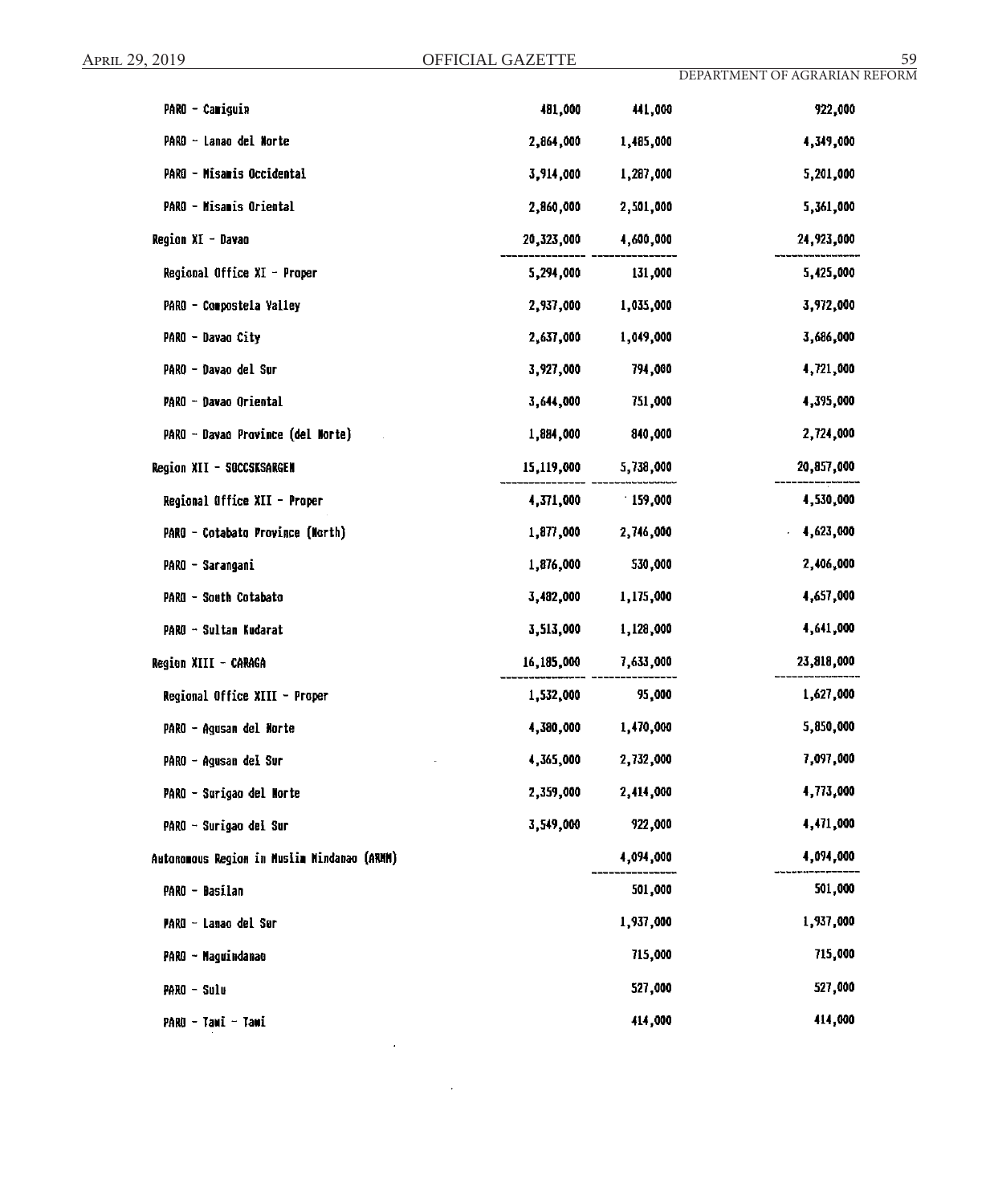| Agrarian Reform Areas Improved                                           |           | 608,327,000 1,224,289,000 107,256,000 1,939,872,000 |             |
|--------------------------------------------------------------------------|-----------|-----------------------------------------------------|-------------|
| AR BENEFICIARIES DEVELOPMENT AND<br>SUSTAINABILITY PROGRAM               |           | 608,327,000 1,224,289,000 107,256,000 1,939,872,000 |             |
| Supervision and management for effective<br>delivery of support services |           | 52,492,000 100,790,000                              | 153,282,000 |
| National Capital Region (MCR)                                            |           | 35,050,000 22,000,000                               | 57,050,000  |
| Central Office                                                           |           | 35,050,000 22,000,000                               | 57,050,000  |
| <b>Region <math>I - I</math>locos</b>                                    |           | 4,262,000                                           | 4,262,000   |
| Regional Office I - Proper                                               |           | 1,170,000                                           | 1,170,000   |
| PARO - Ilocos Norte                                                      |           | 839,000                                             | 839,000     |
| <b>MARO - Ilocos Sur</b>                                                 |           | 806,000                                             | 806,000     |
| PARO - La Union                                                          |           | 550,000                                             | 550,000     |
| PARO - Pangasinan                                                        |           | 897,000                                             | 897,000     |
| Cordillera Administrative Region (CAR)                                   |           | 4,784,000                                           | 4,784,000   |
| CAR - Proper                                                             |           | 1,070,000                                           | 1,070,000   |
| PARO - Abra                                                              |           | 555,000                                             | 555,000     |
| PARO - Apayao                                                            |           | 504,000                                             | 504,000     |
| PARO - Benguet                                                           |           | 673,000                                             | 673,000     |
| PARO - Ifugao                                                            |           | 494,000                                             | 494,000     |
| PARO - Kalinga                                                           |           | 838,000                                             | 838,000     |
| PARO - Mt. Province                                                      |           | 650,000                                             | 650,000     |
| Region II - Cagayan Valley                                               |           | 5,009,000                                           | 5,009,000   |
| Regional Office II - Proper                                              |           | 1,285,000                                           | 1,285,000   |
| <b>PARO - Datanes</b>                                                    |           | 179,000                                             | 179,000     |
| PARO - Cagayan                                                           |           | 922,000                                             | 922,000     |
| PARO - Isabela                                                           |           | 1,217,000                                           | 1,217,000   |
| PARO - Nueva Viscaya                                                     |           | 873,000                                             | 873,000     |
| <b>PARO - Quirino</b>                                                    |           | 533,000                                             | 533,000     |
| Region III - Central Luzon                                               | 3,762,000 | 6,768,000                                           | 10,530,000  |
| Regional Office III - Proper                                             | 3,762,000 | 1,583,000                                           | 5,345,000   |
| PARO - Aurora                                                            |           | 442,000                                             | 442,000     |

GENERAL APPROPRIATIONS ACT, FY 2019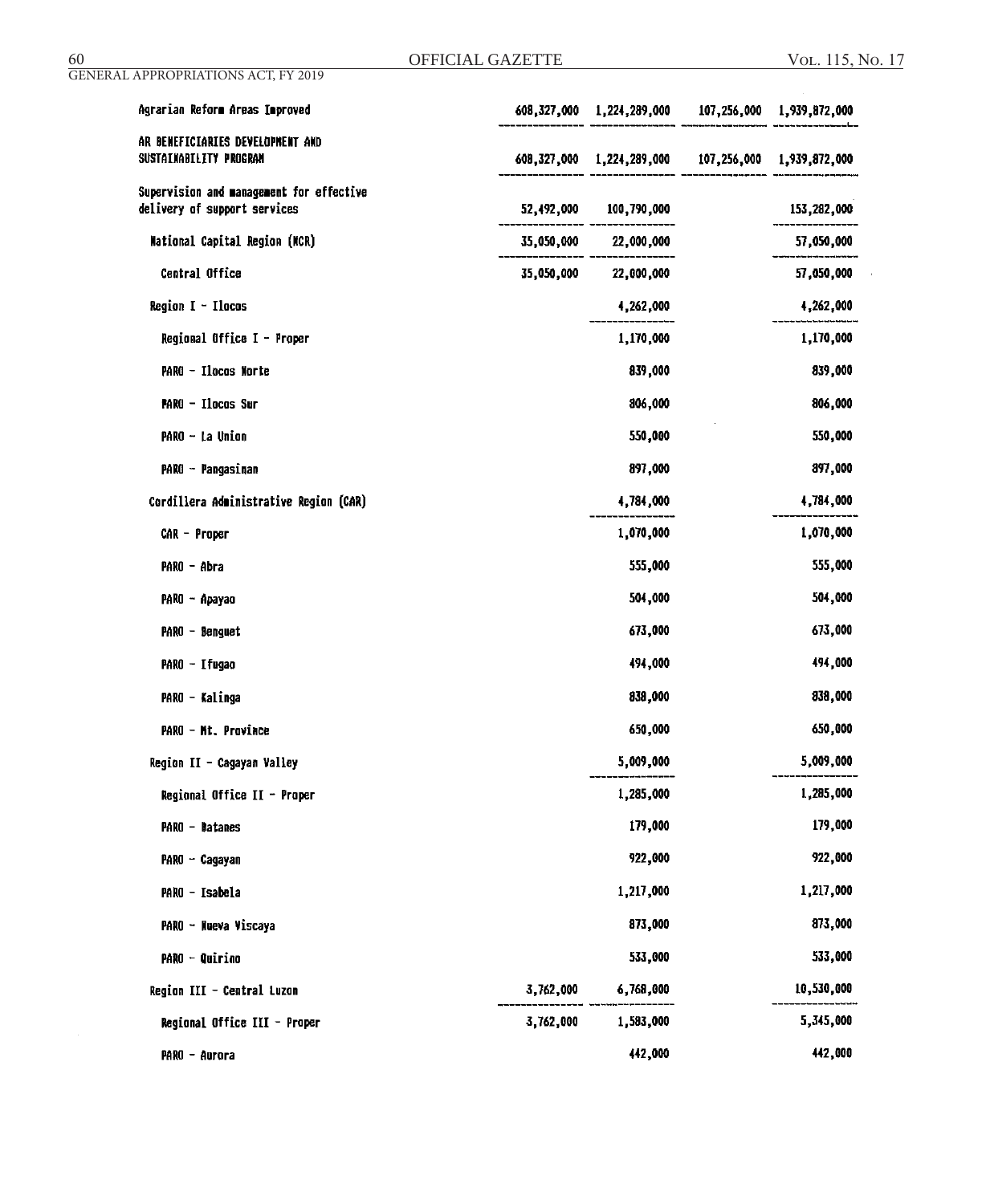| PARO - Bataan                |           | 524,000   | 524,000   |
|------------------------------|-----------|-----------|-----------|
| PARO - Bulacan               |           | 748,000   | 748,000   |
| PARO - Nueva Ecija           |           | 1,279,000 | 1,279,000 |
| PARO - Paopanga              |           | 901,000   | 901,000   |
| PARO - Tarlac                |           | 756,000   | 756,000   |
| PARO - Zambales              |           | 535,000   | 535,000   |
| Region IVA - CALABARZON      |           | 3,234,000 | 3,234,000 |
| Regional Office IVA - Proper |           | 1,063,000 | 1,063,000 |
| PARO - Batangas              |           | 412,000   | 412,000   |
| PARO - Cavite                |           | 302,000   | 302,000   |
| PARO - Laguna                |           | 345,000   | 345,000   |
| PARO - Quezon I              |           | 422,000   | 422,000   |
| PARO - Quezon II             |           | 530,000   | 530,000   |
| PARO - Rizal                 |           | 160,000   | 160,000   |
| Region IVB - MIMAROPA        |           | 3,698,000 | 3,698,000 |
| Regional Office IVB - Proper |           | 1,525,000 | 1,525,000 |
| PARO - Marinduque            |           | 334,000   | 334,000   |
| PARO - Mindoro Occidental    |           | 379,000   | 379,000   |
| PARO - Mindoro Oriental      |           | 607,000   | 607,000   |
| PARO - Palawan               |           | 502,000   | 502,000   |
| PARO - Romblon               |           | 351,000   | 351,000   |
| Region V - Bicol             | 2,354,000 | 7,140,000 | 9,494,000 |
| Regional Office $V -$ Proper |           | 2,120,000 | 2,120,000 |
| PARO - Albay                 | 497,000   | 843,000   | 1,340,000 |
| PARO - Camarines Morte       |           | 603,000   | 603,000   |
| PARO - Camarines Sur         | 562,000   | 1,695,000 | 2,257,000 |
| PARO - Catanduanes           |           | 537,000   | 537,000   |
| PARO - Masbate               |           | 417,000   | 417,000   |
| PARO - Sorsogon              | 1,295,000 | 925,000   | 2,220,000 |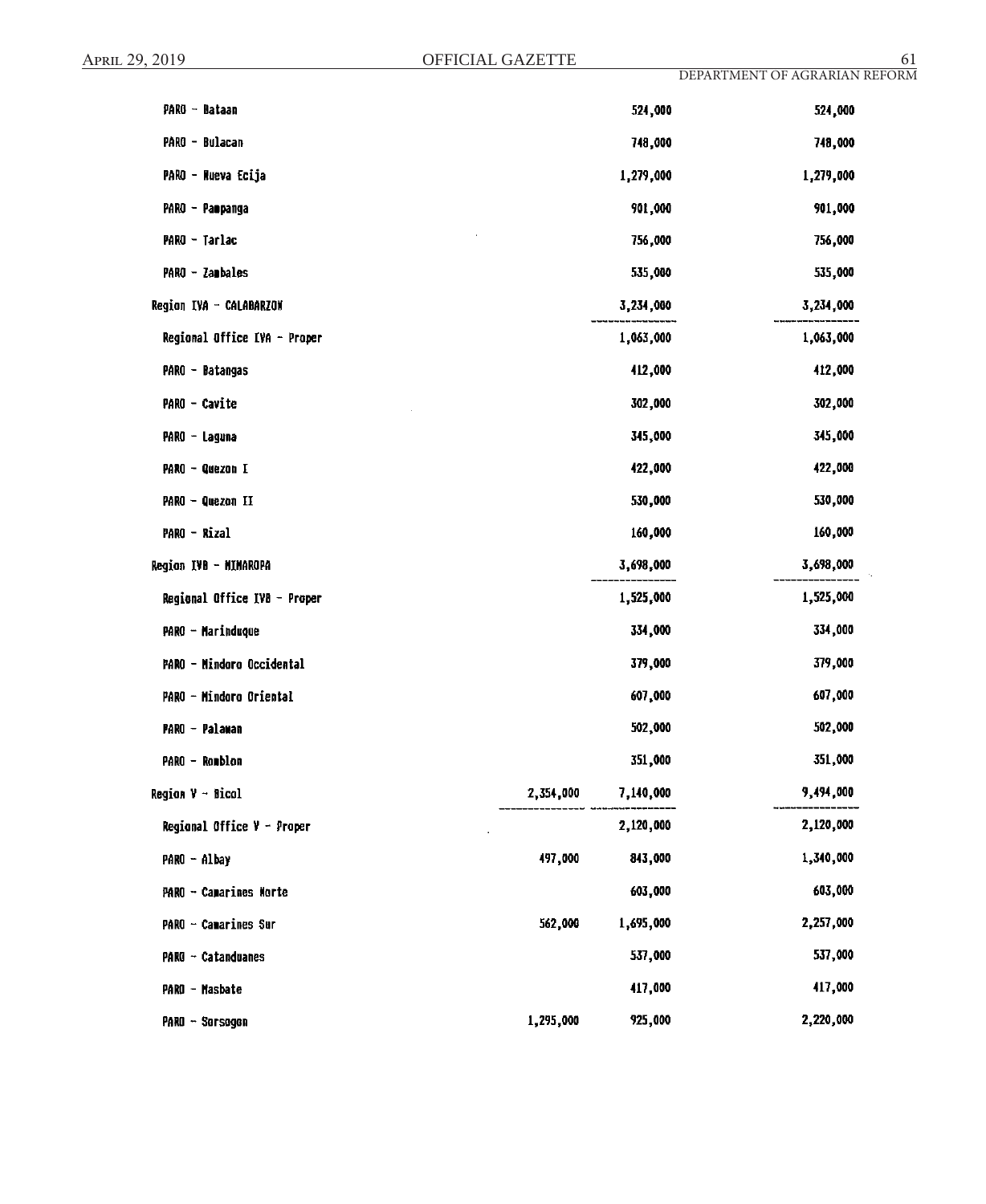| Region VI - Western Visayas     |           | 6,878,000 | 6,878,000 |
|---------------------------------|-----------|-----------|-----------|
| Regional Office VI - Proper     |           | 2,469,000 | 2,469,000 |
| PARO - Aklan                    |           | 319,000   | 319,000   |
| PARO - Antique                  |           | 355,000   | 355,000   |
| PARO - Capiz                    |           | 721,000   | 721,000   |
| <b>PARO - Guimaras</b>          |           | 188,000   | 188,000   |
| PARO - Iloilo                   |           | 723,000   | 723,000   |
| PARO - Negros Occidental        |           | 2,103,000 | 2,103,000 |
| Region VII - Central Visayas    |           | 3,873,000 | 3,873,000 |
| Regional Office VII - Proper    |           | 956,000   | 956,000   |
| PARO - Bohol                    |           | 791,000   | 791,000   |
| PARO - Cebu                     |           | 729,000   | 729,000   |
| PARO - Negros Oriental          |           | 1,205,000 | 1,205,000 |
| PARO - Siquijor                 |           | 192,000   | 192,000   |
| Region VIII - Eastern Visayas   | 1,437,000 | 5,492,000 | 6,929,000 |
| Regional Office VIII - Proper   |           | 2,152,000 | 2,152,000 |
| PARO - Biliran                  |           | 349,000   | 349,000   |
| PARO - Eastern Samar            |           | 560,000   | 560,000   |
| PARO - Leyte                    |           | 992,000   | 992,000   |
| PARO - Northern Samar           |           | 440,000   | 440,000   |
| PARO ~ Sanar                    |           | 468,000   | 468,000   |
| PARO - Southern Leyte           | 1,437,000 | 531,000   | 1,968,000 |
| Region IX - Zamboanga Peninsula | 4,863,000 | 4,469,000 | 9,332,000 |
| Regional Office IX - Proper     | 4,863,000 | 1,031,000 | 5,894,000 |
| PARO - Zamboanga del Norte      |           | 1,208,000 | 1,208,000 |
| PARO - Zamboanga del Sur        |           | 1,220,000 | 1,220,000 |
| PARO - Zamboanga Sibugay        |           | 1,010,000 | 1,010,000 |
| Region X - Northern Mindanao    |           | 4,889,000 | 4,889,000 |
| Regional Office X - Proper      |           | 1,544,000 | 1,544,000 |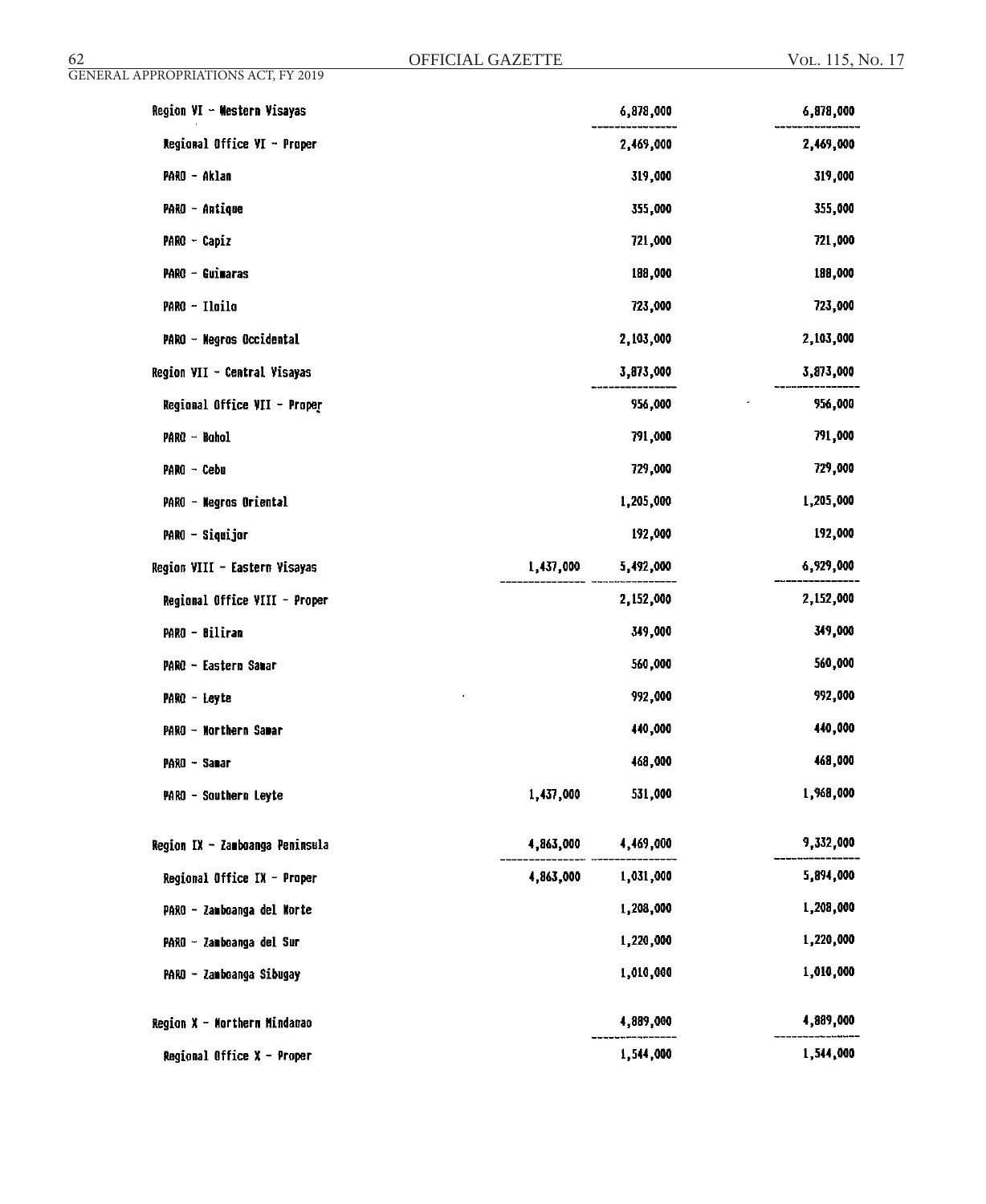$\hat{\mathcal{A}}$ 

| PARO - Bukidnon                             |           | 1,067,000 | 1,067,000  |
|---------------------------------------------|-----------|-----------|------------|
| PARO - Camiguin                             |           | 169,000   | 169,000    |
| PARO - Lanao del Norte                      |           | 577,000   | 577,000    |
| PARO - Misanis Occidental                   |           | 813,000   | 813,000    |
| PARO - Misamis Oriental                     |           | 719,000   | 719,000    |
| Region XI - Davao                           | 5,026,000 | 5,686,000 | 10,712,000 |
| Regional Office XI - Proper                 | 5,026,000 | 2,160,000 | 7,186,000  |
| PARO - Compostela Valley                    |           | 769,000   | 769,000    |
| PARO - Davao City                           |           | 675,000   | 675,000    |
| PARO - Davao del Sur                        |           | 659,000   | 659,000    |
| PARO - Davao Oriental                       |           | 659,000   | 659,000    |
| PARO - Davao Province (del Morte)           |           | 764,000   | 764,000    |
| Region XII - SOCCSKSARGEN                   |           | 4,628,000 | 4,628,000  |
| Regional Office XII - Proper                |           | 1,335,000 | 1,335,000  |
| PARO - Cotabato Province (North)            |           | 1,256,000 | 1,256,000  |
| PARO - Sarangani                            |           | 595,000   | 595,000    |
| PARO - South Cotabato                       |           | 812,000   | 812,000    |
| PARO - Sultan Kudarat                       |           | 630,000   | 630,000    |
| Region XIII - CARAGA                        |           | 5,959,000 | 5,959,000  |
| Regional Office XIII - Proper               |           | 1,816,000 | 1,816,000  |
| PARO - Agusan del Norte                     |           | 887,000   | 887,000    |
| PARO - Agusan del Sur                       |           | 1,167,000 | 1,167,000  |
| PARO - Surigao del Morte                    |           | 1,242,000 | 1,242,000  |
| PARO - Surigao del Sur                      |           | 847,000   | 847,000    |
| Autonomous Region in Muslim Mindanao (ARMM) |           | 2,021,000 | 2,021,000  |
| ARMM Regional Office - Proper               |           | 633,000   | 633,000    |
| PARO - Basilan                              |           | 243,000   | 243,000    |
| PARO - Lanao del Sur                        |           | 434,000   | 434,000    |
| PARO - Maguindanao                          |           | 282,000   | 282,000    |
| PARO - Sulu                                 |           | 192,000   | 192,000    |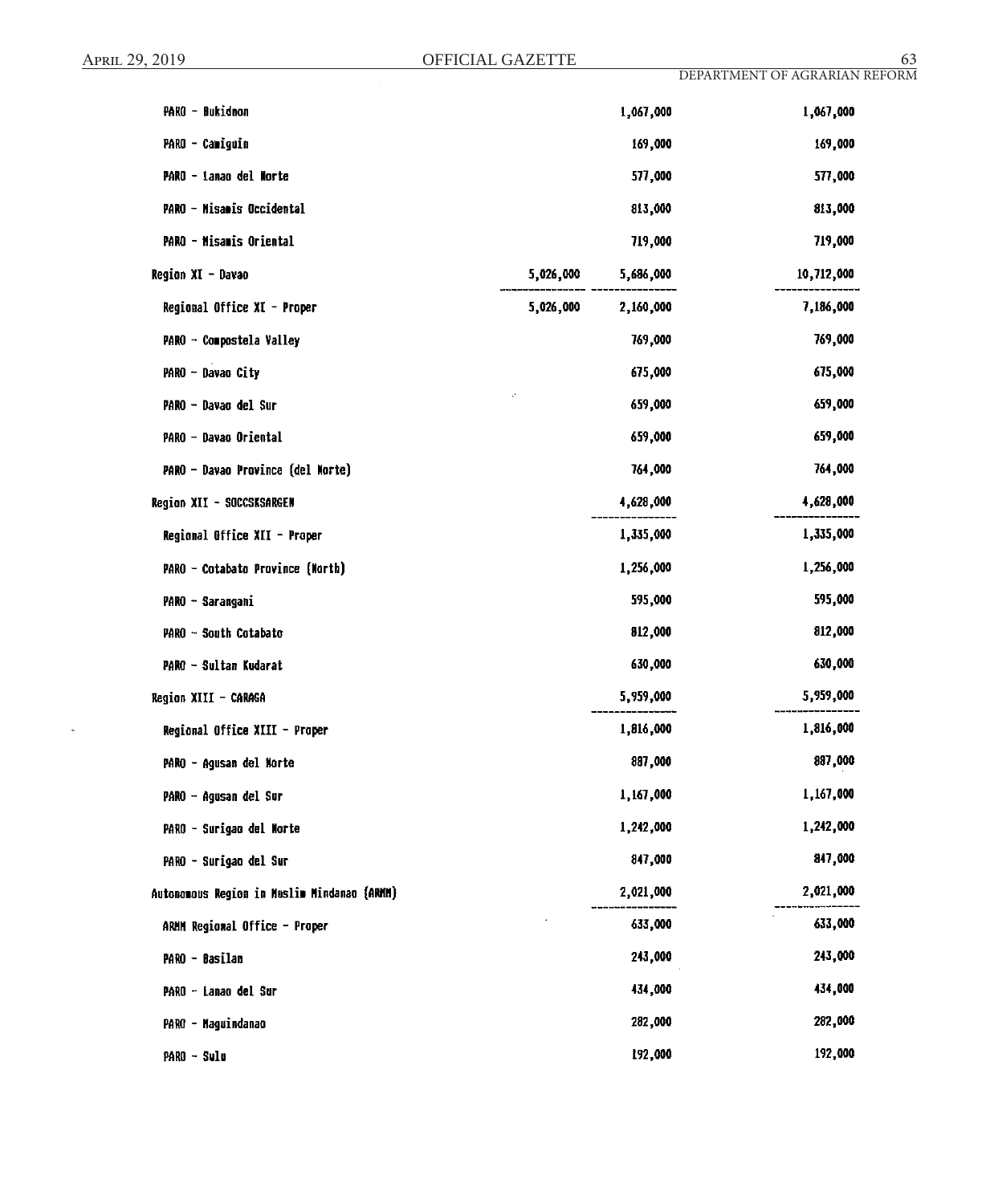$\sim 10^{-10}$ 

| PARO - Tawi - Tawi                     |                        | 237,000              | 237,000     |
|----------------------------------------|------------------------|----------------------|-------------|
| Social Infrastructure Building         | 545,950,000 97,614,000 |                      | 643,564,000 |
| Region I - Ilocos                      |                        | 31,173,000 4,397,000 | 35,570,000  |
| Regional Office I - Proper             | 5,718,000              |                      | 5,718,000   |
| PARO - Ilocos Morte                    | 7,991,000              | 1,518,000            | 9,509,000   |
| PARO - Ilocos Sur                      | 4,421,000              | 878,000              | 5,299,000   |
| PARO - La Union                        | 6,436,000              | 784,000              | 7,220,000   |
| PARO - Pangasinan                      | 6,607,000              | 1,217,000            | 7,824,000   |
| Cordillera Administrative Region (CAR) | 35,464,000             | 4,041,000            | 39,505,000  |
| CAR - Proper                           | 1,673,000              |                      | 1,673,000   |
| PARO - Abra                            | 6,757,000              | 697,000              | 7,454,000   |
| PARO - Apayao                          | 3,011,000              | 405,000              | 3,416,000   |
| PARO - Benguet                         | 5,388,000              | 765,000              | 6,153,000   |
| PARO - Ifugao                          | 8,561,000              | 452,000              | 9,013,000   |
| PARO - Kalinga                         | 6,827,000              | 1,190,000            | 8,017,000   |
| <b>PARO - Mt. Province</b>             | 3,247,000              | 532,000              | 3,779,000   |
| Region II - Cagayan Valley             |                        | 31,941,000 6,509,000 | 38,450,000  |
| Regional Office II - Proper            | 3,019,000              |                      | 3,019,000   |
| PARO - Batanes                         | 1,018,000              | 120,000              | 1,138,000   |
| PARO - Cagayan                         | 9,883,000              | 1,067,000            | 10,950,000  |
| PARO - Isabela                         | 8,360,000              | 2,891,000            | 11,251,000  |
| PARO - Nueva Viscaya                   | 5,685,000              | 1,932,000            | 7,617,000   |
| PARO - Quirino                         | 3,976,000              | 499,000              | 4,475,000   |
| Region III - Central Luzon             | 52,046,000             | 9,748,000            | 61,794,000  |
| Regional Office III - Proper           | 508,000                |                      | 508,000     |
| PARO - Aurora                          | 8,165,000              | 582,000              | 8,747,000   |
| PARO - Bataan                          | 6,496,000              | 864,000              | 7,360,000   |
| PARO - Bulacan                         | 5,685,000              | 1,862,000            | 7,547,000   |
| PARO - Nueva Ecija                     | 12,220,000             | 2,223,000            | 14,443,000  |
| PARO - Pampanga                        | 6,936,000              | 1,989,000            | 8,925,000   |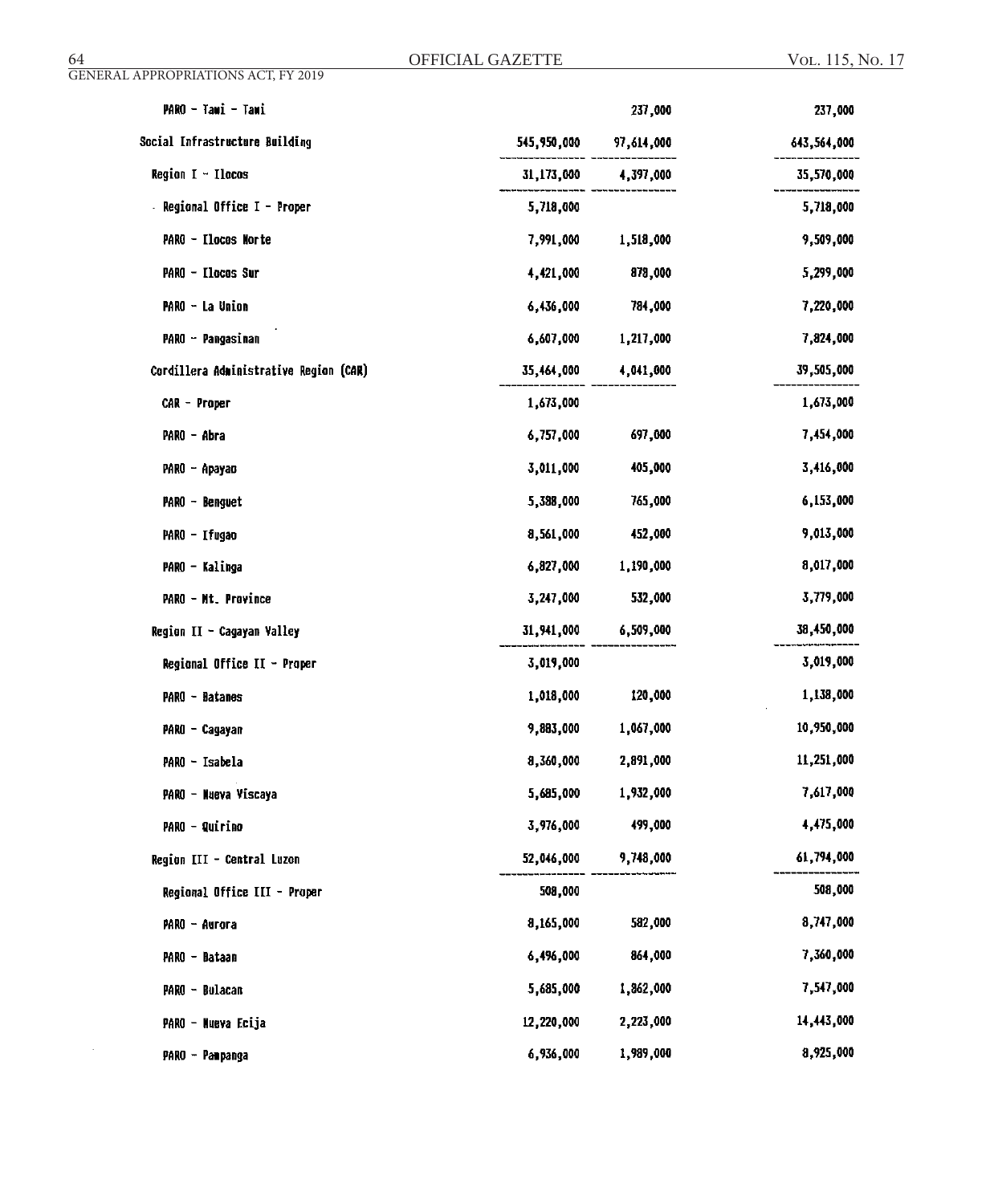| <b>PARO - Tarlac</b>         | 9,336,000  | 1,367,000  | 10,703,000 |
|------------------------------|------------|------------|------------|
| PARO - Zambales              | 2,700,000  | 861,000    | 3,561,000  |
| Region IVA - CALABARZON      | 38,043,000 | 3,984,000  | 42,027,000 |
| Regional Office IVA - Proper | 5,524,000  |            | 5,524,000  |
| PARO - Batangas              | 6,461,000  | 831,000    | 7,292,000  |
| PARO - Cavite                | 5,704,000  | 339,000    | 6,043,000  |
| PARO - Laguna                | 5,772,000  | 594,000    | 6,366,000  |
| PARO - Quezon I              | 5,032,000  | 599,000    | 5,631,000  |
| PARO - Quezon II             | 3,681,000  | 1,180,000  | 4,861,000  |
| PARO - Rizal                 | 5,869,000  | 441,000    | 6,310,000  |
| Region IVB - MIMAROPA        | 28,143,000 | 3,025,000  | 31,168,000 |
| PARO - Marinduque            | 5,341,000  | 464,000    | 5,805,000  |
| PARO - Mindoro Occidental    | 6,535,000  | 709,000    | 7,244,000  |
| PARO - Mindoro Oriental      | 6,796,000  | 692,000    | 7,488,000  |
| PARO - Palawan               | 5,700,000  | 774,000    | 6,474,000  |
| PARO - Romblon               | 3,771,000  | 386,000    | 4,157,000  |
| <b>Region V - Bicol</b>      | 55,971,000 | 5,256,000  | 61,227,000 |
| Regional Office V - Proper   | 4,606,000  |            | 4,606,000  |
| PARO - Albay                 | 7,497,000  | 862,000    | 8,359,000  |
| PARO - Camarines Norte       | 5,343,000  | 470,000    | 5,813,000  |
| PARO - Camarines Sur         | 18,716,000 | 1,706,000  | 20,422,000 |
| PARO - Catanduanes           | 6,846,000  | 584,000    | 7,430,000  |
| PARO - Masbate               | 7,479,000  | 586,000    | 8,065,000  |
| PARO - Sarsagan              | 5,484,000  | 1,048,000  | 6,532,000  |
| Region VI - Western Visayas  | 57,092,000 | 11,891,000 | 68,983,000 |
| Regional Office VI - Proper  | 5,525,000  |            | 5,525,000  |
| PARO - Aklan                 | 7,301,000  | 419,000    | 7,720,000  |
| PARO - Antique               | 5,743,000  | 803,000    | 6,546,000  |
| PARO - Capiz                 | 7,038,000  | 843,000    | 7,881,000  |
| PARO - Guimaras              | 7,043,000  | 280,000    | 7,323,000  |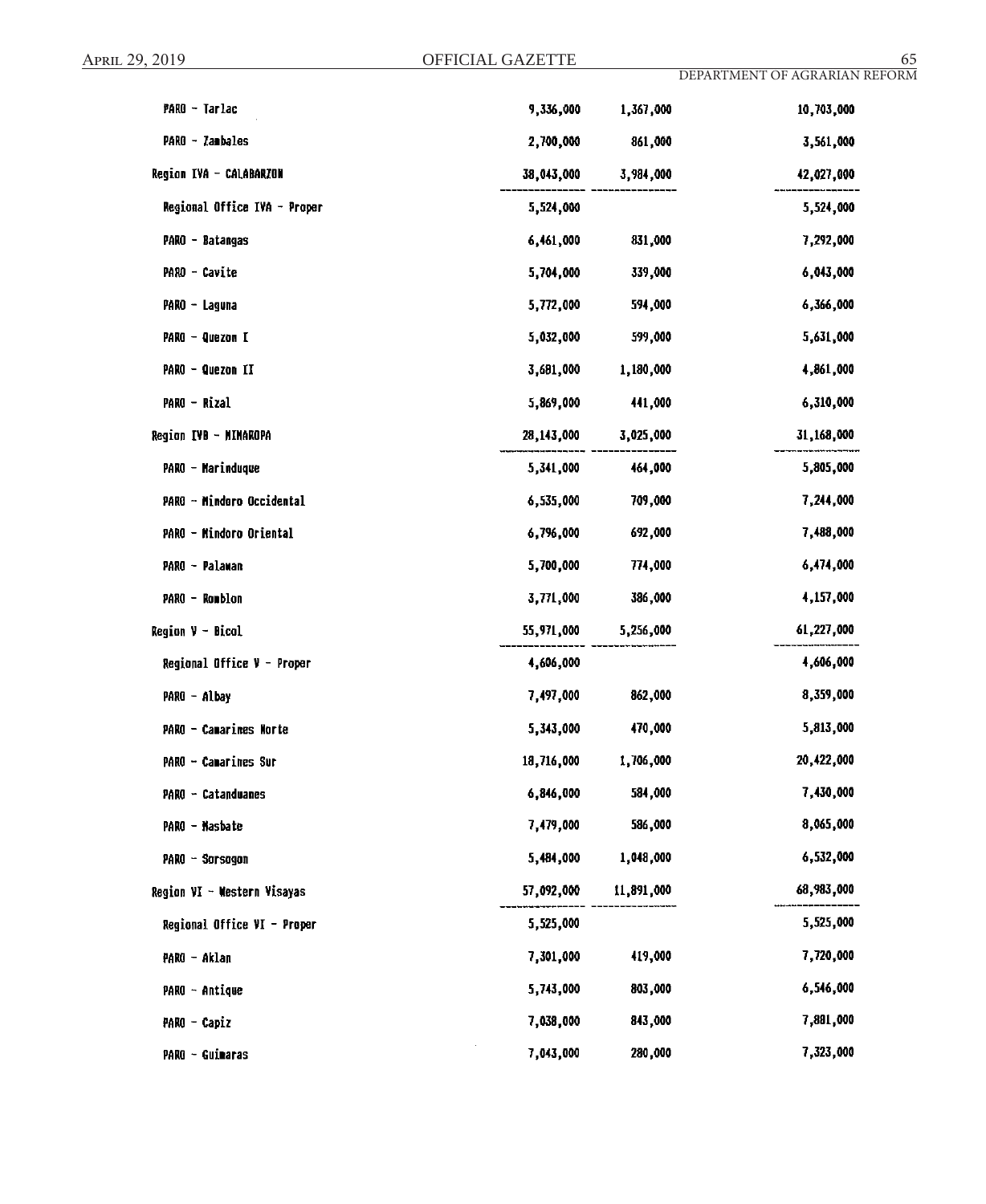| GENERAL APPROPRIATIONS ACT, FY 2019 |            |           |            |
|-------------------------------------|------------|-----------|------------|
| PARO - Iloilo                       | 8,832,000  | 1,261,000 | 10,093,000 |
| PARO - Negros Occidental            | 15,610,000 | 8,285,000 | 23,895,000 |
| Region VII - Central Visayas        | 21,079,000 | 8,081,000 | 29,160,000 |
| Regional Office VII - Proper        | 4,106,000  |           | 4,106,000  |
| PARO - Bohol                        | 5,484,000  | 2,211,000 | 7,695,000  |
| PARO - Cebu                         | 2,585,000  | 1,353,000 | 3,938,000  |
| PARO - Negros Oriental              | 6,892,000  | 4,214,000 | 11,106,000 |
| PARO - Siquijor                     | 2,012,000  | 303,000   | 2,315,000  |
| Region VIII - Eastern Visayas       | 38,269,000 | 5,776,000 | 44,045,000 |
| Regional Office VIII - Proper       | 4,681,000  |           | 4,681,000  |
| PARO - Biliran                      | 1,688,000  | 529,000   | 2,217,000  |
| PARO - Eastern Samar                | 5,759,000  | 978,000   | 6,737,000  |
| PARO - Leyte                        | 10,084,000 | 1,817,000 | 11,901,000 |
| PARO - Northern Samar               | 5,660,000  | 677,000   | 6,337,000  |
| PARO - Samar                        | 5,386,000  | 924,000   | 6,310,000  |
| PARO - Southern Leyte               | 5,011,000  | 851,000   | 5,862,000  |
| Region IX - Zamboanga Peninsula     | 20,227,000 | 5,709,000 | 25,936,000 |
| PARO - Zamboanga del Norte          | 7,006,000  | 1,637,000 | 8,643,000  |
| PARO - Zamboanga del Sur            | 9,347,000  | 1,932,000 | 11,279,000 |
| PARO - Zamboanga Sibugay            | 3,874,000  | 2,140,000 | 6,014,000  |
| Region X - Northern Mindanao        | 33,953,000 | 4,699,000 | 38,652,000 |
| Regional Office X - Proper          | 6,168,000  |           | 6,168,000  |
| PARO - Bukidnon                     | 10,461,000 | 927,000   | 11,388,000 |
| PARO - Camiguin                     | 1,018,000  | 289,000   | 1,307,000  |
| PARO - Lanao del Norte              | 6,548,000  | 1,331,000 | 7,879,000  |
| PARO - Misamis Occidental           | 5,034,000  | 1,415,000 | 6,449,000  |
| PARO - Misamis Oriental             | 4,724,000  | 737,000   | 5,461,000  |
| Region XI - Davao                   | 33,044,000 | 5,383,000 | 38,427,000 |
| PARO - Compostela Valley            | 4,940,000  | 1,207,000 | 6,147,000  |
| PARO - Davao City                   | 5,744,000  | 835,000   | 6,579,000  |

OFFICIAL GAZETTE

66 Vol. 115, No. 17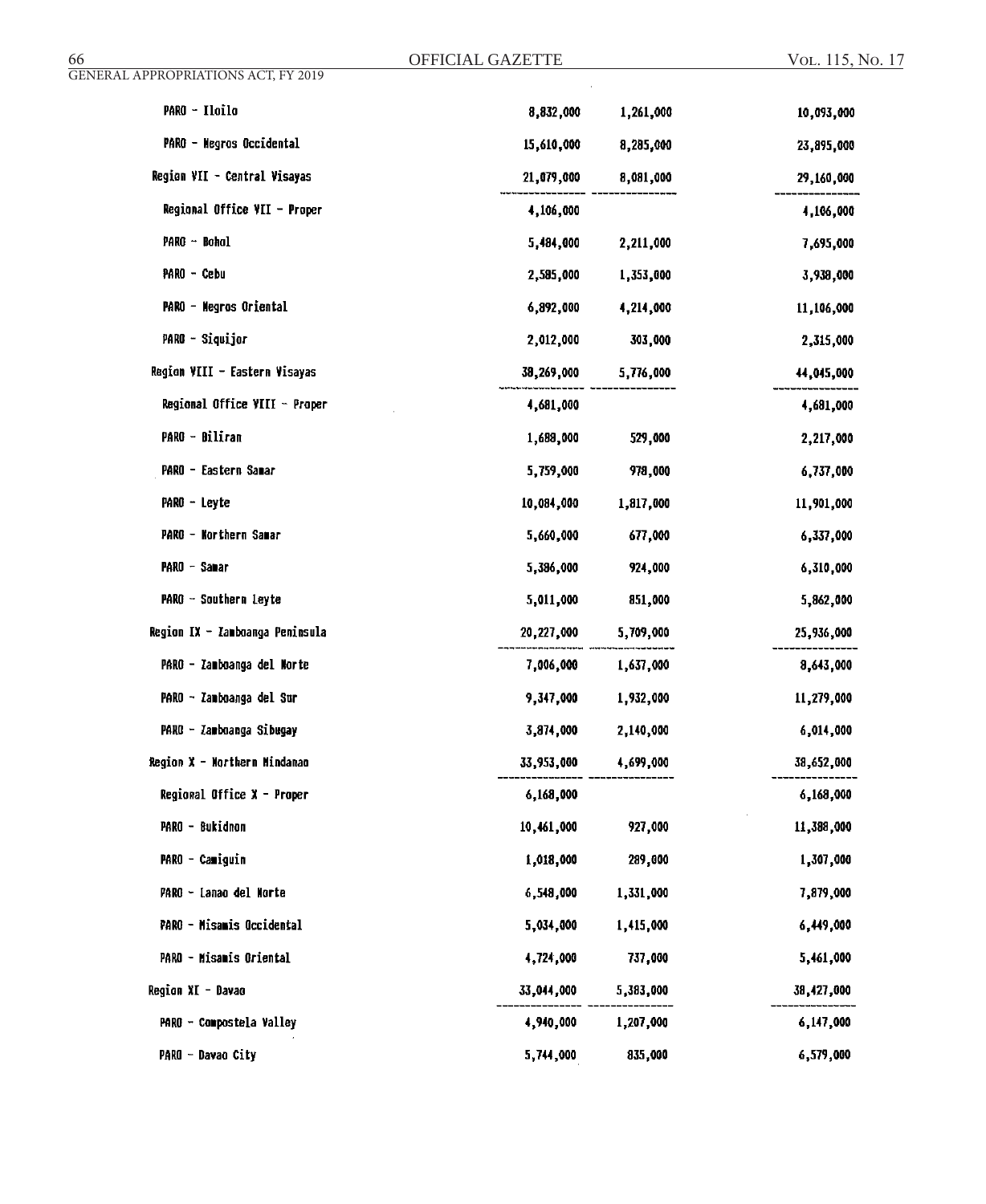| PARO - Davao del Sur                        | 6,778,000  | 1,184,000   |         | 7,962,000   |
|---------------------------------------------|------------|-------------|---------|-------------|
| PARO - Davao Oriental                       | 5,376,000  | 996,000     |         | 6,372,000   |
| PARO - Dayao Province (del Norte)           | 10,206,000 | 1,161,000   |         | 11,367,000  |
| Region XII - SOCCSKSARGEN                   | 39,656,000 | 9,904,000   |         | 49,560,000  |
| Regional Office XII - Proper                | 6,466,000  |             |         | 6,466,000   |
| PARO - Cotabato Province (Morth)            | 7,827,000  | 3,588,000   |         | 11,415,000  |
| PARO - Sarangani                            | 6,702,000  | 1,340,000   |         | 8,042,000   |
| PARO - South Cotabato                       | 9,288,000  | 1,717,000   |         | 11,005,000  |
| PARO - Sultan Kudarat                       | 9,373,000  | 3,259,000   |         | 12,632,000  |
| Region XIII - CARAGA                        | 29,849,000 | 7,160,000   |         | 37,009,000  |
| PARO - Agusan del Norte                     | 6,156,000  | 1,660,000   |         | 7,816,000   |
| PARO - Agusan del Sur                       | 10,282,000 | 2,008,000   |         | 12,290,000  |
| PARO - Surigao del Morte                    | 5,757,000  | 1,955,000   |         | 7,712,000   |
| PARO - Surigao del Sur                      | 7,654,000  | 1,537,000   |         | 9,191,000   |
| Autonomous Region in Muslim Mindanao (ARMM) |            | 2,051,000   |         | 2,051,000   |
| PARO - Basilan                              |            | 216,000     |         | 216,000     |
| PARO - Lanao del Sur                        |            | 798,000     |         | 798,000     |
| PARO - Maguindanao                          |            | 443,000     |         | 443,000     |
| PARO - Sulu                                 |            | 291,000     |         | 291,000     |
| PARO - Tawi - Tawi                          |            | 303,000     |         | 303,000     |
| Enterprise Development and Economic Support | 845,000    | 352,492,000 | 500,000 | 353,837,000 |
| Mational Capital Region (MCR)               |            | 165,192,000 | 500,000 | 165,692,000 |
| Central Office                              |            | 165,192,000 | 500,000 | 165,692,000 |
| Region I - Ilocos                           |            | 12,608,000  |         | 12,608,000  |
| PARO - Ilocos Norte                         |            | 4,428,000   |         | 4,428,000   |
| PARO - Ilocos Sur                           |            | 3,052,000   |         | 3,052,000   |
| PARO - La Union                             |            | 2,449,000   |         | 2,449,000   |
| PARO - Pangasinan                           |            | 2,679,000   |         | 2,679,000   |
| Cordillera Administrative Region (CAR)      | 508,000    | 13,088,000  |         | 13,596,000  |
| $CAR - Proper$                              | 508,000    |             |         | 508,000     |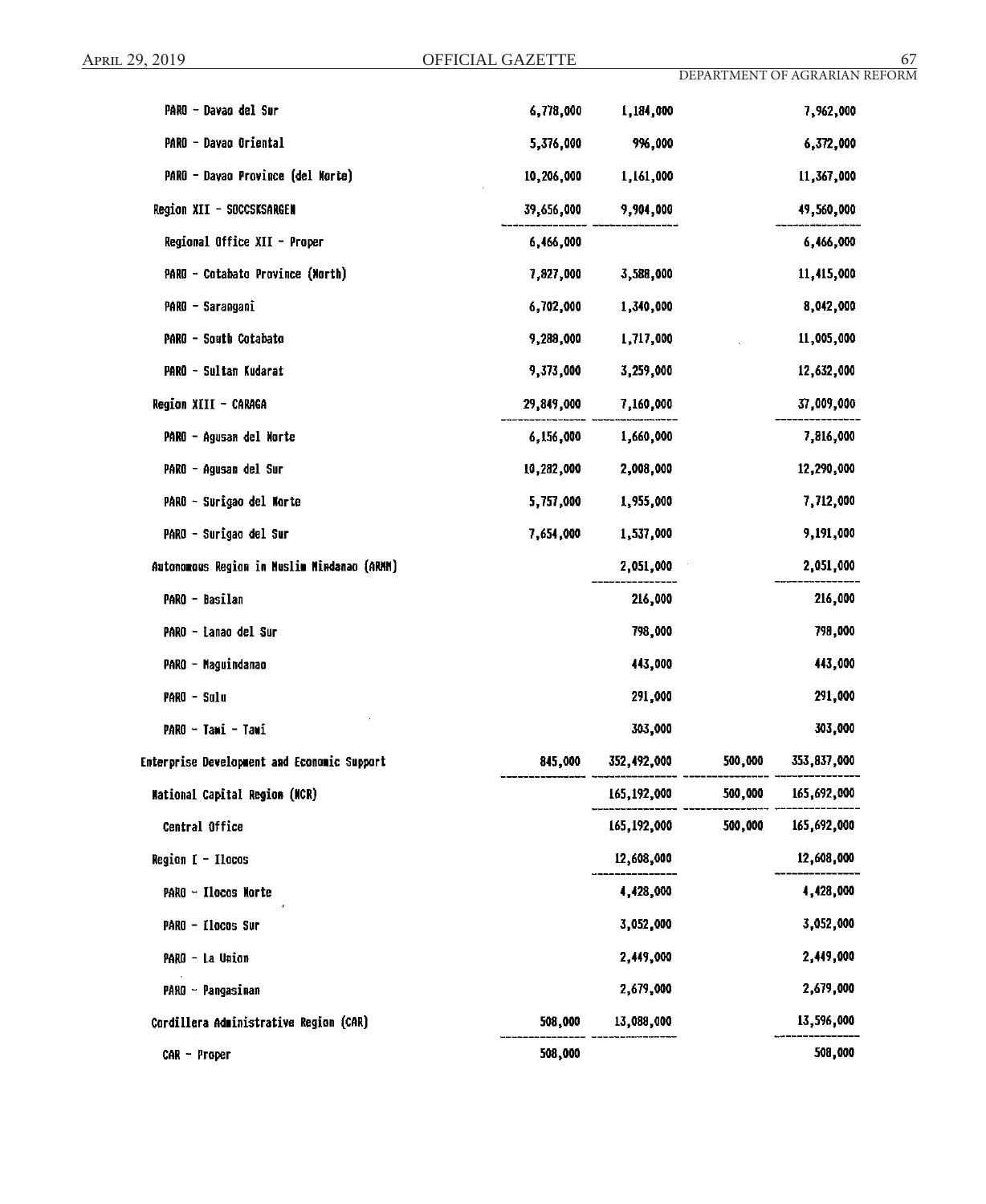| GENERAL APPROPRIATIONS ACT, FY 2019 |            |            |
|-------------------------------------|------------|------------|
| PARO - Abra                         | 2,218,000  | 2,218,000  |
| PARO - Apayao                       | 1,712,000  | 1,712,000  |
| PARO - Benguet                      | 1,677,000  | 1,677,000  |
| PARO - Ifugao                       | 1,914,000  | 1,914,000  |
| PARO - Kalinga                      | 3,332,000  | 3,332,000  |
| PARO - Mt. Province                 | 2,235,000  | 2,235,000  |
| Region II - Cagayan Valley          | 9,740,000  | 9,740,000  |
| PARO - Batanes                      | 221,000    | 221,000    |
| PARO - Cagayan                      | 1,995,000  | 1,995,000  |
| PARO - Isabela                      | 2,321,000  | 2,321,000  |
| PARO - Nueva Viscaya                | 2,456,000  | 2,456,000  |
| <b>PARO - Quirino</b>               | 2,747,000  | 2,747,000  |
| Region III - Central Luzon          | 19,476,000 | 19,476,000 |
| PARO - Aurora                       | 1,656,000  | 1,656,000  |
| PARO - Bataan                       | 2,748,000  | 2,748,000  |
| PARO - Bulacan                      | 2,424,000  | 2,424,000  |
| PARO - Nueva Ecija                  | 4,604,000  | 4,604,000  |
| PARO - Pampanga                     | 2,946,000  | 2,946,000  |
| PARO - Tarlac                       | 2,250,000  | 2,250,000  |
| PARO - Zambales                     | 2,848,000  | 2,848,000  |
| Region IVA - CALABARZON             | 7,100,000  | 7,100,000  |
| PARO - Batangas                     | 1,477,000  | 1,477,000  |
| PARO - Cavite                       | 787,000    | 787,000    |
| PARO - Laguna                       | 1,100,000  | 1,100,000  |
| PARO - Quezon I                     | 1,083,000  | 1,083,000  |
| PARO - Quezon II                    | 1,661,000  | 1,661,000  |
| PARO - Rizal                        | 992,000    | 992,000    |
| Region IVB - MINAROPA               | 11,014,000 | 11,014,000 |
| <b>PARO - Marinduque</b>            | 1,384,000  | 1,384,000  |
| PARO - Mindoro Occidental           | 2,004,000  | 2,004,000  |

OFFICIAL GAZETTE

68 Vol. 115, No. 17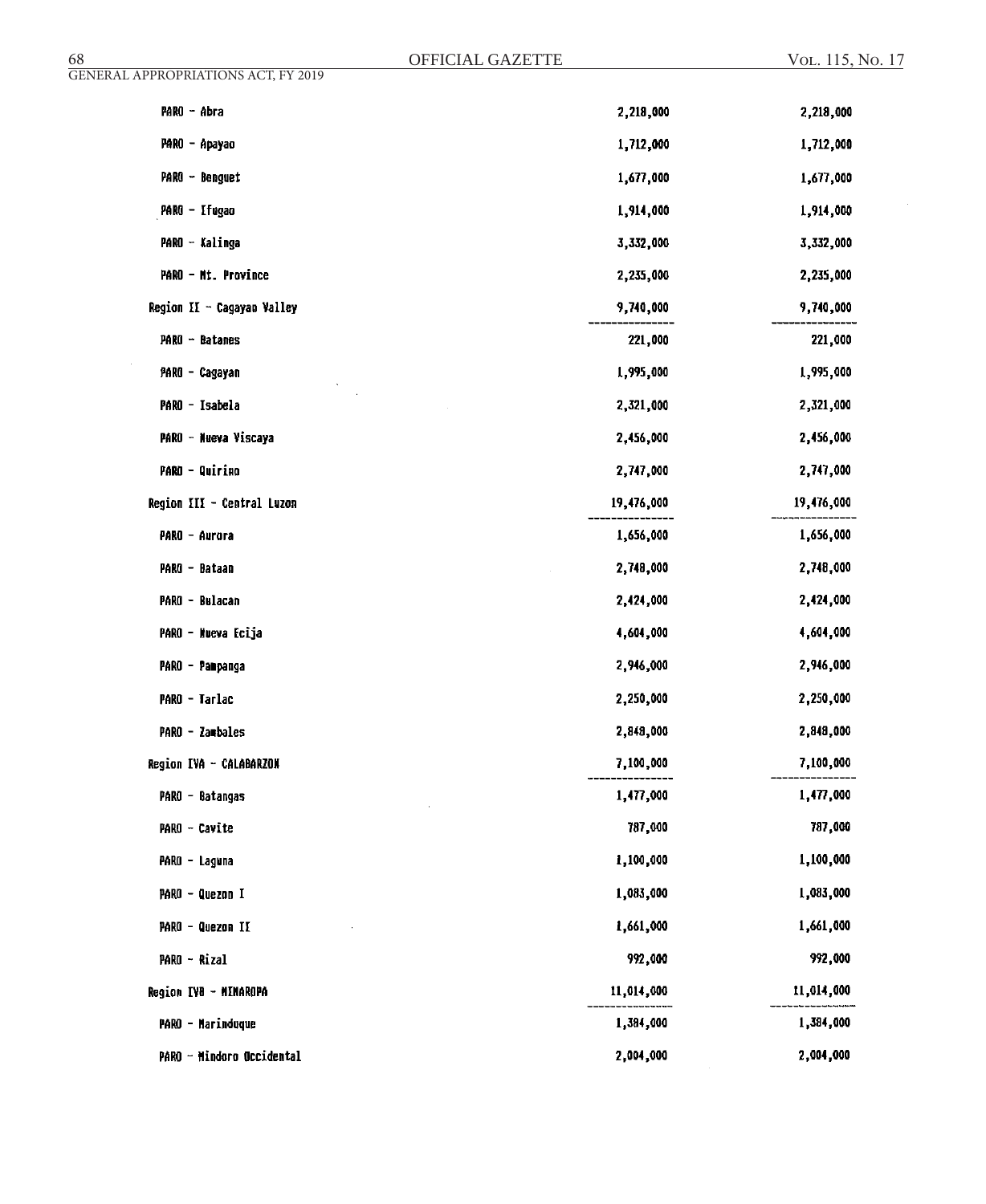$\bar{z}$ 

 $\epsilon$ 

| PARO - Mindoro Oriental       |         | 2,796,000  | 2,796,000  |
|-------------------------------|---------|------------|------------|
| PARO - Palawan                |         | 3,251,000  | 3,251,000  |
| PARO - Romblon                |         | 1,579,000  | 1,579,000  |
| Region V - Bicol              |         | 18,545,000 | 18,545,000 |
| PARO - Albay                  |         | 2,620,000  | 2,620,000  |
| PARO - Camarines Norte        |         | 2,009,000  | 2,009,000  |
| PARO - Camarines Sur          |         | 6,474,000  | 6,474,000  |
| PARO - Catanduanes            |         | 2,435,000  | 2,435,000  |
| PARO - Masbate                |         | 2,062,000  | 2,062,000  |
| PARO - Sorsogon               |         | 2,945,000  | 2,945,000  |
| Region VI - Western Visayas   | 337,000 | 17,235,000 | 17,572,000 |
| PARO - Aklan                  |         | 2,153,000  | 2,153,000  |
| PARO - Antique                |         | 999,000    | 999,000    |
| PARO - Capiz                  |         | 2,363,000  | 2,363,000  |
| PARO - Guimaras               |         | 1,264,000  | 1,264,000  |
| PARO - Iloilo                 |         | 2,113,000  | 2,113,000  |
| PARO - Negros Occidental      | 337,000 | 8,343,000  | 8,680,000  |
| Region VII - Central Visayas  |         | 9,542,000  | 9,542,000  |
| PARO - Bohol                  |         | 2,162,000  | 2,162,000  |
| PARO - Cebu                   |         | 2,099,000  | 2,099,000  |
| PARO - Negros Oriental        |         | 3,634,000  | 3,634,000  |
| PARO - Siquijor               |         | 1,647,000  | 1,647,000  |
| Region VIII - Eastern Visayas |         | 8,779,000  | 8,779,000  |
| PARO - Biliran                |         | 1,121,000  | 1,121,000  |
| PARO - Eastern Samar          |         | 1,757,000  | 1,757,000  |
| PARO - Leyte                  |         | 1,685,000  | 1,685,000  |
| PARO - Northern Samar         |         | 1,452,000  | 1,452,000  |
| PARO - Sanar                  |         | 1,195,000  | 1,195,000  |
| PARO - Southern Leyte         |         | 1,569,000  | 1,569,000  |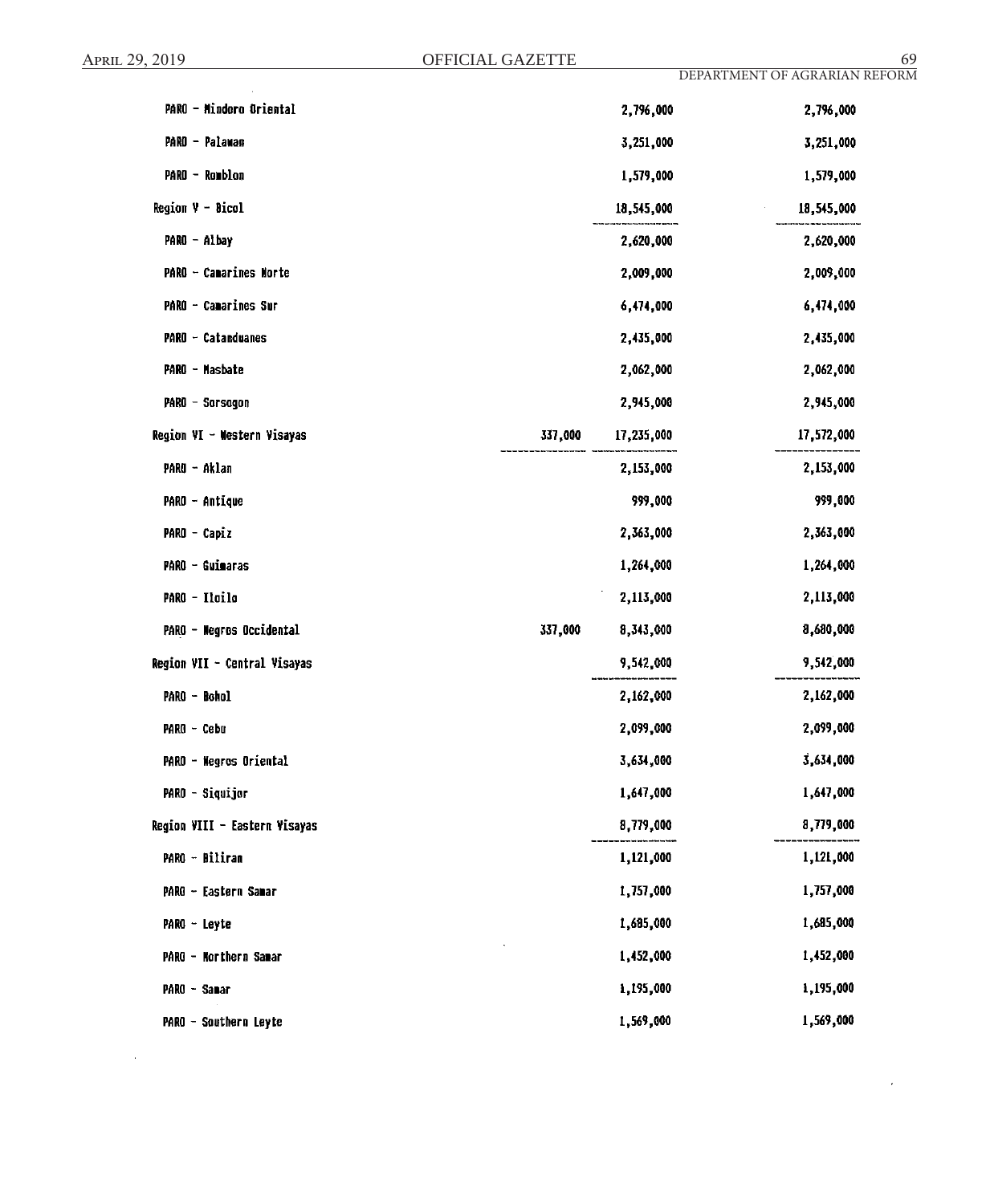$\bar{\mathcal{A}}$ 

 $\hat{\mathcal{A}}$ 

| Region IX - Zamboanga Peninsula             | 7,697,000  | 7,697,000  |
|---------------------------------------------|------------|------------|
| PARO - Zamboanga del Norte                  | 2,517,000  | 2,517,000  |
| PARO - Zamboanga del Sur                    | 2,673,000  | 2,673,000  |
| PARO - Zamboanga Sibugay                    | 2,507,000  | 2,507,000  |
| Region $X -$ Morthern Mindanao              | 9,589,000  | 9,589,000  |
| PARO - Bukidnon                             | 2,449,000  | 2,449,000  |
| PARO - Camiguin                             | 1,398,000  | 1,398,000  |
| PARO - Lanao del Morte                      | 1,305,000  | 1,305,000  |
| PARO - Misamis Occidental                   | 1,856,000  | 1,856,000  |
| PARO - Misamis Oriental                     | 2,581,000  | 2,581,000  |
| Region XI - Davao                           | 14,468,000 | 14,468,000 |
| PARO - Compostela Valley                    | 2,522,000  | 2,522,000  |
| PARO - Davao City                           | 3,324,000  | 3,324,000  |
| PARO - Davao del Sur                        | 3,641,000  | 3,641,000  |
| PARO - Davao Oriental                       | 2,038,000  | 2,038,000  |
| PARO - Davao Province (del Morte)           | 2,943,000  | 2,943,000  |
| Region XII - SOCCSKSARGEN                   | 12,045,000 | 12,045,000 |
| PARO - Cotabato Province (North)            | 2,880,000  | 2,880,000  |
| PARO - Sarangani                            | 2,801,000  | 2,801,000  |
| PARO - South Cotabato                       | 3,526,000  | 3,526,000  |
| PARO - Sultan Kudarat                       | 2,838,000  | 2,838,000  |
| Region XIII - CARAGA                        | 14,032,000 | 14,032,000 |
| PARO - Agusan del Norte                     | 4,044,000  | 4,044,000  |
| PARO - Agusan del Sur                       | 4,139,000  | 4,139,000  |
| PARO - Surigao del Morte                    | 2,761,000  | 2,761,000  |
| PARO - Surigao del Sur                      | 3,088,000  | 3,088,000  |
| Autonomous Region in Muslim Mindanao (ARMM) | 2,342,000  | 2,342,000  |
| PARO - Basilan                              | 334,000    | 334,000    |
| PARO - Lanao del Sur                        | 857,000    | 857,000    |
| PARO - Maguindanao                          | 427,000    | 427,000    |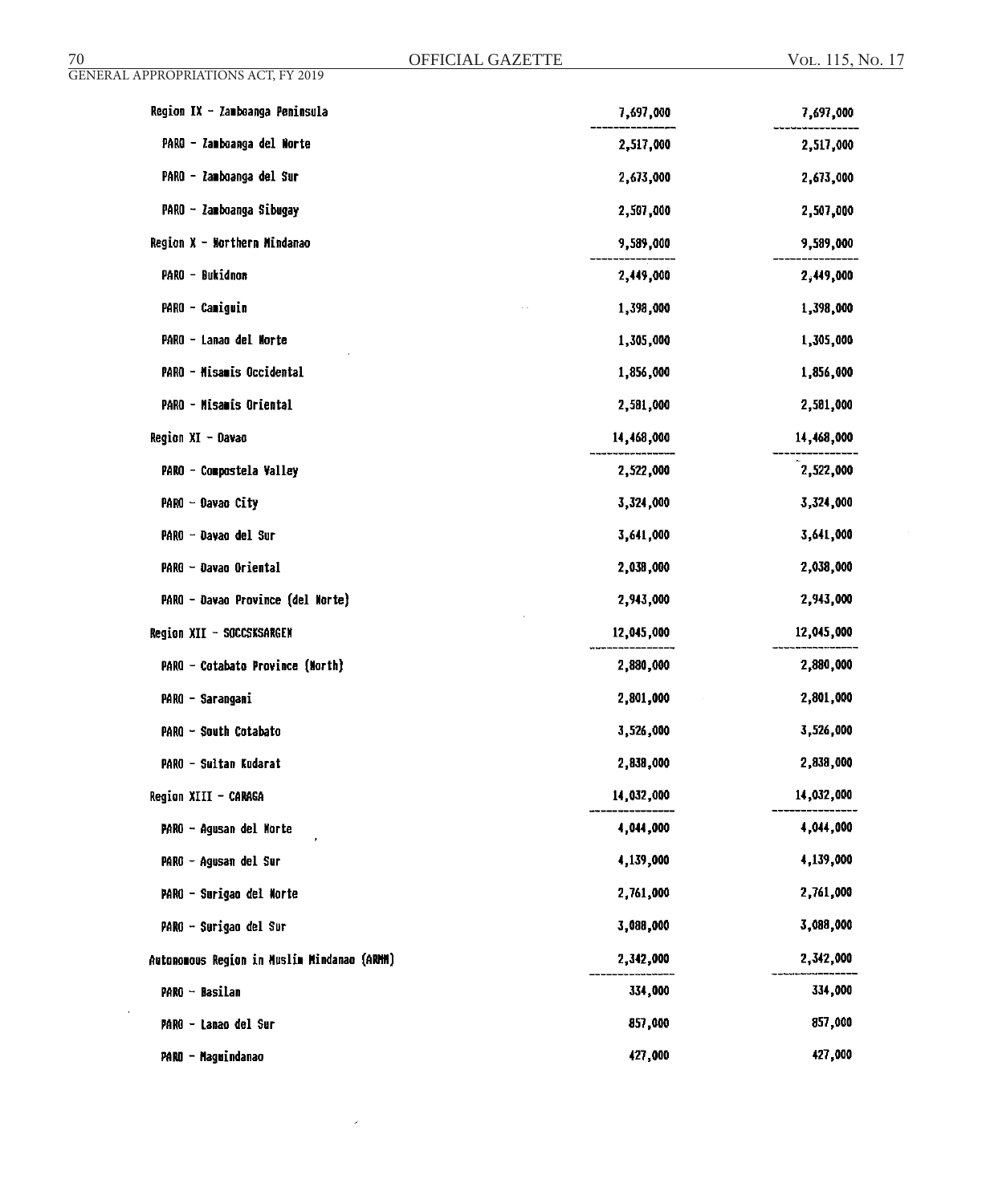| PARO - Sulu                                 | 252,000<br>$\chi$ | 252,000     |
|---------------------------------------------|-------------------|-------------|
| PARO - Tawi - Tawi                          | 472,000           | 472,000     |
| Climate Resilient Farm Productivity Support | 366,000,000       | 366,000,000 |
| National Capital Region (NCR)               | 13,500,000        | 13,500,000  |
| Central Office                              | 13,500,000        | 13,500,000  |
| Region I - Ilocos                           | 35,400,000        | 35,400,000  |
| Regional Office $I -$ Proper                | 28,500,000        | 28,500,000  |
| PARO - Ilocos Norte                         | 1,950,000         | 1,950,000   |
| PARO - Ilocos Sur                           | 1,350,000         | 1,350,000   |
| PARO - La Union                             | 1,650,000         | 1,650,000   |
| PARO - Pangasinan                           | 1,950,000         | 1,950,000   |
| Cordillera Administrative Region (CAR)      | 24,900,000        | 24,900,000  |
| CAR - Proper                                | 19,000,000        | 19,000,000  |
| PARO - Abra                                 | 1,050,000         | 1,050,000   |
| PARO - Apayao                               | 550,000           | 550,000     |
| PARO - Benguet                              | 1,050,000         | 1,050,000   |
| PARO - Ifugao                               | 550,000           | 550,000     |
| PARO - Kalinga                              | 1,650,000         | 1,650,000   |
| PARO - Mt. Province                         | 1,050,000         | 1,050,000   |
| Region II - Cagayan Valley                  | 20,550,000        | 20,550,000  |
| Regional Office II - Proper                 | 15,500,000        | 15,500,000  |
| PARO - Batanes                              | 550,000           | 550,000     |
| PARO - Cagayan                              | 1,350,000         | 1,350,000   |
| PARO - Isabela                              | 1,050,000         | 1,050,000   |
| PARO - Nueva Viscaya                        | 1,050,000         | 1,050,000   |
| PARO - Quirino                              | 1,050,000         | 1,050,000   |
| Region III - Central Luzon                  | 28,950,000        | 28,950,000  |
| Regional Office III - Proper                | 22,000,000        | 22,000,000  |
| PARO - Aurora                               | 1,050,000         | 1,050,000   |
| PARO - Bataan                               | 1,050,000         | 1,050,000   |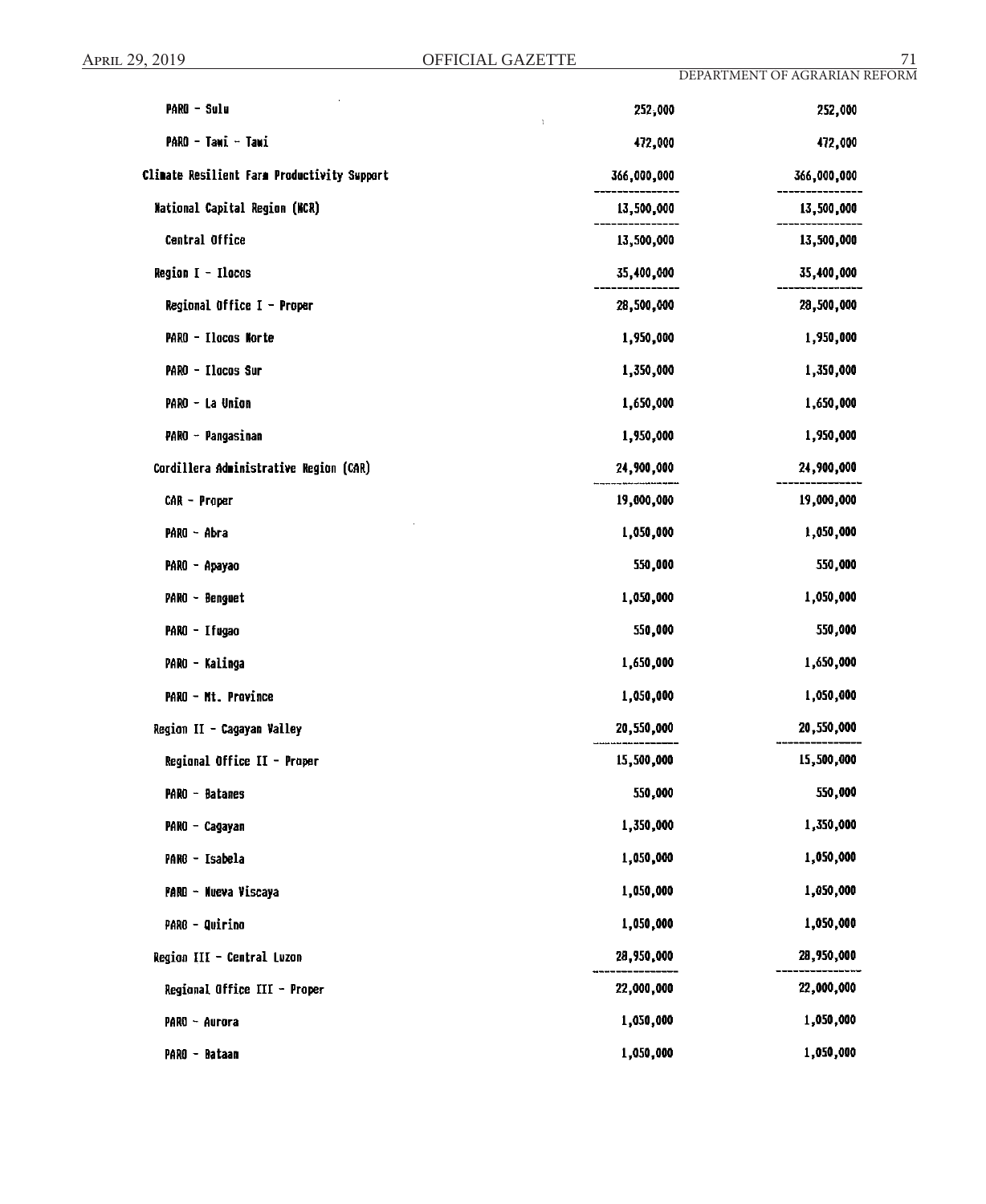| 72                                         | OFFICIAL GAZETTE | VOL. 115, No. 17 |
|--------------------------------------------|------------------|------------------|
| <b>GENERAL APPROPRIATIONS ACT, FY 2019</b> |                  |                  |
| PARO - Bulacan                             | 550,000          | 550,000          |
| PARO - Nueva Ecija                         | 1,050,000        | 1,050,000        |
| PARO - Panpanga                            | 850,000          | 850,000          |
| PARO - Tarlac                              | 1,350,000        | 1,350,000        |
| PARO - Zambales                            | 1,050,000        | 1,050,000        |
| Region IVA - CALABARZON                    | 18,300,000       | 18,300,000       |
| Regional Office IVA - Proper               | 14,000,000       | 14,000,000       |
| PARO - Datangas                            | 1,050,000        | 1,050,000        |
| PARO - Cavite                              | 550,000          | 550,000          |
| PARO - Laguna                              | 550,000          | 550,000          |
| PARO - Quezon I                            | 550,000          | 550,000          |
| PARO - Quezon II                           | 1,050,000        | 1,050,000        |
| PARO - Rizal                               | 550,000          | 550,000          |
| Region IVB - MIMAROPA                      | 19,500,000       | 19,500,000       |
| Regional Office IVB - Proper               | 14,500,000       | 14,500,000       |
| PARO - Marinduque                          | 1,050,000        | 1,050,000        |
| PARO - Mindoro Occidental                  | 800,000          | 800,000          |
| PARO - Mindoro Oriental                    | 1,050,000        | 1,050,000        |
| PARO - Palawan                             | 1,050,000        | 1,050,000        |
| PARO - Romblon                             | 1,050,000        | 1,050,000        |
| Region V - Bicol                           | 25,650,000       | 25,650,000       |
| Regional Office $V -$ Proper               | 19,500,000       | 19,500,000       |
| PARO - Albay                               | 300,000          | 300,000          |
| PARO - Camarines Norte                     | 300,000          | 300,000          |
| <b>PARO - Camarines Sur</b>                | 2,400,000        | 2,400,000        |
| PARO - Catanduanes                         | 1,050,000        | 1,050,000        |
| PARO - Masbate                             | 1,050,000        | 1,050,000        |
| PARO - Sarsagan                            | 1,050,000        | 1,050,000        |
| Region VI - Western Visayas                | 37,500,000       | 37,500,000       |
| Regional Office VI - Proper                | 29,500,000       | 29,500,000       |

 $\sim 40$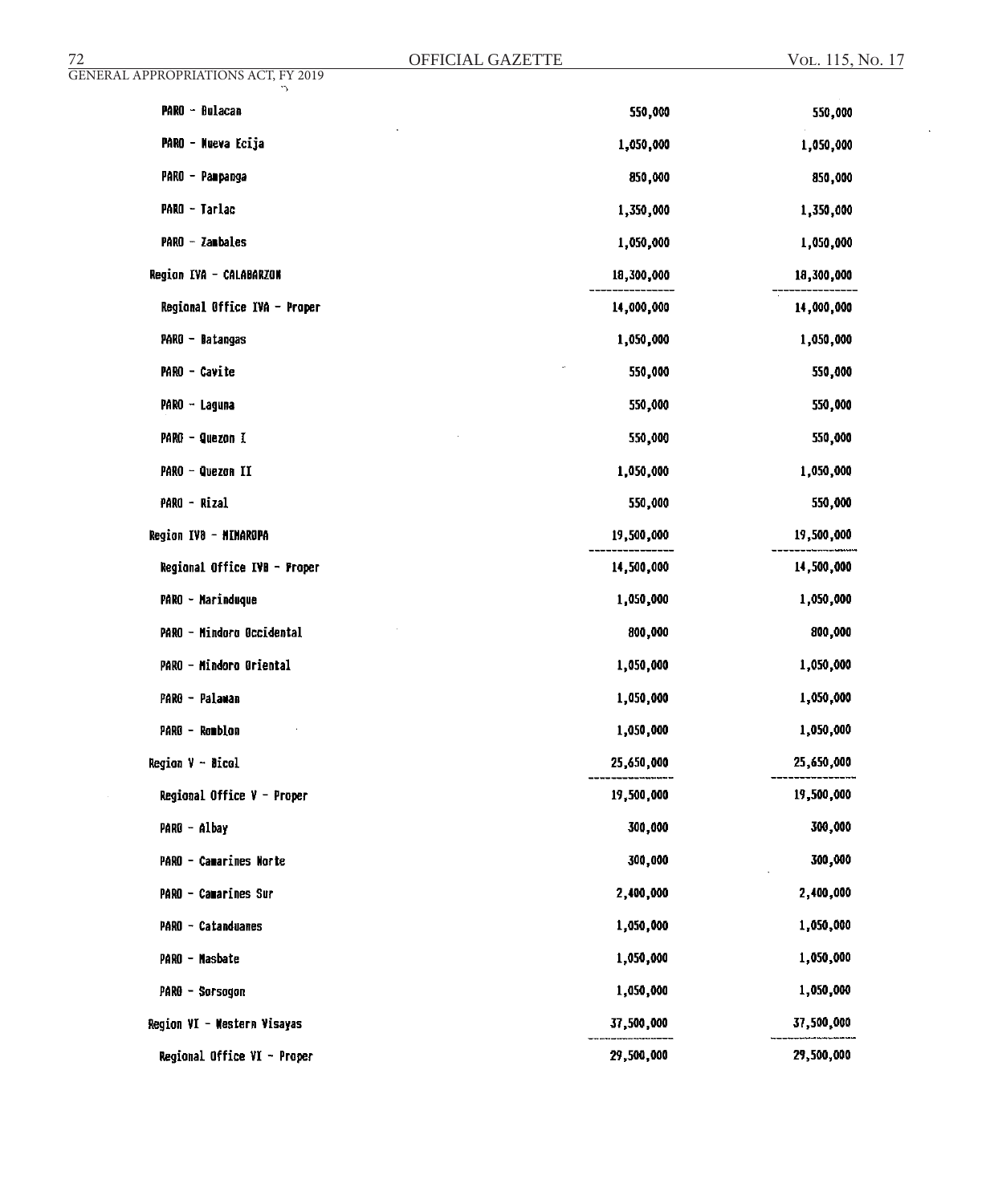$\sim$ 

| PARO - Aklan                    | 550,000    | 550,000    |
|---------------------------------|------------|------------|
| PARO - Antique                  | 550,000    | 550,000    |
| PARO - Capiz                    | 800,000    | 800,000    |
| PARO - Guimaras                 | 550,000    | 550,000    |
| PARO - Ilailo                   | 1,050,000  | 1,050,000  |
| PARO - Negros Occidental        | 4,500,000  | 4,500,000  |
| Region VII - Central Visayas    | 19,350,000 | 19,350,000 |
| Regional Office VII - Proper    | 15,000,000 | 15,000,000 |
| PARO - Bohol                    | 1,050,000  | 1,050,000  |
| PARO - Cebu                     | 1,050,000  | 1,050,000  |
| PARO - Negros Oriental          | 1,950,000  | 1,950,000  |
| PARO - Siquijor                 | 300,000    | 300,000    |
| Region VIII - Eastern Visayas   | 21,300,000 | 21,300,000 |
| Regional Office VIII - Proper   | 16,000,000 | 16,000,000 |
| PARO - Biliran                  | 550,000    | 550,000    |
| PARO - Eastern Sanar            | 1,050,000  | 1,050,000  |
| PARO - Leyte                    | 1,050,000  | 1,050,000  |
| PARO - Northern Samar           | 1,050,000  | 1,050,000  |
| PARO - Samar                    | 800,000    | 800,000    |
| PARO - Southern Leyte           | 800,000    | 800,000    |
| Region IX - Zamboanga Peninsula | 17,550,000 | 17,550,000 |
| Regional Office IX - Proper     | 13,500,000 | 13,500,000 |
| PARO - Zamboanga del Morte      | 1,350,000  | 1,350,000  |
| PARO - Zamboanga del Sur        | 1,350,000  | 1,350,000  |
| PARO - Zamboanga Sibugay        | 1,350,000  | 1,350,000  |
| Region X - Northern Mindanao    | 17,550,000 | 17,550,000 |
| Regional Office IX - Proper     | 13,500,000 | 13,500,000 |
| PARO - Bukidnon                 | 1,350,000  | 1,350,000  |
| PARO - Camiguin                 | 300,000    | 300,000    |

 $\sim$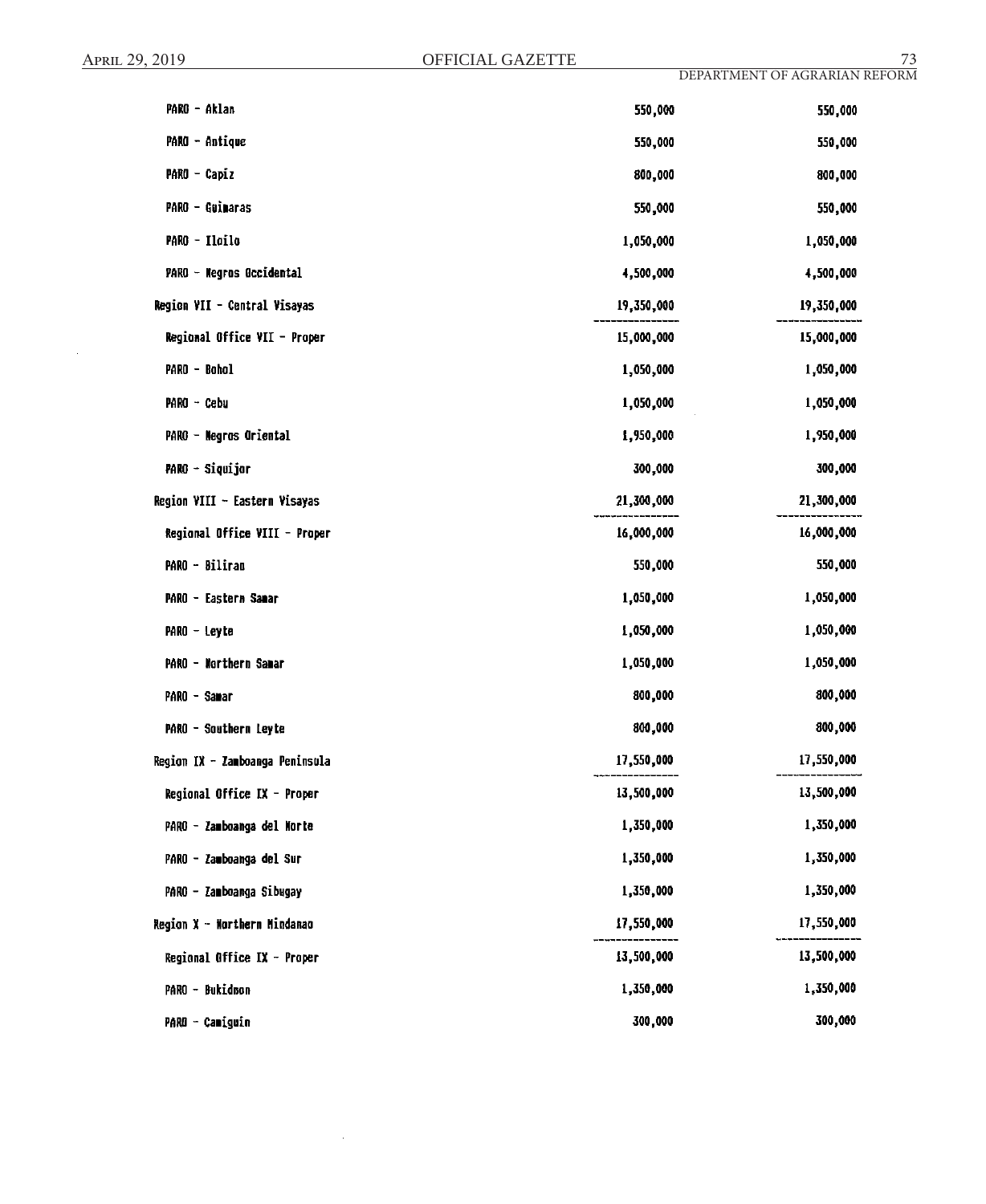| OFFICIAL GAZETTE<br>74                      |            | VOL. 115, No. 17 |
|---------------------------------------------|------------|------------------|
| <b>GENERAL APPROPRIATIONS ACT, FY 2019</b>  |            |                  |
| PARO - Lanao del Morte                      | 1,050,000  | 1,050,000        |
| PARO - Misamis Occidental                   | 1,050,000  | 1,050,000        |
| PARO - Misamis Oriental                     | 300,000    | 300,000          |
| Region XI - Davao                           | 19,350,000 | 19,350,000       |
| Regional Office XI - Proper                 | 15,000,000 | L5,000,000       |
| PARO - Compostela Valley                    | 1,050,000  | 1,050,000        |
| PARO - Davao City                           | 300,000    | 300,000          |
| PARO - Davao del Sur                        | 900,000    | 900,000          |
| PARO - Davao Oriental                       | 1,050,000  | 1,050,000        |
| PARO - Davao Province (del Morte)           | 1,050,000  | 1,050,000        |
| Region XII - SOCCSKSARGEN                   | 14,700,000 | 14,700,000       |
| Regional Office XII - Proper                | 11,000,000 | 11,000,000       |
| PARO - Catabato Province (North)            | 1,050,000  | 1,050,000        |
| PARO - Sarangani                            | 1,050,000  | 1,050,000        |
| PARO - South Cotabato                       | 800,000    | 800,000          |
| PARO - Sultan Kudarat                       | 800,000    | 800,000          |
| Region XIII - CARAGA                        | 16,200,000 | 16,200,000       |
| Regional Office XII - Proper                | 12,000,000 | 12,000,000       |
| PARO - Agusan del Norte                     | 1,050,000  | 1,050,000        |
| PARO - Agusan del Sur                       | 1,050,000  | 1,050,000        |
| PARO - Surigao del Morte                    | 1,050,000  | 1,050,000        |
| PARO - Surigao del Sur                      | 1,050,000  | 1,050,000        |
| Autonomous Region in Muslim Mindanao (ARMM) | 15,750,000 | 15,750,000       |
| ARMM Regional Office - Proper               | 12,000,000 | 12,000,000       |
| PARO - Basilan                              | 800,000    | 800,000          |
| PARO - Lanao del Sur                        | 800,000    | 800,000          |
| PARO - Maguindanao                          | 800,000    | 800,000          |
| PARO - Sulu                                 | 550,000    | 550,000          |
| PARO - Tawi - Tawi                          | 800,000    | 800,000          |
|                                             |            |                  |

 $\mathcal{L}^{\text{max}}_{\text{max}}$ 

 $\mathcal{L}(\mathcal{A})$  and  $\mathcal{L}(\mathcal{A})$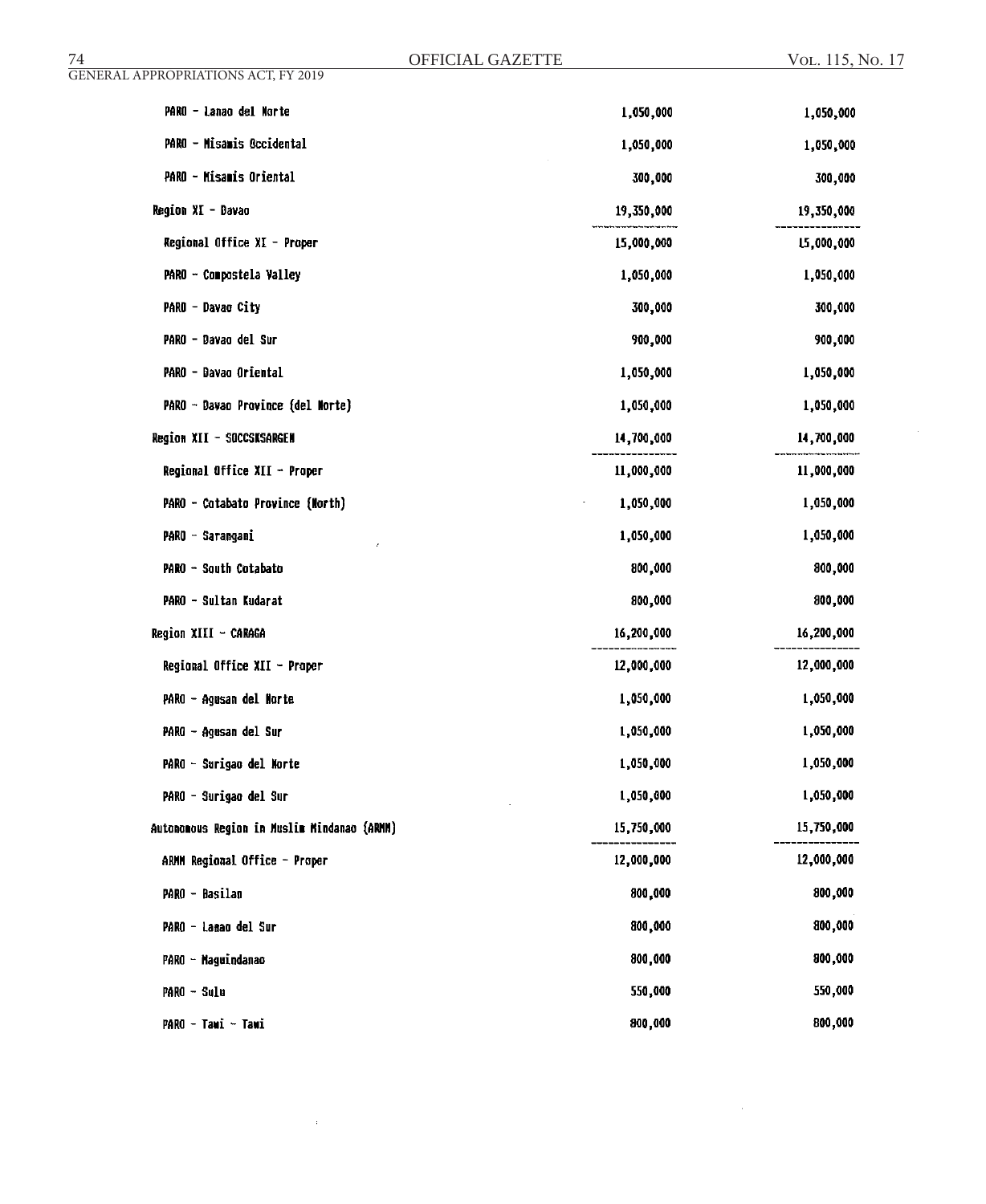Project(s)

| Foreign-Assisted Project(s)                                                                      | 9,040,000 | 307,393,000                                                   | 106,756,000        | 423,189,000                         |
|--------------------------------------------------------------------------------------------------|-----------|---------------------------------------------------------------|--------------------|-------------------------------------|
| Italian Assistance to the Agrarian Reform<br>Community Development Support Program (IARCDSP)     |           |                                                               | 29,580,000 191,000 | 29,771,000                          |
| <b>GOP Counterpart</b>                                                                           |           | 29,580,000                                                    | 191,000            | 29,771,000                          |
| <b>Mational Capital Region (NCR)</b>                                                             |           | 29,580,000                                                    | 191,000            | 29,771,000                          |
| Central Office                                                                                   |           |                                                               | 29,580,000 191,000 | 29,771,000                          |
| Mindanao Sustainable Agrarian and Agriculture<br>Development Project (MINSAAD)                   | 2,321,000 | 76,278,000                                                    |                    | 78,599,000                          |
| GOP Counterpart                                                                                  | 2,321,000 | 76,278,000                                                    |                    | 78,599,000                          |
| <b>Mational Capital Region (MCR)</b>                                                             | 2,321,000 | 76,278,000                                                    |                    | 78,599,000                          |
| Central Office                                                                                   | 2,321,000 | 76,278,000                                                    |                    | 78,599,000                          |
| Convergence on Value Chain Enhancement<br>for Rural Growth and Empowerment Project<br>(CONVERGE) | 6,719,000 | 201,535,000 106,565,000                                       |                    | 314,819,000                         |
| Loan Proceeds                                                                                    |           |                                                               |                    | 138,593,000 106,565,000 245,158,000 |
| National Capital Region (NCR)                                                                    |           |                                                               |                    | 138,593,000 106,565,000 245,158,000 |
| Central Office                                                                                   |           |                                                               |                    | 138,593,000 106,565,000 245,158,000 |
| GOP Counterpart                                                                                  |           | 6,719,000 62,942,000                                          |                    | 69,661,000                          |
| Mational Capital Region (NCR)                                                                    |           | $6,719,000$ $62,942,000$                                      |                    | 69,661,000                          |
| Central Office                                                                                   |           | 6,719,000 62,942,000                                          |                    | 69,661,000                          |
| Sub-total, Operations                                                                            |           | 3,054,458,000 2,054,271,000 109,256,000 5,217,985,000         |                    |                                     |
| TOTAL NEW APPROPRIATIONS                                                                         |           | P 4,138,604,000 P 3,545,914,000 P 147,960,000 P 7,832,478,000 |                    |                                     |

 $\ddot{\phantom{a}}$ 

New Appropriations, by Object of Expenditures 

(In Thousand Pesos)

# Current Operating Expenditures

Personnel Services

Civilian Personnel

**Permanent Positions** 

**Basic Salary** 

Total Permanent Positions

 $\bar{\bar{z}}$ 

3,064,064

3,064,064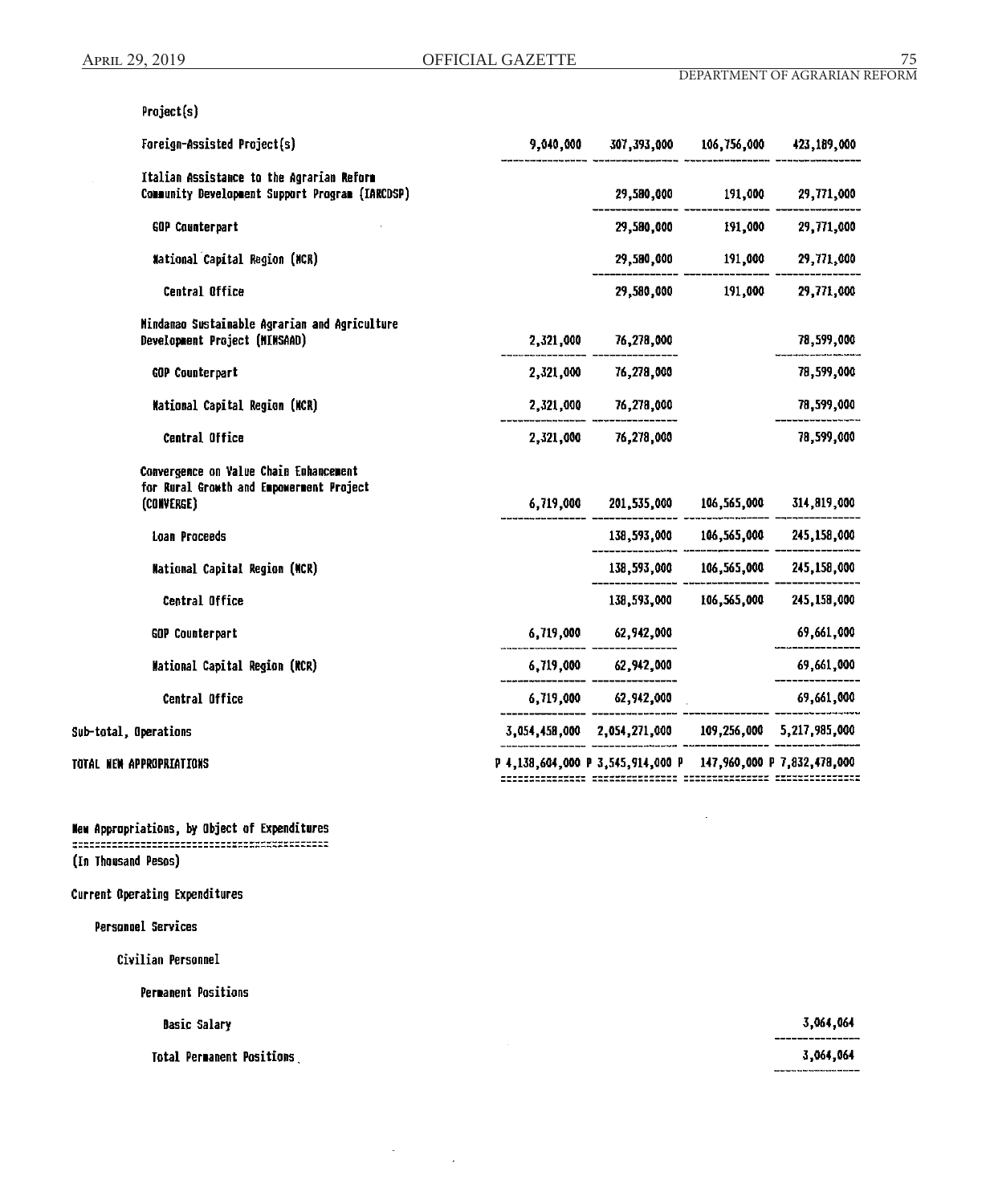# Other Compensation Common to All

| Personnel Economic Relief Allowance                              | 204,144         |
|------------------------------------------------------------------|-----------------|
| Representation Allowance                                         | 53,484          |
| <b>Transportation Allowance</b>                                  | 53,190          |
| Clothing and Uniform Allowance                                   | 51,036          |
| Honoraria                                                        | 9,040           |
| Mid-Year Bonus - Civilian                                        | 255,346         |
| Year End Bonus                                                   | 255,346         |
| Cash Gift                                                        | 42,530          |
| Productivity Enhancement Incentive                               | 42,530          |
| <b>Step Increment</b>                                            | 7,673           |
| Total Other Compensation Common to All                           | 974,319         |
| Other Benefits                                                   |                 |
| PAG-IBIG Contributions                                           | 10,195          |
| <b>PhilMealth Contributions</b>                                  | 36,025          |
| Employees Compensation Insurance Premiums                        | 10,193          |
| Terminal Leave                                                   | 43,808          |
| Total Other Benefits                                             | 100,221         |
| <b>Total Personnel Services</b>                                  | 4,138,604       |
| Maintenance and Other Operating Expenses                         |                 |
| <b>Travelling Expenses</b>                                       | 546,801         |
| Training and Scholarship Expenses                                | 603,250         |
| Supplies and Materials Expenses                                  | 497,488         |
| Utility Expenses                                                 | 159,658         |
| <b>Communication Expenses</b>                                    | 131,107         |
| Survey, Research, Exploration and Development Expenses           | 118,859         |
| Confidential, Intelligence and Extraordinary Expenses            |                 |
| Extraordinary and Miscellaneous Expenses                         | 9,802           |
| <b>Professional Services</b>                                     | 267,856         |
| General Services                                                 | 276,745         |
| Repairs and Maintenance                                          | 168,102         |
| Financial Assistance/Subsidy                                     | 425,550         |
| Taxes, Insurance Premiums and Other Fees                         | 48,160          |
| Other Maintenance and Operating Expenses                         |                 |
| <b>Advertising Expenses</b><br>Printing and Publication Expenses | 7,923<br>15,400 |
| <b>Representation Expenses</b>                                   | 74,141          |
|                                                                  | 24,574          |
| Transportation and Delivery Expenses<br>Rent/Lease Expenses      | 152,043         |
| Membership Dues and Contributions to Organizations               | 275             |
| Subscription Expenses                                            | 18,107          |
| Donations                                                        | 73              |
| Total Maintenance and Other Operating Expenses                   | 3,545,914       |
| Total Current Operating Expenditures                             | 7,684,518       |
|                                                                  |                 |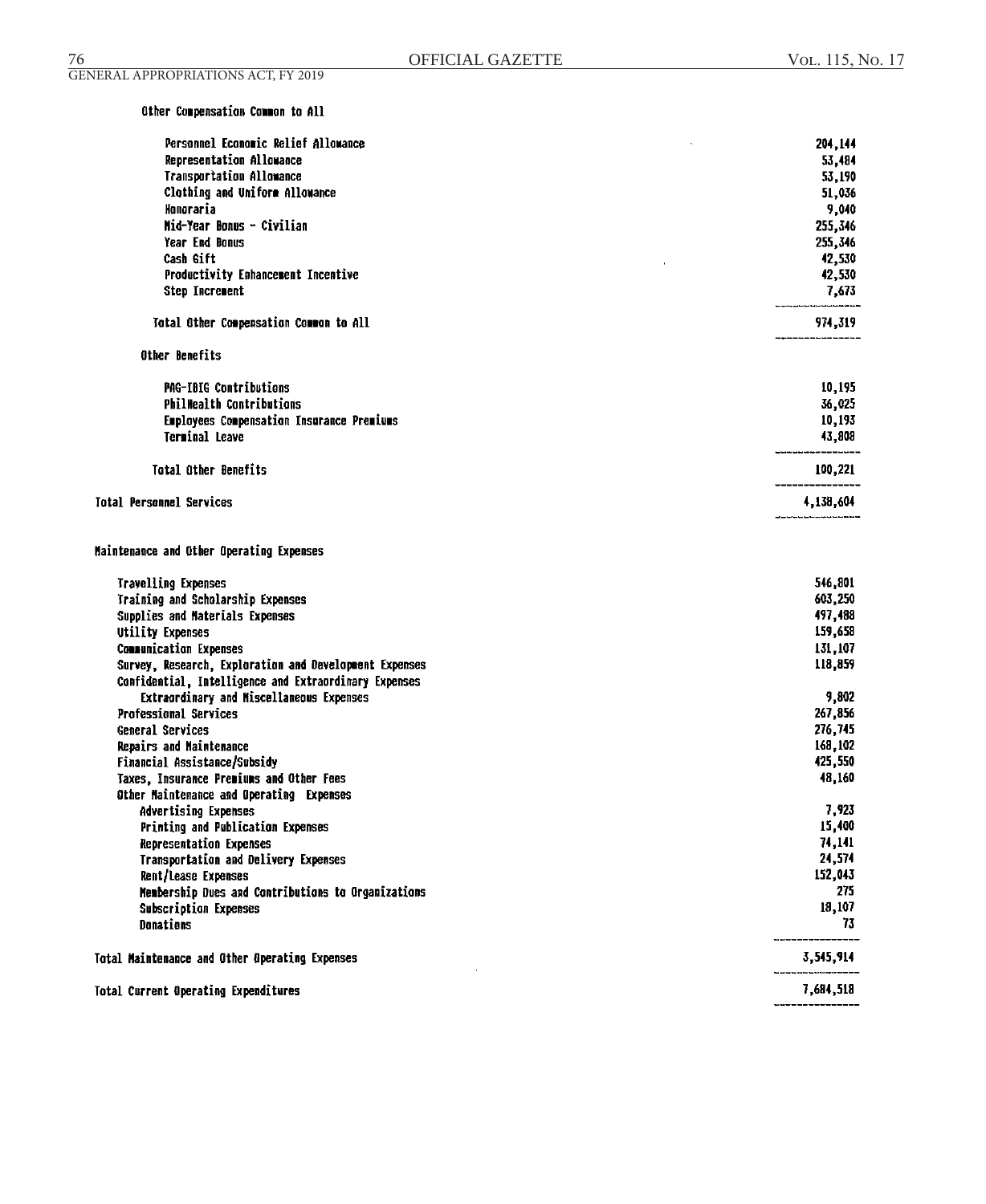# Capital Outlays

| Property, Plant and Equipment Outlay  |           |
|---------------------------------------|-----------|
| <b>Infrastructure Outlay</b>          | 15,877    |
| <b>Buildings and Other Structures</b> | 54,474    |
| Machinery and Equipment Outlay        | 62,136    |
| Transportation Equipment Outlay       | 15,223    |
| Furniture, Fixtures and Books Outlay  | 250       |
| Total Capital Outlays                 | 147,960   |
| TOTAL NEW APPROPREATEONS              | 7,832,478 |

J.

 $\overline{a}$